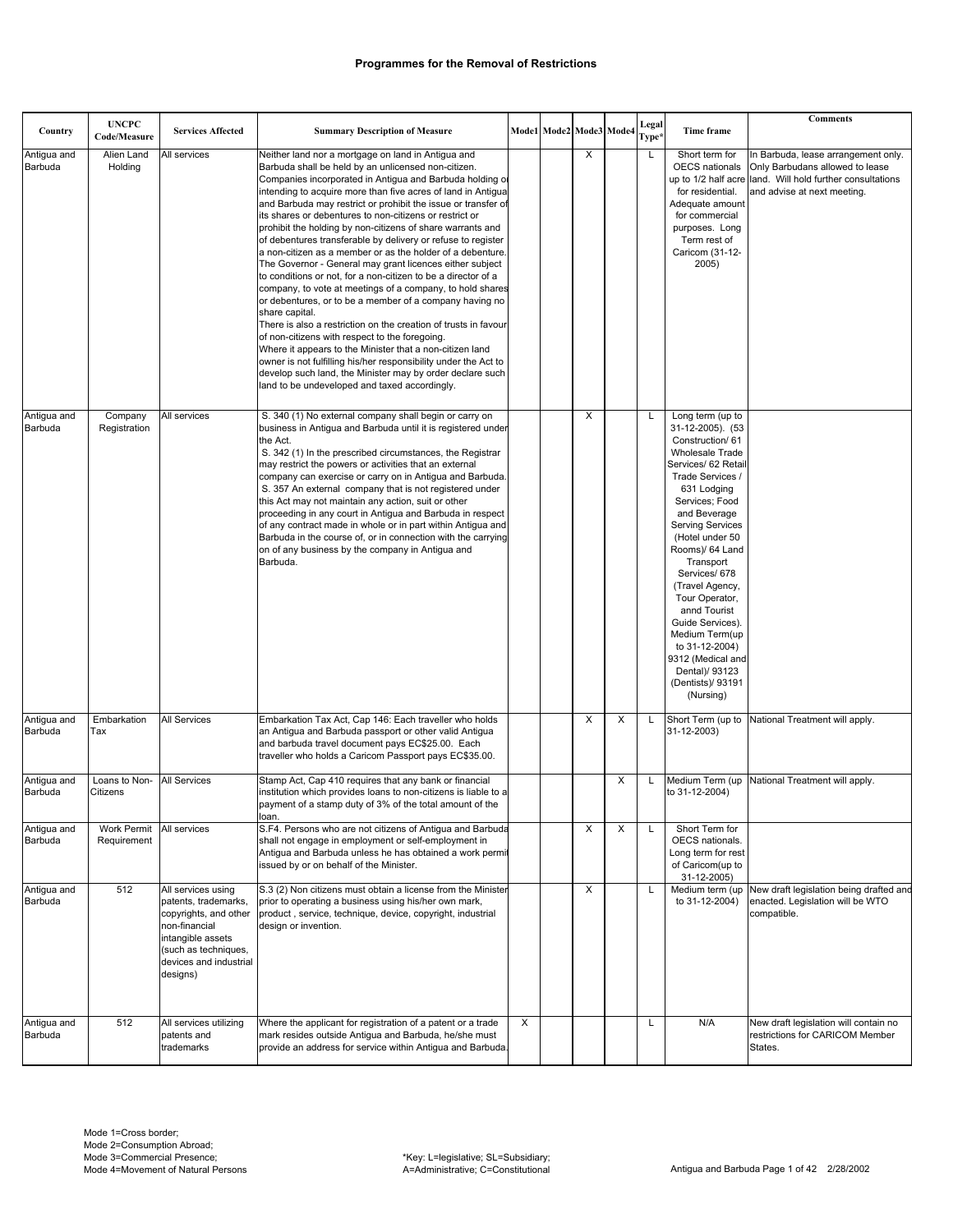|                        | <b>UNCPC</b> |                                                                                          |                                                                                                                                                                                                                                                                                                                                                                                                                                                                                                                                                                                                                                                                                                                                                                                                                                                                                                                                                                 |   |                         |   |   | Legal |                                   | <b>Comments</b>                                                                                 |
|------------------------|--------------|------------------------------------------------------------------------------------------|-----------------------------------------------------------------------------------------------------------------------------------------------------------------------------------------------------------------------------------------------------------------------------------------------------------------------------------------------------------------------------------------------------------------------------------------------------------------------------------------------------------------------------------------------------------------------------------------------------------------------------------------------------------------------------------------------------------------------------------------------------------------------------------------------------------------------------------------------------------------------------------------------------------------------------------------------------------------|---|-------------------------|---|---|-------|-----------------------------------|-------------------------------------------------------------------------------------------------|
| Country                | Code/Measure | <b>Services Affected</b>                                                                 | <b>Summary Description of Measure</b>                                                                                                                                                                                                                                                                                                                                                                                                                                                                                                                                                                                                                                                                                                                                                                                                                                                                                                                           |   | Mode1 Mode2 Mode3 Mode4 |   |   | Type* | Time frame                        |                                                                                                 |
| Antigua and<br>Barbuda | 66110        |                                                                                          | Air Transport services (S.7 (4) The Minister, may, in his/her discretion, refuse to<br>grant an air service license to any person who is neither a<br>(a) citizen of Antigua and Barbuda; or<br>(b) a body incorporated in Antigua and Barbuda, being a<br>body which in the opinion of the Minister is substantially<br>controlled by persons who are citizens of Antiqua and<br>Barbuda.                                                                                                                                                                                                                                                                                                                                                                                                                                                                                                                                                                      |   |                         | X | X | L     | Short term (up to<br>31-12-2003)  | Antigua and Barbuda will be guided by<br>the position being developed at the<br>Regional level. |
| Antigua and<br>Barbuda | 68111        | Postal services                                                                          | S.13 Within the limits and along the coasts of Antigua and<br>Barbuda, the postal administration shall have the<br>exclusive privilege of conveying from one place to another<br>within Antigua and Barbuda, all letters, and the exclusive<br>privilege of performing all the incidental services of<br>receiving, collecting, sending, despatching and delivering<br>all letters within Antigua and Barbuda, and all letters going<br>to or coming from parts beyond Antigua and Barbuda<br>except in cases stated in the Appendix.                                                                                                                                                                                                                                                                                                                                                                                                                           |   |                         | X | X | L     | N/A                               | Legal monopoly                                                                                  |
| Antigua and<br>Barbuda | 69110        | Electricity generation<br>transmission and<br>distribution                               | S.5 The Authority shall have the exclusive right to<br>generate, distribute, supply and sell electricity within<br>Antigua and Barbuda and to perform services incidental<br>thereto.                                                                                                                                                                                                                                                                                                                                                                                                                                                                                                                                                                                                                                                                                                                                                                           | X |                         | X | X | L     | N/A                               | Legal monopoly                                                                                  |
| Antigua and<br>Barbuda | 713          | Insurance                                                                                | S 5 (1) No person shall carry on in insurance business in<br>Antigua and Barbuda unless he/she is registered as an<br>insurer in the class of insurance business carried on by<br>him/her or is a member of an association of underwriters<br>registered as an insurer in the class of insurance business<br>carried on by him/her.<br>S.14 (c) An applicant who is a body corporate with a share<br>capital shall not be registered as an insurer unless the<br>applicant -<br>(i) Is lawfully constituted in accordance with the laws of the<br>country in which the head office of the applicant is situated;<br>and<br>(ii) Is registered in Antigua and Barbuda as a company<br>under the Companies Act.<br>S.17 A registered insurer shall maintain a principal office in<br>Antigua and Barbuda and shall appoint a principal officer in<br>Antigua and Barbuda. (A principal office may be a branch<br>office or the office of an agent of the insurer) | X |                         |   | X | L     | N/A                               | Registration fees: Short term.                                                                  |
| Antigua and<br>Barbuda | 713          | Insurance                                                                                | S.8 (1) Insurance brokers must be resident in Antigua and<br>Barbuda. (See also S.14 (1).<br>Non-resident brokers pay higher licensing fees                                                                                                                                                                                                                                                                                                                                                                                                                                                                                                                                                                                                                                                                                                                                                                                                                     | X |                         |   | X |       | Medium term (up<br>to 31-12-2004) |                                                                                                 |
| Antigua and<br>Barbuda | 821          | Legal services                                                                           | Qualified citizens of Antigua and Barbuda are admitted to<br>practise law. Non-citizens belonging to the countries listed<br>in the Second Schedule of the Act are admitted on the<br>basis of reciprocity. The Schedule excludes Suriname. In<br>addition, interview with the President of the Antigua and<br>Barbuda Bar Association revealed that OECS nationals<br>can become honorary members of the Association.<br>However, other CARICOM nationals will initially be asked<br>to use a junior resident [for legal matters?]                                                                                                                                                                                                                                                                                                                                                                                                                             | X |                         | X | X |       | Medium term (up<br>to 31-12-2004) |                                                                                                 |
| Antigua and<br>Barbuda | 833          | Engineering                                                                              | S.9 Only persons who are, inter alia, resident in Antigua<br>and Barbuda or if a non-resident, holds a work permit may<br>be registered as an Engineer.<br>Note that the interviews revealed that engineers should be<br>resident in Antigua and Barbuda for three months prior to<br>qualification for registration.                                                                                                                                                                                                                                                                                                                                                                                                                                                                                                                                                                                                                                           | X |                         | X | X |       | Medium term (up<br>to 31-12-2004) |                                                                                                 |
| Antigua and<br>Barbuda | 83530        | Land Surveying                                                                           | S.6 The Board shall not grant a license to practise land<br>surveying to any person unless that person, inter alia, has<br>been engaged as an assistant in land surveying in Antigua<br>and Barbuda under the supervision of the Chief Surveyor<br>or any surveyor for a period of six (6) months or such other<br>period as the Board shall in any particular case, having<br>regard to all the circumstances, determine.                                                                                                                                                                                                                                                                                                                                                                                                                                                                                                                                      | X |                         | X | X | L     | N/A                               |                                                                                                 |
| Antigua and<br>Barbuda | 8622         | [Electricity, gas and<br>water distribution<br>services (on a fee or<br>contract basis)] | S.7(1) The Authority shall have the exclusive right to<br>supply, distribute, maintain and sell water within Antigua<br>and Barbuda.                                                                                                                                                                                                                                                                                                                                                                                                                                                                                                                                                                                                                                                                                                                                                                                                                            | X |                         | х | X | Г     | N/A                               | Legal Monopoly (no requirement to<br>remove)                                                    |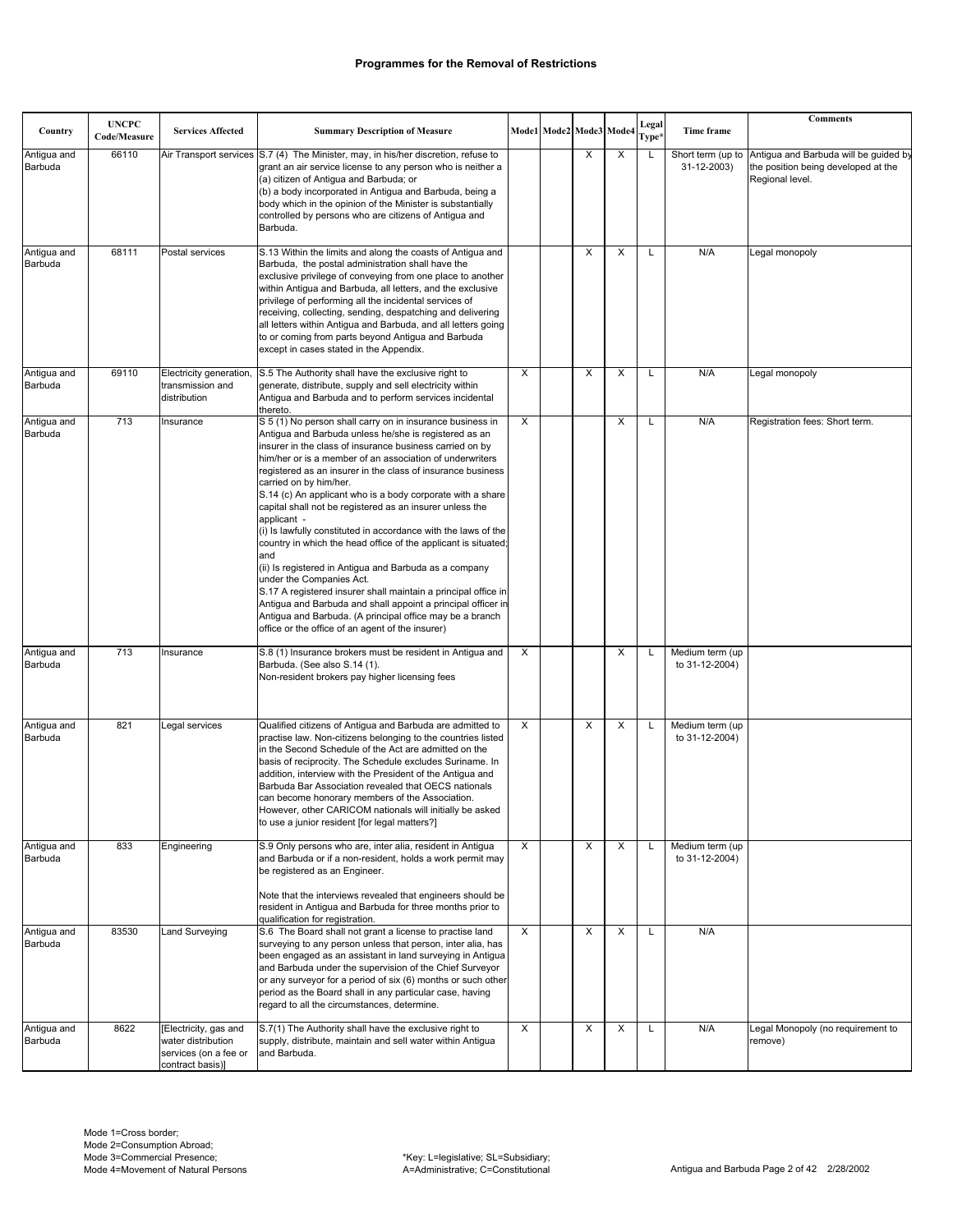| Country                | <b>UNCPC</b><br>Code/Measure | <b>Services Affected</b> | <b>Summary Description of Measure</b>                                                                                                                                                                                                                                                                                                                                                                                                                                                                               |   | Mode1 Mode2 Mode3 Mode4 Legal |   | Time frame                        | <b>Comments</b> |
|------------------------|------------------------------|--------------------------|---------------------------------------------------------------------------------------------------------------------------------------------------------------------------------------------------------------------------------------------------------------------------------------------------------------------------------------------------------------------------------------------------------------------------------------------------------------------------------------------------------------------|---|-------------------------------|---|-----------------------------------|-----------------|
| Antigua and<br>Barbuda | 93191                        | Nursing                  | S.7 (2) Nurses registered in any part of the Commonwealth<br>may be admitted to the local final examination for nurses<br>for the sick prescribed by the Council and on successfully<br>passing such examination, inter alia, shall be entitled to be<br>registered.<br>Note that nurses registered in the United Kingdom and in<br>any part of the Commonwealth or any foreign country<br>where there is a reciprocity agreement concerning nurses<br>with Antiqua and Barbuda shall be entitled to be registered. | X | X                             | X | Medium term (up<br>to 31-12-2004) |                 |
| Antigua and<br>Barbuda | 9321                         | Veterinary services      | S.15 (1) (d) The Registrar shall remove from the register or<br>the roll the name of any person who has ceased to practise<br>as a veterinary surgeon or an animal health assistant in<br>Antiqua and Barbuda or who has been absent from Antiqua<br>and Barbuda for two or more years.                                                                                                                                                                                                                             |   |                               | X | N/A                               |                 |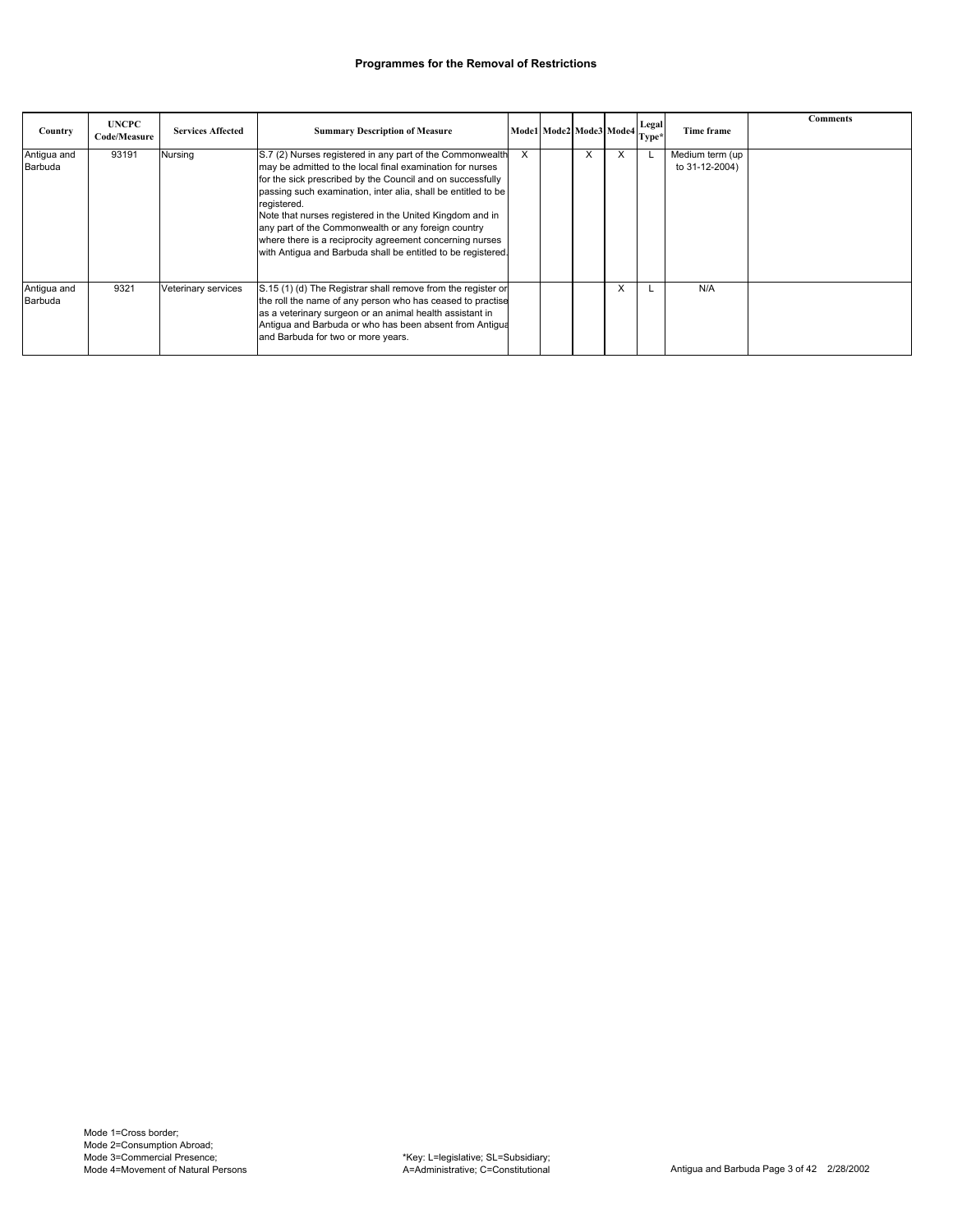| Country         | <b>UNCPC</b><br>Code/Measure | <b>Services Affected</b>                                                                                                                                                | <b>Summary Description of Measure</b>                                                                                                                                                                                                                                                                                                                                                                                                                                                                                                                                                                                                                                                                                                                                                                                                                                                                                                                                                                                                                                                                                               |   | Mode1 Mode2 Mode3 Mode4 |   |                         | Legal<br>Type* | Time frame                       | <b>Comments</b>                                                                                                                                                                     |
|-----------------|------------------------------|-------------------------------------------------------------------------------------------------------------------------------------------------------------------------|-------------------------------------------------------------------------------------------------------------------------------------------------------------------------------------------------------------------------------------------------------------------------------------------------------------------------------------------------------------------------------------------------------------------------------------------------------------------------------------------------------------------------------------------------------------------------------------------------------------------------------------------------------------------------------------------------------------------------------------------------------------------------------------------------------------------------------------------------------------------------------------------------------------------------------------------------------------------------------------------------------------------------------------------------------------------------------------------------------------------------------------|---|-------------------------|---|-------------------------|----------------|----------------------------------|-------------------------------------------------------------------------------------------------------------------------------------------------------------------------------------|
| <b>Barbados</b> | Company<br>Registration      | All services                                                                                                                                                            | S.198 (1) A public company may by special resolution<br>amend its articles in accordance with the regulations to<br>constrain the issue or transfer of its shares to persons who<br>are not resident Barbadians.                                                                                                                                                                                                                                                                                                                                                                                                                                                                                                                                                                                                                                                                                                                                                                                                                                                                                                                    | Χ |                         | X |                         | L              | Long term (up to<br>31-12-2005)  | To examine at the regional level.                                                                                                                                                   |
|                 |                              |                                                                                                                                                                         | S. 326 (1) No external company shall begin or carry on<br>any undertaking in Barbados until it is registered under the<br>Companies Act.                                                                                                                                                                                                                                                                                                                                                                                                                                                                                                                                                                                                                                                                                                                                                                                                                                                                                                                                                                                            |   |                         |   |                         |                | N/A                              |                                                                                                                                                                                     |
|                 |                              |                                                                                                                                                                         | S. 327 (2) An application for registration under this Act by<br>an external company may be referred by the Registrar to<br>the Minister, who may order the Registrar to refuse<br>registration.                                                                                                                                                                                                                                                                                                                                                                                                                                                                                                                                                                                                                                                                                                                                                                                                                                                                                                                                     |   |                         |   |                         |                | N/A                              |                                                                                                                                                                                     |
|                 |                              |                                                                                                                                                                         | S. 328 (1) In the prescribed circumstances, the Registrar<br>may restrict the powers or activities that an external<br>company can exercise or carry on in Barbados.                                                                                                                                                                                                                                                                                                                                                                                                                                                                                                                                                                                                                                                                                                                                                                                                                                                                                                                                                                |   |                         |   |                         |                | N/A                              |                                                                                                                                                                                     |
|                 |                              |                                                                                                                                                                         | S. 344 (1) An external company that is not registered<br>under this Act may not maintain any action, suit or other<br>proceeding in any court in Barbados in respect of any<br>contract made in whole or in part within Barbados in the<br>course of, or in connection with the carrying on of any<br>undertaking by the company in Barbados.                                                                                                                                                                                                                                                                                                                                                                                                                                                                                                                                                                                                                                                                                                                                                                                       |   |                         |   |                         |                | N/A                              |                                                                                                                                                                                     |
| <b>Barbados</b> | Exchange<br>Controls         | All services                                                                                                                                                            | S.3 No person may make payments to or for the credit of<br>any person resident outside Barbados, or make any<br>payment to a person resident in Barbados by order or on<br>behalf of a person resident outside Barbados except with<br>the permission of the Authority.<br>S. 9 (1) No person resident in Barbados shall make any<br>payment outside the Island to or for the credit of a person<br>resident outside Barbados except with the permission of<br>the Authority.<br>S. 10 (1) No person shall make any payment to a person<br>resident in Barbados and no resident of Barbados shall do<br>any act which involves the making of any payment outside<br>Barbados as consideration for or in connection with the<br>receipt (outside of Barbados) of money due to a resident<br>for the sale of property or the performance of services in<br>Barbados, or in connection with the acquisition of property<br>located outside of Barbados by a resident of Barbados<br>except with the permission of the Authority.<br>S. 11 (1) No person shall issue any security to any person<br>who is resident outside of Barbados. | X | X                       |   |                         | L              | N/A                              | To examine at the regional level.                                                                                                                                                   |
| <b>Barbados</b> | Work Permit<br>Requirement   | All services                                                                                                                                                            | S.3 No person may enter Barbados as an immigrant, or<br>being present in Barbados, remain therein as an<br>immigrant.<br>Subject to the Immigration (Amendment) Act, 1996,<br>6/1996, no person other than a citizen, permanent resident<br>or immigrant may, in Barbados, engage in any occupation<br>or accept employment without having first obtained a<br>written permit for the purpose granted by the Minister. The<br>amendment to s. 17(1) provides that persons who do not<br>hold university degrees or diplomas or who do not have<br>accreditation from the relevant professional body are<br>required to obtain work permits                                                                                                                                                                                                                                                                                                                                                                                                                                                                                          |   |                         | X | $\overline{\mathsf{x}}$ | L              | N/A<br>31-12-2005)               | Regulatory<br>Long term (up to For persons entitled to move and<br>work under Chapter 3 of the Revised<br>Treaty and the relevant decisions of<br>the Conference as agreed to date. |
| <b>Barbados</b> | 512                          | All services utitlising<br>industrial designs,<br>patents and<br>trademarks.                                                                                            | Where the applicant for registration of an industrial design,<br>a patent or a trade mark resides outside Barbados, he/she<br>must provide an address for service within Barbados or in<br>the case of a patent applicant, appoint an agent admitted to<br>practice as a patent agent in Barbados.                                                                                                                                                                                                                                                                                                                                                                                                                                                                                                                                                                                                                                                                                                                                                                                                                                  | Χ |                         |   |                         | L              | N/A                              | Regulatory                                                                                                                                                                          |
| <b>Barbados</b> | 51220                        | All services using<br>patents, trademarks,<br>copyrights, and other<br>non-financial<br>intangible assets<br>(such as techniques,<br>devices and industrial<br>designs) | S.1 (A) Non nationals must obtain a licence from the<br>Minister prior to operating a business using his/her own<br>mark, product, service, technique, device, copyright,<br>industrial design or invention.                                                                                                                                                                                                                                                                                                                                                                                                                                                                                                                                                                                                                                                                                                                                                                                                                                                                                                                        |   |                         | X |                         | Г              | N/A                              | Regulatory.<br>To examine at the regional level.                                                                                                                                    |
| <b>Barbados</b> | 54                           | CONSTRUCTION<br><b>SERVICES</b>                                                                                                                                         | An approved small business is provided with tax and other<br>incentives<br>S. 3(1)(b) provides that a small business is an enterprise<br>that has 75% of its shares locally owned.                                                                                                                                                                                                                                                                                                                                                                                                                                                                                                                                                                                                                                                                                                                                                                                                                                                                                                                                                  | X | X                       | X | X                       |                | Short term (up to<br>31-12-2003) |                                                                                                                                                                                     |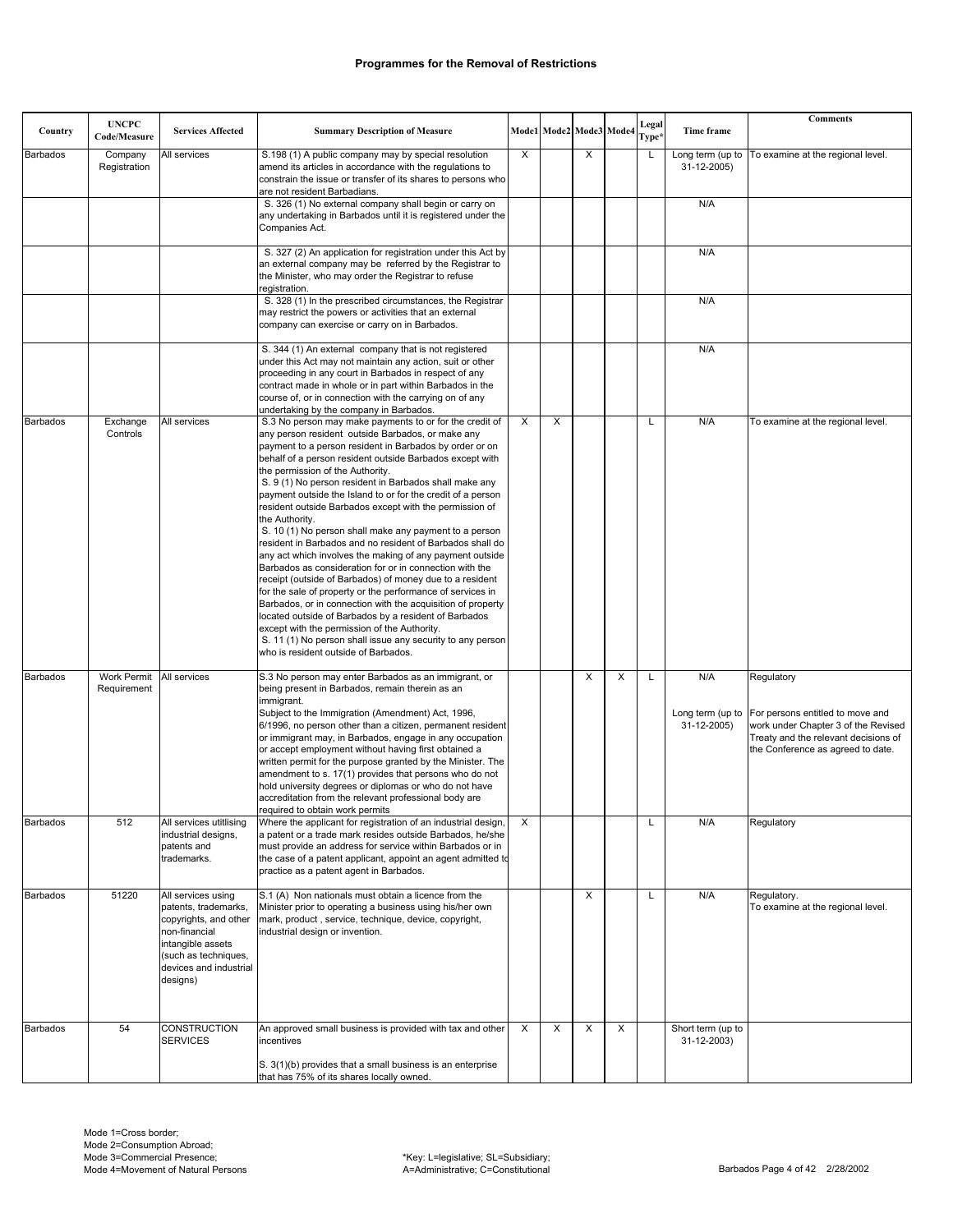| Country         | <b>UNCPC</b><br>Code/Measure | <b>Services Affected</b>                                                                           | <b>Summary Description of Measure</b>                                                                                                                                                                                                                                                                                                                                                                                                                                                                                                 |   | Mode1 Mode2 Mode3 Mode4 |   |          | Legal<br>Type <sup>3</sup> | Time frame                       | <b>Comments</b> |
|-----------------|------------------------------|----------------------------------------------------------------------------------------------------|---------------------------------------------------------------------------------------------------------------------------------------------------------------------------------------------------------------------------------------------------------------------------------------------------------------------------------------------------------------------------------------------------------------------------------------------------------------------------------------------------------------------------------------|---|-------------------------|---|----------|----------------------------|----------------------------------|-----------------|
| <b>Barbados</b> | 61                           |                                                                                                    | WHOLESALE TRADE An approved small business is provided with tax and other                                                                                                                                                                                                                                                                                                                                                                                                                                                             | X | X                       | X | X        |                            | Short term (up to                |                 |
|                 |                              | <b>SERVICES</b>                                                                                    | incentives                                                                                                                                                                                                                                                                                                                                                                                                                                                                                                                            |   |                         |   |          |                            | 31-12-2003)                      |                 |
|                 |                              |                                                                                                    | S. 3(1)(b) provides that a small business is an enterprise<br>that has 75% of its shares locally owned.                                                                                                                                                                                                                                                                                                                                                                                                                               |   |                         |   |          |                            |                                  |                 |
| <b>Barbados</b> | 62                           | <b>RETAIL TRADE</b><br><b>SERVICES</b>                                                             | An approved small business is provided with tax and other<br>incentives                                                                                                                                                                                                                                                                                                                                                                                                                                                               | X | X                       | X | X        |                            | Short term (up to<br>31-12-2003) |                 |
|                 |                              |                                                                                                    | S. 3(1)(b) provides that a small business is an enterprise<br>that has 75% of its shares locally owned.                                                                                                                                                                                                                                                                                                                                                                                                                               |   |                         |   |          |                            |                                  |                 |
| <b>Barbados</b> | 63                           | LODGING: FOOD<br>AND BEVERAGE<br><b>SERVING SERVICES</b>                                           | An approved small business is provided with tax and other<br>incentives                                                                                                                                                                                                                                                                                                                                                                                                                                                               | X | X                       | X | X        |                            | Short term (up to<br>31-12-2003) |                 |
|                 |                              |                                                                                                    | S. 3(1)(b) provides that a small business is an enterprise<br>that has 75% of its shares locally owned.                                                                                                                                                                                                                                                                                                                                                                                                                               |   |                         |   |          |                            |                                  |                 |
| <b>Barbados</b> | 632                          | <b>Restaurant services</b>                                                                         | Small scale tourism related activities such as restaurants<br>are usually reserved for Barbadian nationals therefore work<br>permits may not be granted.                                                                                                                                                                                                                                                                                                                                                                              |   |                         | X | $\times$ | Α                          | Short term (up to<br>31-12-2003) |                 |
| <b>Barbados</b> | 64221                        | <b>Land Transport</b><br>Services                                                                  | Car rental service - This is reserved for nationals.<br>Taxi service - This is reserved for nationals<br>Minibus/Ominibus service - This is reserved for nationals.                                                                                                                                                                                                                                                                                                                                                                   |   |                         | X | X        | L                          | Short term (up to<br>31-12-2003) |                 |
| <b>Barbados</b> | 651                          | Shipping services                                                                                  | S.86 The Minister may make regulations which include<br>conditions as to nationality<br>in relation to prescribing standards of competency to be<br>attained and other conditions to be satisfied, subject to any<br>exceptions allowed by or under the regulations, by officers<br>and other seamen of any description in order to be<br>qualified for the purposes of this section.                                                                                                                                                 |   |                         |   | X        | L                          | Short term (up to<br>31-12-2003) |                 |
| <b>Barbados</b> | 672                          | Storage and<br>warehousing services incentives                                                     | An approved small business is provided with tax and other                                                                                                                                                                                                                                                                                                                                                                                                                                                                             | X | X                       | X | X        |                            | Short term (up to<br>31-12-2003) |                 |
|                 |                              |                                                                                                    | S. 3(1)(b) provides that a small business is an enterprise<br>that has 75% of its shares locally owned.                                                                                                                                                                                                                                                                                                                                                                                                                               |   |                         |   |          |                            |                                  |                 |
| <b>Barbados</b> | 678                          | Travel agency, tour<br>operator and tourist<br>quide services                                      | An approved small business is provided with tax and other<br>incentives                                                                                                                                                                                                                                                                                                                                                                                                                                                               | X | X                       | X | X        |                            | Short term (up to<br>31-12-2003) |                 |
|                 |                              |                                                                                                    | S. 3(1)(b) provides that a small business is an enterprise<br>that has 75% of its shares locally owned.                                                                                                                                                                                                                                                                                                                                                                                                                               |   |                         |   |          |                            |                                  |                 |
| <b>Barbados</b> | 67811                        | <b>Travel Agents</b>                                                                               | S.5 Only citizens, permanent residents and immigrants are<br>allowed to operate as travel agents.                                                                                                                                                                                                                                                                                                                                                                                                                                     |   |                         | X | X        | Г                          | Short term (up to<br>31-12-2003) |                 |
| <b>Barbados</b> | 67812                        | <b>Tour Operators</b>                                                                              | S.3 (2) Tour operators, not resident in Barbados shall only<br>offer facilitation or other services in Barbados through a<br>travel agent licensed under the Travel Services Act.                                                                                                                                                                                                                                                                                                                                                     |   |                         | X | X        | L                          | N/A                              | Regulatory      |
| <b>Barbados</b> | 68111                        | Postal services                                                                                    | S.4 The Postmaster-General by himself or by any other<br>officer of the Post Office shall have the exclusive privilege<br>$of -$<br>(a) conveying from one place to another within Barbados<br>all letters; and<br>(b) performing all the incidental services of receiving,<br>collecting, sending, dispatching-<br>(i) all letters within Barbados, and<br>(ii) all letters going to or coming from places outside<br>Barbados.                                                                                                      |   |                         | X | X        | L                          | N/A                              | Monopoly        |
| Barbados        | 69210                        | Water services                                                                                     | S.5 The functions of the Authority include the following:<br>to control and regulate the production treatment, storage,<br>transmission, distribution and use of water for public<br>purposes.<br>to design, construct, acquire, provide, operate and<br>maintain waterworks for the purposes of supplying water<br>for public purposes.                                                                                                                                                                                              |   |                         | X |          |                            | N/A                              | Monopoly        |
| <b>Barbados</b> | 71                           | <b>FINANCIAL</b><br>INTERMEDIATION,<br><b>INSURANCE AND</b><br><b>AUXILIARY</b><br><b>SERVICES</b> | An approved small business is provided with tax and other<br>incentives<br>S. 3(1)(b) provides that a small business is an enterprise<br>that has 75% of its shares locally owned.                                                                                                                                                                                                                                                                                                                                                    | X | X                       | X | X        |                            | Short term (up to<br>31-12-2003) |                 |
| Barbados        | 711                          | <b>Banking Services</b>                                                                            | S.4(1) No person may carry on banking business in<br>Barbados without a licence.<br>S.8 A licence may be issued to a foreign bank only if the<br>bank designates and notifies the Minister of<br>(a) Its principal office in Barbados;<br>(b) the name of one of its officers who is its authorised<br>agent in Barbados; and<br>(c) in the absence or inability to act of the person referred<br>to in paragraph (b), the name of another officer who may<br>act as the authorised agent of the bank.<br>Financial Institutions Act. | X |                         |   |          | L                          | N/A                              | Regulatory      |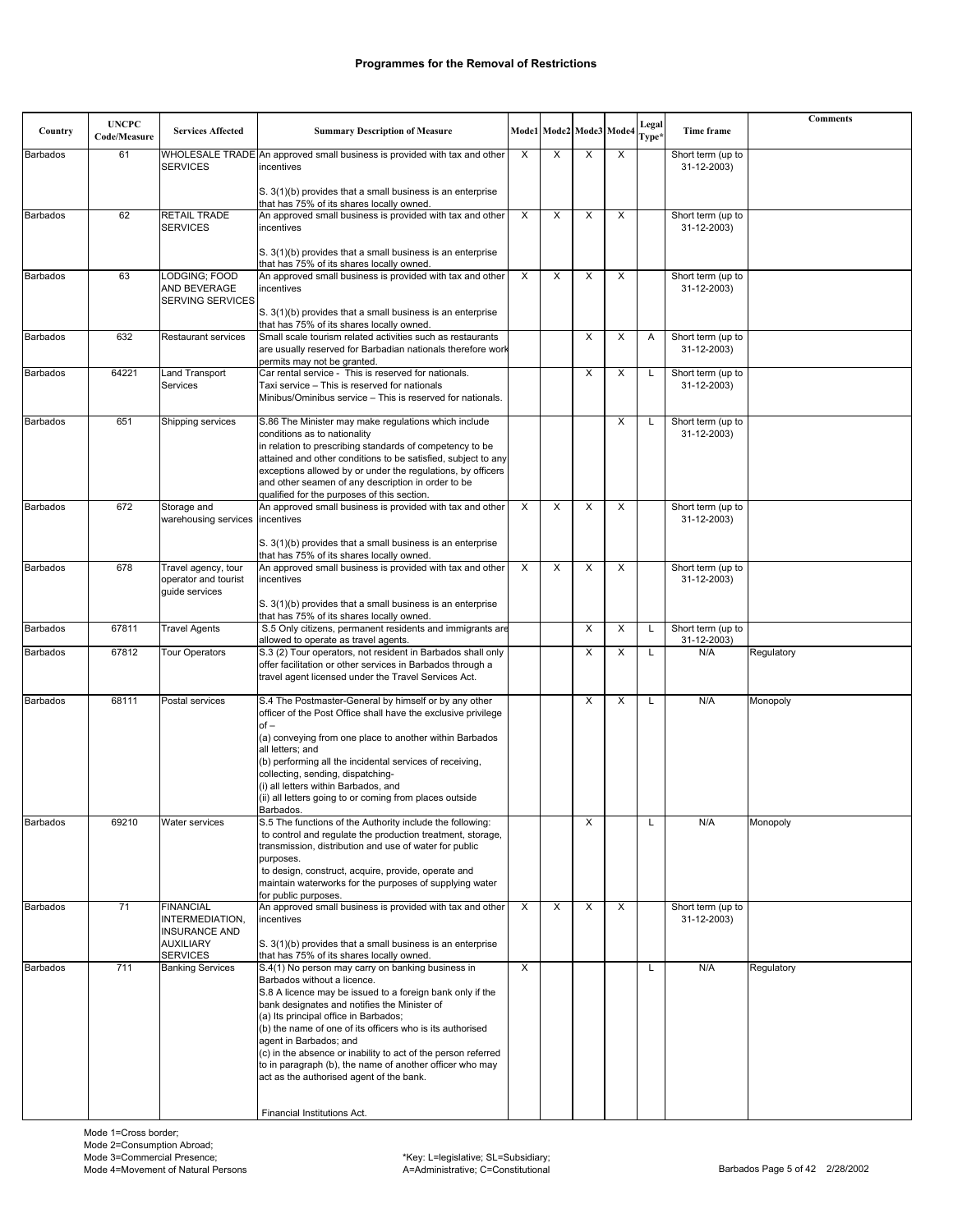|                 | <b>UNCPC</b> |                                       |                                                                                                                                                                                                                                                                                                                                                   |              |                           |                         |   | Legal             |                                  | <b>Comments</b>                   |
|-----------------|--------------|---------------------------------------|---------------------------------------------------------------------------------------------------------------------------------------------------------------------------------------------------------------------------------------------------------------------------------------------------------------------------------------------------|--------------|---------------------------|-------------------------|---|-------------------|----------------------------------|-----------------------------------|
| Country         | Code/Measure | <b>Services Affected</b>              | <b>Summary Description of Measure</b>                                                                                                                                                                                                                                                                                                             |              |                           | Mode1 Mode2 Mode3 Mode4 |   | Type <sup>3</sup> | Time frame                       |                                   |
| <b>Barbados</b> | 711          | <b>Banking Services</b>               | S.6 No licence may be issued under this Act to any person<br>other than an eligible company or qualified foreign bank.<br>Offshore Banking Act.                                                                                                                                                                                                   | X            |                           |                         |   | L                 | N/A                              | Regulatory                        |
|                 |              |                                       | S.7 A body corporate is an eligible company if, inter alia, it<br>is incorporated under Part I of the Companies and at least<br>one of its directors is a resident citizen of Barbados.<br>Offshore Banking Act.                                                                                                                                  | X            |                           |                         |   | L                 | Short term (up to<br>31-12-2003) |                                   |
|                 |              |                                       | S.22(1) A licence may be issued under this Act to a<br>company that is controlled by persons who are not<br>residents of Barbados when<br>(a) The authorised capital of the company is at least<br>\$2,000,000; and<br>(b) capital to an amount of not less than \$1,000,000 has<br>been subscribed and paid-up in cash.<br>Offshore Banking Act. | X            |                           |                         |   | L                 | Short term (up to<br>31-12-2003) |                                   |
|                 |              |                                       | S.22 (2) A licence may be issued under this Act to a<br>company that is controlled by residents of Barbados when<br>(a) The authorised capital of the company is at least<br>\$500,000; and<br>(b) capital to an amount of not less than \$250,000 has<br>been subscribed and paid-up in cash.<br>Offshore Banking Act.                           | X            |                           |                         |   | Г                 | Short term (up to<br>31-12-2003) |                                   |
| Barbados        | 713          | Insurance                             | S. 72 (c) (i) An association of underwriters constituted<br>outside of Barbados must be in existence for at least five<br>(5) years prior to registering under the Insurance Act to<br>enable it to carry on its insurance business in Barbados<br>(other than long term insurance business).                                                     | X            |                           | X                       | X | L                 | N/A                              | Regulatory                        |
|                 |              |                                       | S.72 (c) (ii) An association of underwriters constituted<br>outside of Barbados must furnish the Supervisor of<br>Insurance with the names and addresses of one or more<br>persons resident in Barbados authorised to accept on<br>behalf of its members, service of process on its behalf in<br>any legal proceedings.                           | X            |                           | X                       | X | Г                 | N/A                              | Regulatory                        |
|                 |              |                                       | S. 74 provides for specific forms of documentation which<br>must be supplied by an association constituted outside of<br>Barbados. (The Supervisor of Insurance indicated that the<br>same information must be submitted by a local<br>association).                                                                                              | X            |                           | X                       | X | L                 | N/A                              | Regulatory                        |
|                 |              |                                       | S.79 An association of underwriters which is constituted<br>outside Barbados may not be registered to carry on and<br>may not carry on any class of insurance business unless it<br>has deposited with the Supervisor of Insurance an amount<br>equal to one million dollars.                                                                     | X            |                           | X                       | X | L                 | N/A                              | Regulatory                        |
| <b>Barbados</b> | 713          | Insurance                             | S 8 (1) (d) A foreign company shall not engage in the<br>insurance business unless it has filed with the Supervisor<br>of Insurance the names and addresses of one or more<br>persons resident in Barbados and authorised to accept<br>service of process on its behalf in any legal proceedings.                                                 | X            |                           | X                       | X | L                 | N/A                              | Regulatory                        |
| Barbados        | 71331        | Motor vehicle<br>insurance            | SS.2, 37 & 38 Motor vehicles must be insured with a<br>company registered to offer motor vehicle insurance in<br>Barbados.                                                                                                                                                                                                                        | $\pmb{\chi}$ | $\boldsymbol{\mathsf{X}}$ |                         |   | L                 | N/A                              | Regulatory                        |
| <b>Barbados</b> | 72           | REAL ESTATE<br><b>SERVICES</b>        | An approved small business is provided with tax and other<br>incentives<br>S. 3(1)(b) provides that a small business is an enterprise<br>that has 75% of its shares locally owned.                                                                                                                                                                | X            | X                         | X                       | X |                   | Short term (up to<br>31-12-2003) |                                   |
| <b>Barbados</b> | 821          | Legal services                        | Qualified citizens of Barbados are admitted to practise law<br>Non-citizens belonging to the countries listed in the First<br>Schedule of the Act are admitted on the basis of<br>reciprocity. The Schedule excludes Suriname.                                                                                                                    | X            |                           | X                       | X | L                 | Long term (up to<br>31-12-2005)  | To examine at the regional level. |
| <b>Barbados</b> | 82211        | <b>Financial Auditing</b><br>Services | R.2 Only citizens or persons ordinarily resident in<br>Barbados may provide financial auditing services.                                                                                                                                                                                                                                          | X            | X                         | X                       | X | L                 | Short term (up to<br>31-12-2003) |                                   |
| <b>Barbados</b> | 8321         | Architecture                          | The Barbados Institute of Architects recommends that an<br>Architect not registered in Barbados and who does not<br>operate within Barbados should collaborate with a local<br>entity that understands local practices in the field of<br>Architecture especially if construction related services are<br>being provided.                         |              |                           |                         | X | A                 | Short term (up to<br>31-12-2003) |                                   |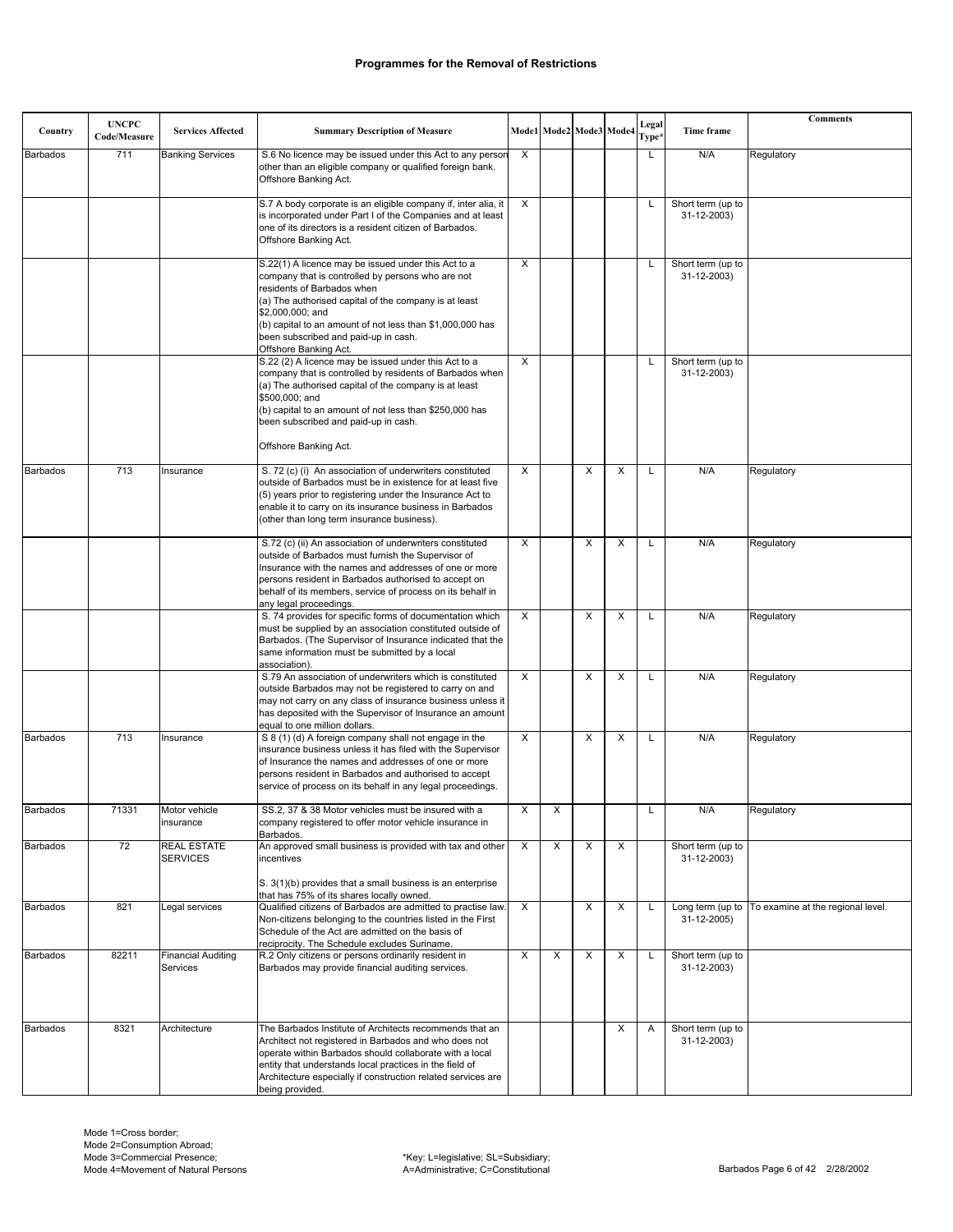| Country         | <b>UNCPC</b><br>Code/Measure | <b>Services Affected</b>                          | <b>Summary Description of Measure</b>                                                                                                                                                                                                                                                                                                                  |                |   | Mode1 Mode2 Mode3 Mode |   | Legal<br>Type* | Time frame                       | <b>Comments</b> |
|-----------------|------------------------------|---------------------------------------------------|--------------------------------------------------------------------------------------------------------------------------------------------------------------------------------------------------------------------------------------------------------------------------------------------------------------------------------------------------------|----------------|---|------------------------|---|----------------|----------------------------------|-----------------|
|                 | 83530                        |                                                   |                                                                                                                                                                                                                                                                                                                                                        |                |   | X                      | X | L/SL           | N/A                              |                 |
| <b>Barbados</b> |                              | Land Surveying                                    | Land Surveyors who are not Barbadians must serve for<br>six months at the Land and Surveys Department prior to<br>obtaining a licence to practise as a land surveyor. (This<br>appears to be an administrative requirement.)<br>See also rule 3 (1) (b) (1985 rules)<br>See also rule 3 (1993 rules)                                                   |                |   |                        |   |                |                                  | Regulatory      |
| <b>Barbados</b> | 841                          | Telecommunications                                | S.3(1) The Crown reserves the exclusive right to provide<br>telecommunication for public correspondence in Barbados.<br>S.3(2) Without affecting the generality of the above, the<br>Minister may grant a licence to any person to construct,<br>maintain and operate telecommunication facilities in the<br>circumstances outlined in the Appendix. . |                |   | X                      | X | L              | N/A                              | Monopoly        |
| <b>Barbados</b> | 841                          | Telecommunications<br>services                    | An approved small business is provided with tax and other<br>incentives<br>S. 3(1)(b) provides that a small business is an enterprise<br>that has 75% of its shares locally owned.                                                                                                                                                                     | X              | X | X                      | X |                | Short term (up to<br>31-12-2003) |                 |
| <b>Barbados</b> | 8611                         | Agricultural and<br>gardening services            | An approved small business is provided with tax and other<br>incentives<br>S. 3(1)(b) provides that a small business is an enterprise                                                                                                                                                                                                                  | X              | X | X                      | X |                | Short term (up to<br>31-12-2003) |                 |
|                 |                              |                                                   | that has 75% of its shares locally owned.                                                                                                                                                                                                                                                                                                              |                |   |                        |   |                |                                  |                 |
| <b>Barbados</b> | 8612                         | Animal husbandry<br>services                      | An approved small business is provided with tax and other<br>incentives<br>S. 3(1)(b) provides that a small business is an enterprise                                                                                                                                                                                                                  | $\times$       | X | X                      | X |                | Short term (up to<br>31-12-2003) |                 |
| Barbados        | 8614                         | Forestry and logging                              | that has 75% of its shares locally owned.<br>An approved small business is provided with tax and other                                                                                                                                                                                                                                                 | X              | X | X                      | X |                | Short term (up to                |                 |
|                 |                              | services                                          | incentives<br>S. 3(1)(b) provides that a small business is an enterprise                                                                                                                                                                                                                                                                               |                |   |                        |   |                | 31-12-2003)                      |                 |
| <b>Barbados</b> | 8615                         | <b>Fishing services</b>                           | that has 75% of its shares locally owned.<br>An approved small business is provided with tax and other                                                                                                                                                                                                                                                 | X              | X | X                      | X |                | Short term (up to                |                 |
|                 |                              |                                                   | incentives<br>S. 3(1)(b) provides that a small business is an enterprise                                                                                                                                                                                                                                                                               |                |   |                        |   |                | 31-12-2003)                      |                 |
| <b>Barbados</b> | 8714                         | Maintenance and                                   | that has 75% of its shares locally owned.<br>An approved small business is provided with tax and other                                                                                                                                                                                                                                                 | X              | X | X                      | X |                | Short term (up to                |                 |
|                 |                              | repair of transport<br>machinery and<br>equipment | incentives<br>S. 3(1)(b) provides that a small business is an enterprise<br>that has 75% of its shares locally owned.                                                                                                                                                                                                                                  |                |   |                        |   |                | 31-12-2003)                      |                 |
| <b>Barbados</b> | 872                          | Repair services of<br>other goods                 | An approved small business is provided with tax and other<br>incentives                                                                                                                                                                                                                                                                                | X              | X | X                      | X |                | Short term (up to<br>31-12-2003) |                 |
|                 |                              |                                                   | S. 3(1)(b) provides that a small business is an enterprise<br>that has 75% of its shares locally owned.                                                                                                                                                                                                                                                |                |   |                        |   |                |                                  |                 |
| <b>Barbados</b> | 931                          | Human health<br>services                          | An approved small business is provided with tax and other<br>incentives<br>S. 3(1)(b) provides that a small business is an enterprise                                                                                                                                                                                                                  | X              | X | X                      | X |                | Short term (up to<br>31-12-2003) |                 |
|                 |                              |                                                   | that has 75% of its shares locally owned.                                                                                                                                                                                                                                                                                                              |                |   |                        |   |                |                                  |                 |
| Barbados        | 941                          | Sewerage services                                 | S.5 The functions of the Authority include the following:<br>to design, construct, acquire, provide, operate and<br>maintain sewerage works for the purpose of receiving,<br>treating and disposing of sewerage.<br>to control and regulate the disposal sewerage through<br>sewerage plants that are part of the Authority's systems                  |                |   | X                      | X | L              | N/A                              | Monopoly        |
| <b>Barbados</b> | 941                          | Sewage services                                   | An approved small business is provided with tax and other<br>incentives<br>S. 3(1)(b) provides that a small business is an enterprise                                                                                                                                                                                                                  | $\overline{X}$ | X | X                      | X |                | Short term (up to<br>31-12-2003) |                 |
|                 |                              |                                                   | that has 75% of its shares locally owned.                                                                                                                                                                                                                                                                                                              |                |   |                        |   |                |                                  |                 |
| <b>Barbados</b> | 942                          | Refuse disposal<br>services                       | An approved small business is provided with tax and other<br>incentives                                                                                                                                                                                                                                                                                | X              | X | X                      | X |                | Short term (up to<br>31-12-2003) |                 |
|                 |                              |                                                   | S. 3(1)(b) provides that a small business is an enterprise<br>that has 75% of its shares locally owned.                                                                                                                                                                                                                                                |                |   |                        |   |                |                                  |                 |
| <b>Barbados</b> | 943                          | Sanitation and similar<br>services                | An approved small business is provided with tax and other<br>incentives                                                                                                                                                                                                                                                                                | $\overline{X}$ | X | X                      | X |                | Short term (up to<br>31-12-2003) |                 |
|                 |                              |                                                   | S. 3(1)(b) provides that a small business is an enterprise<br>that has 75% of its shares locally owned.                                                                                                                                                                                                                                                |                |   |                        |   |                |                                  |                 |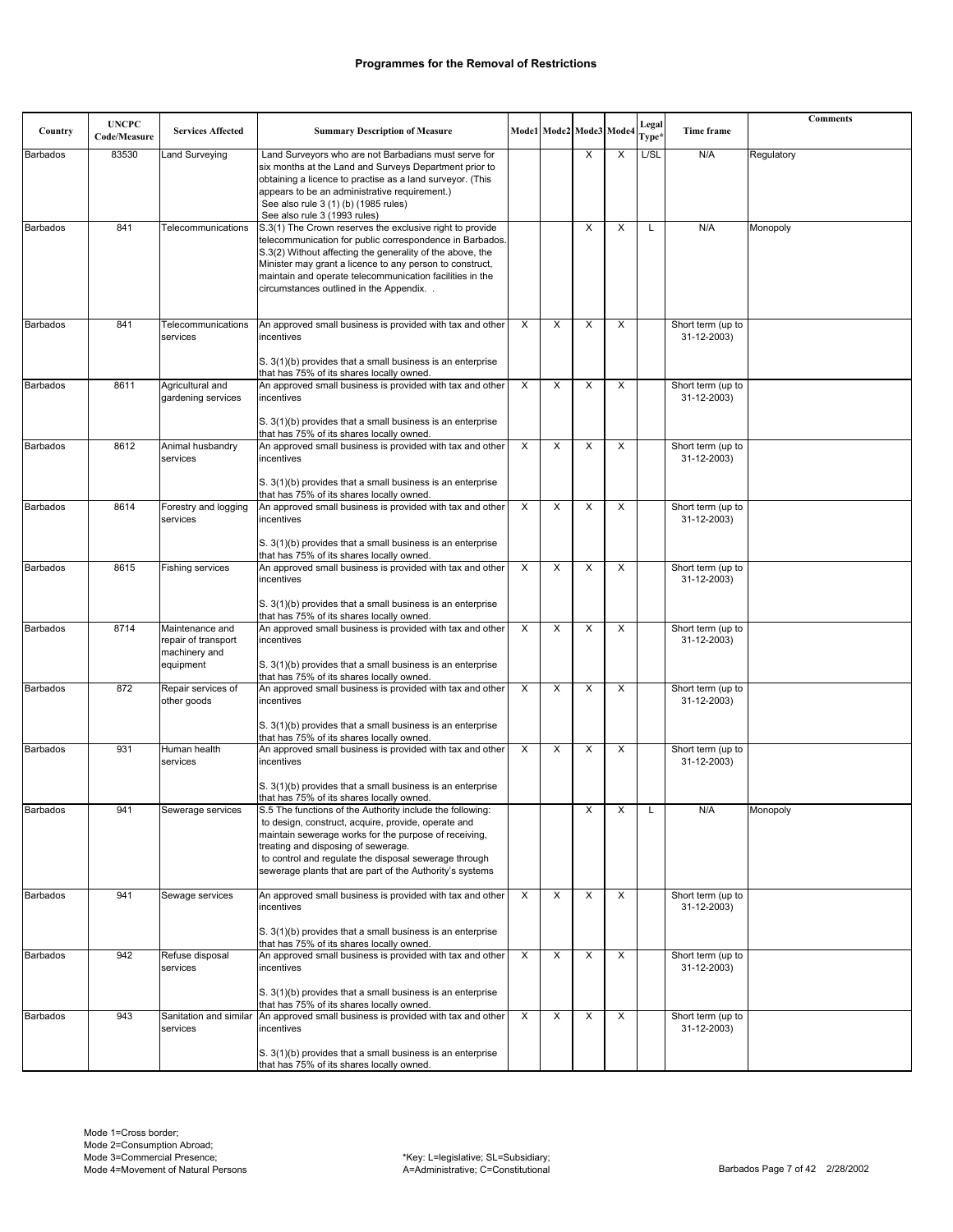| Country         | <b>UNCPC</b><br>Code/Measure | <b>Services Affected</b>                                                   | <b>Summary Description of Measure</b>                                                                                                                                              | Model Mode2 Mode3 Mode4 Legal |                        |   |   | Type* | Time frame                       | <b>Comments</b> |
|-----------------|------------------------------|----------------------------------------------------------------------------|------------------------------------------------------------------------------------------------------------------------------------------------------------------------------------|-------------------------------|------------------------|---|---|-------|----------------------------------|-----------------|
| <b>Barbados</b> | 96                           | RECREATIONAL.<br><b>CULTURAL AND</b><br><b>SPORTING</b><br><b>SERVICES</b> | An approved small business is provided with tax and other<br>incentives<br>S. 3(1)(b) provides that a small business is an enterprise<br>that has 75% of its shares locally owned. | X                             | X                      | X | X |       | Short term (up to<br>31-12-2003) |                 |
| <b>Barbados</b> | 96590                        | Water sports                                                               | S.32 Only citizens, permanent residents and immigrants<br>are allowed to use a speedboat for water sports activity for<br>hire or reward.                                          |                               |                        | X | X | L/SL  | Short term (up to<br>31-12-2003) |                 |
| <b>Barbados</b> | 972                          | Beauty and physical<br>well-being services                                 | An approved small business is provided with tax and other<br>incentives<br>S. 3(1)(b) provides that a small business is an enterprise<br>that has 75% of its shares locally owned. | X                             | $\sqrt{}$<br>$\lambda$ | v | X |       | Short term (up to<br>31-12-2003) |                 |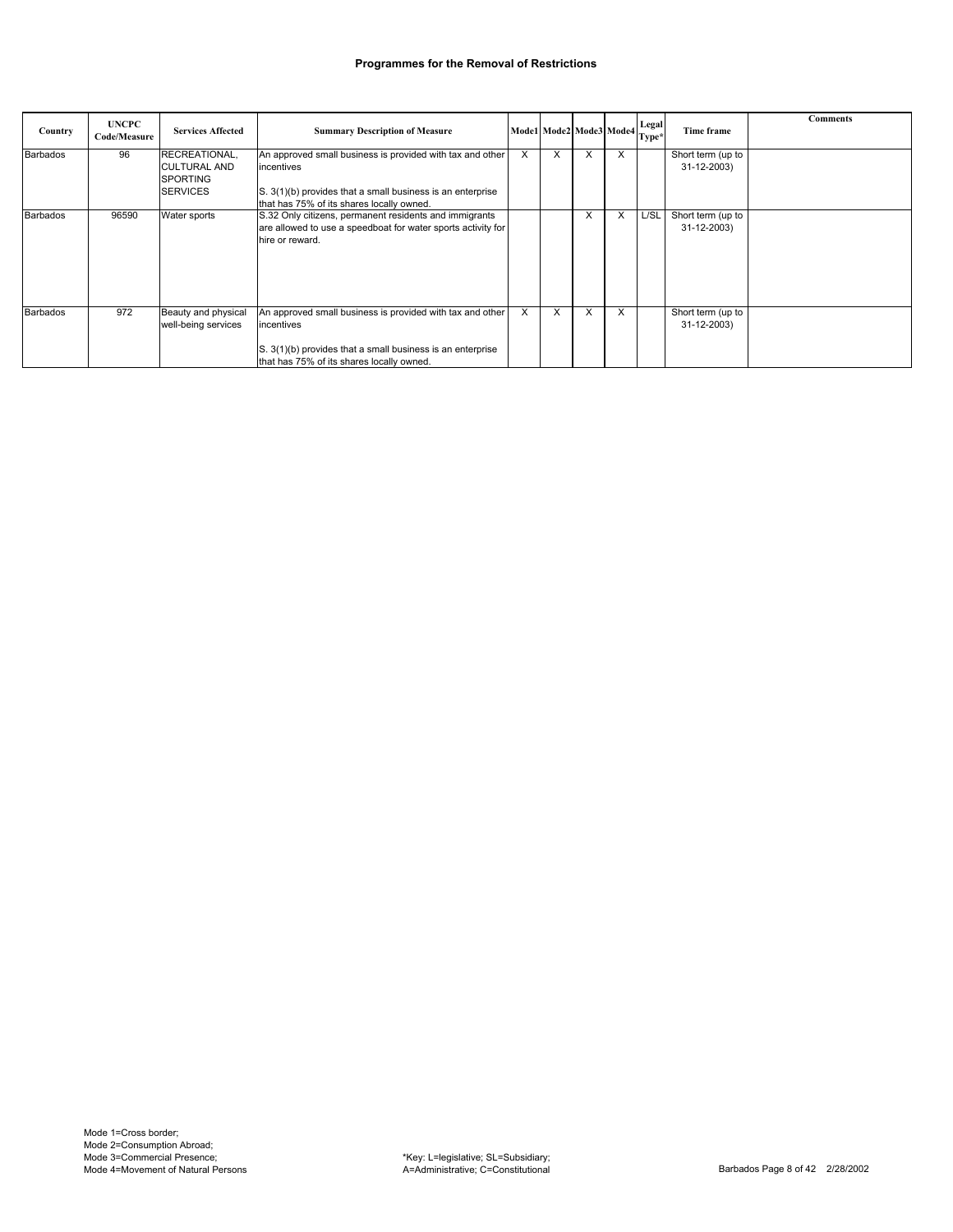| Country       | <b>UNCPC</b><br>Code/Measure | <b>Services Affected</b>                                                                                             | <b>Summary Description of Measure</b>                                                                                                                                                                                                   |     | Mode1 Mode2 Mode3 Mode4 |     |     | Legal<br>Type* | Time frame                        | <b>Comments</b>                                                                                                                                                                                                                                                        |
|---------------|------------------------------|----------------------------------------------------------------------------------------------------------------------|-----------------------------------------------------------------------------------------------------------------------------------------------------------------------------------------------------------------------------------------|-----|-------------------------|-----|-----|----------------|-----------------------------------|------------------------------------------------------------------------------------------------------------------------------------------------------------------------------------------------------------------------------------------------------------------------|
| <b>Belize</b> | <b>Business</b><br>Licence   | All services                                                                                                         | Act requires business licences for various service<br>providers.                                                                                                                                                                        |     |                         | X   | X   | L              | N/A                               |                                                                                                                                                                                                                                                                        |
| <b>Belize</b> | Requirement<br>Company       | All services                                                                                                         | Sections 250 and 251 prescribe the requirements for the                                                                                                                                                                                 | [X] |                         | [X] |     | L              | Short to long term                |                                                                                                                                                                                                                                                                        |
|               | Registration                 |                                                                                                                      | registration of overseas companies. Must provide address<br>in Belize.                                                                                                                                                                  |     |                         |     |     |                | (up to 31-12-2005)                |                                                                                                                                                                                                                                                                        |
| <b>Belize</b> | Exchange<br>Controls         | All services                                                                                                         | Act and Regulations prescribe the permissions to be<br>sought for foreign exchange transactions.                                                                                                                                        |     |                         |     |     | L              | N/A                               |                                                                                                                                                                                                                                                                        |
| <b>Belize</b> | Work Permit<br>Requirement   | All services                                                                                                         | Immigration regulations prescribe the procedure for<br>applications for work permits. Exemption is provided for in<br>the CARICOM Skills Act.                                                                                           |     |                         | [X] | [X] | Г              | Long term (up to<br>31-12-2005)   | Issue should not arise since the Free<br>movement of Skills Act was passed.<br>(Provisions not made for University of<br>Belize. Need to be added to Protocol<br>$\parallel$ )                                                                                         |
| <b>Belize</b> | $52 -$ Land<br>Services      | All services                                                                                                         | National Lands Act prescribes that Minister has discretion<br>to grant a licence for transfer of land to an Alien.<br>(Ministerial discretion to grant license to aliens to own land                                                    |     |                         | X   |     | L              | Long term (up to<br>31-12-2005)   | Act does not apply to Commonwealth<br>Citizens, hence it will not be<br>amended. Suriname to be granted<br>treatment similar to Commonwealth<br>citizens by amendment to the<br>Immigration Act, to remove Citizens of<br>Suriname from classification as<br>"aliens". |
| <b>Belize</b> | 6421                         | Scheduled road<br>transport services of<br>passengers                                                                | Road Transport and Motor Vehicles Act and Regulations<br>prescribe licensing requirement for scheduled journeys and<br>Permits for non-scheduled journeys.                                                                              |     |                         | X   | X   | L              | Long term (up to<br>31-12-2005)   |                                                                                                                                                                                                                                                                        |
| <b>Belize</b> | 6422                         | Non-scheduled road<br>transport services of<br>passengers                                                            | Road Transport and Motor Vehicles Act and Regulations<br>prescribe licensing requirement for scheduled journeys and<br>Permits for non-scheduled journeys.                                                                              |     |                         | X   | X   | L              | Long term (up to<br>31-12-2005)   |                                                                                                                                                                                                                                                                        |
| <b>Belize</b> | 64235                        | Moving services of<br>household and office<br>furniture and other<br>goods                                           | The Act and Regulations prescribe the criteria for licensing<br>motor vehicles and granting driver's permits. (Registration<br>and licensing requirements, Work permits and visas are<br>required for Non-Belizeans)                    |     |                         | X   | X   | L              | Long term (up to<br>31-12-2005)   |                                                                                                                                                                                                                                                                        |
| <b>Belize</b> | 64240                        | Miscellaneous local<br>delivery services                                                                             | The Act and Regulations prescribe the criteria for licensing<br>motor vehicles and granting driver's permits. (Registration<br>and licensing requirements, Work permits and visas are<br>required for Non-Belizeans)                    |     |                         | х   | X   | L              | Long term (up to<br>31-12-2005)   |                                                                                                                                                                                                                                                                        |
| <b>Belize</b> | 64250                        | Rental services of<br>trucks with operator                                                                           | The Act and Regulations prescribe the criteria for licensing<br>motor vehicles and granting driver's permits. (Registration<br>and licensing requirements, Work permits and visas are<br>required for Non-Belizeans)                    |     |                         | X   | X   | L              | Long term (up to<br>31-12-2005)   |                                                                                                                                                                                                                                                                        |
| <b>Belize</b> | 661                          | Air transport services<br>of passengers                                                                              | Regulations prescribe for the licensing of scheduled<br>journeys and for permits for journeys other that scheduled<br>journeys. (Licensing or registration requirements; Work<br>permits or visas required by non-Belizeans)            | X   |                         |     |     | L              | Medium term (up<br>to 31-12-2004) |                                                                                                                                                                                                                                                                        |
| <b>Belize</b> | 662                          | Air transport services<br>of freight                                                                                 | Regulations prescribe for the licensing of scheduled<br>journeys and for permits for journeys other that scheduled<br>journeys. (Licensing or registration requirements; Work<br>permits or visas required by non-Belizeans)            | X   |                         | X   | X   | L              | Long term (up to<br>31-12-2005)   |                                                                                                                                                                                                                                                                        |
| <b>Belize</b> | 664                          | Rental services of<br>aircraft with operator                                                                         | Regulations prescribe for the licensing of scheduled<br>journeys and for permits for journeys other that scheduled<br>journeys. (Licensing or registration requirements; Work<br>permits or visas required by non-Belizeans)            | X   |                         |     |     | L              | Short term (up to<br>31-12-2003)  |                                                                                                                                                                                                                                                                        |
| Belize        | 67610                        | Port and waterway<br>operation services<br>(excl. cargo handling)                                                    | Regulations 3, 4 and 8 prescribe the criteria for registration<br>and certification of masters of vessels. (Certification<br>requirements and Work Permits or visas required for non-<br>Belizeans)                                     |     |                         |     | X   | SL             | Long term (up to<br>31-12-2005)   |                                                                                                                                                                                                                                                                        |
| Belize        | 6762                         | Pilotage and berthing<br>services                                                                                    | Regulations 3, 4 and 8 provide for the licensing of pilots.<br>(Certification and licensing requirements, Restricted to<br>Belizeans only)                                                                                              |     |                         | X   | X   | <b>SL</b>      | Long term (up to<br>31-12-2005)   |                                                                                                                                                                                                                                                                        |
| Belize        | 68111                        | Postal services<br>related to letters                                                                                | Section 6 of the Act grants the exclusive right to the<br>Postmaster General to convey postal communication.<br>(Monopoly given to Postmaster General)                                                                                  |     |                         | X   | X   | L              | N/A                               |                                                                                                                                                                                                                                                                        |
| Belize        | 7110                         | Financial<br>intermediation<br>services, except<br>investment banking,<br>insurance services<br>and pension services | Act prescribes the capital requirements for local and other<br>banks to be licensed. (Exchange Controls, Registration<br>and licensing requirements minimum capital<br>requirements, Work permits/visas required for Non-<br>Belizeans) |     |                         | X   | X   | L              | N/A                               |                                                                                                                                                                                                                                                                        |
| <b>Belize</b> | 71311                        | Life insurance and<br>individual pension<br>services                                                                 | Act provides for the registration of agents, associations of<br>underwriters, insurance companies and for other matters.<br>(Licensing or registration, Work permits or visas required<br>for non-Belizeans)                            |     |                         | X   | Χ   | L              | N/A                               |                                                                                                                                                                                                                                                                        |
| <b>Belize</b> | 71559                        | Other services<br>auxiliary to financial<br>intermediation n.e.c.                                                    | Act prescribes the criteria for the grant of an Auctioneers<br>license to be granted. (Licensing registration<br>requirements, Work permits/visas required by non-<br>Relizeans)                                                        |     |                         | X   | X   | L              | Short term (up to<br>31-12-2003)  |                                                                                                                                                                                                                                                                        |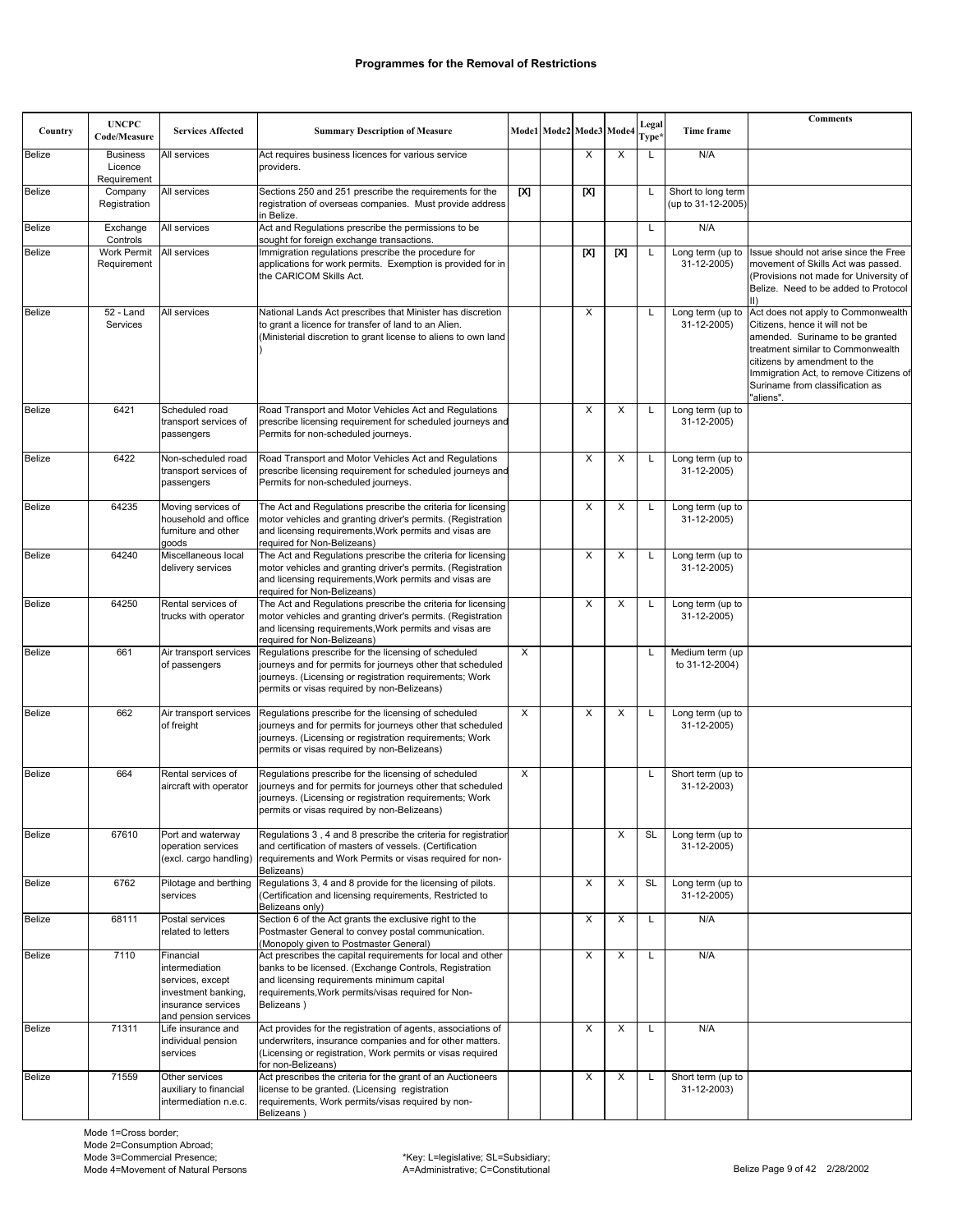| Country       | <b>UNCPC</b><br>Code/Measure | <b>Services Affected</b>                                                           | <b>Summary Description of Measure</b>                                                                                                                                                                                                                                                                              | Mode1 Mode2 Mode3 Mode4 |   |   | Legal<br>Type <sup>3</sup> | Time frame                                                                                              | <b>Comments</b>                                                |
|---------------|------------------------------|------------------------------------------------------------------------------------|--------------------------------------------------------------------------------------------------------------------------------------------------------------------------------------------------------------------------------------------------------------------------------------------------------------------|-------------------------|---|---|----------------------------|---------------------------------------------------------------------------------------------------------|----------------------------------------------------------------|
| Belize        | 8211                         | Legal advisory and<br>representation<br>services in the<br>different fields of law | Act prescribes criteria for registration of Attorneys at Law<br>in Belize. (Legal education certification, Good character<br>certification, Work permits required for non-Belizeans)                                                                                                                               |                         | X | X | L                          | Long term (up to<br>31-12-2005)                                                                         | Professionals do not require work<br>permits under Skills Act. |
| <b>Belize</b> | 8221                         | Accounting and<br>financial auditing<br>services                                   | Act prescribes the criteria for registration of a<br>Chartered Accountant. (Licensing & certification<br>requirements, Work permits/visas required for non-<br>Belizeans)                                                                                                                                          |                         | X | X | L                          | Long term (up to<br>31-12-2005)                                                                         | Professionals do not require work<br>permits under Skills Act. |
| <b>Belize</b> | 83530                        | Land surveying                                                                     | Act prescribes the criteria for registration of Land<br>Surveyors. (Registration and licensing requirements must<br>be met , Work permits/visas required by non-Belizeans)                                                                                                                                         |                         | X | X | Г                          | Long term (up to<br>31-12-2005)                                                                         |                                                                |
| Belize        | 841                          | Telecommunications                                                                 | (Monopoly position Up to 2002, Exclusive license expires<br>in 2002 Discriminating business tax of 19%, Work<br>permits/visas are normal requirements for non-Belizeans)                                                                                                                                           |                         | X | х |                            | Medium to long<br>term (up to 31-12-<br>2005).                                                          |                                                                |
| <b>Belize</b> | 8413                         | Satellite                                                                          | (Monopoly position Up to 2002, Exclusive license expires<br>in 2002 Discriminating business tax of 19%, Work<br>permits/visas are normal requirements for non-Belizeans)                                                                                                                                           |                         | X | X | L                          | Long term (up to<br>31-12-2005)                                                                         |                                                                |
| <b>Belize</b> | 86150                        | <b>Fishing services</b>                                                            | Fisheries licences are not granted to non-Belizeans.<br>(Registration and licensing requirements, Only Belizean<br>nationals can engage in Marine Fishing services)                                                                                                                                                |                         | Χ | X | Α                          | Medium to long<br>term (up to 31-12-<br>2005)                                                           |                                                                |
| <b>Belize</b> | 91134                        | Administrative<br>transport and<br>communications<br>related services              | The Act and Regulations prescribe the criteria for licensing<br>motor vehicles and granting driver's permits. (Registration<br>and licensing requirements, Work permits and visas are<br>required for Non-Belizeans)                                                                                               |                         | X | X | L/SL                       | Long term (up to<br>31-12-2005)                                                                         |                                                                |
| <b>Belize</b> | 9312                         | Medical and dental<br>services                                                     | Act prescribes the criteria for registration of medical<br>professionals. (Certification Registration and Residency for<br>minimum period, Work permits/visas are normal require-<br>ments for non-Belizeans)                                                                                                      |                         | X | X | L                          | Medium to long<br>term (up to 31-12-<br>2005)                                                           |                                                                |
| Belize        | 93122                        | Specialized medical<br>services                                                    | Act prescribes the criteria for registration of opticians.<br>(Registration and licensing required by Medical<br>Council/Ministry of Health, Work permits/visas required by<br>non-Belizeans)                                                                                                                      |                         | X | X |                            | Medium to long<br>term (up to 31-12-<br>2005)<br>Registration fees:<br>Short term (up to<br>31-12-2003) |                                                                |
| <b>Belize</b> | 93191                        | services, nursing<br>services,<br>physiotherapeutic and<br>para-medical services   | Deliveries and related Act prescribes criteria for registration of nurses and<br>midwives in Belize.(Registration and licensing required,<br>Work permits/visas required for non-Belizeans.)                                                                                                                       |                         | X | X | L                          | Medium term (up<br>to 31-12-2004)                                                                       |                                                                |
| <b>Belize</b> | 93193                        | Residential health<br>facilities services<br>other than hospital<br>services       | Act prescribes criteria for registration of nursing homes.<br>(Registration and licensing required, Work permits/visas<br>required for non-Belizeans.)                                                                                                                                                             |                         | X | X | L                          | Short term (up to<br>31-12-2003)                                                                        |                                                                |
| <b>Belize</b> | 93199                        | Other human health<br>services n.e.c.                                              | Act prescribes conditions for registration and licensing of<br>Chemists and Druggists. (Registration and licensing<br>required, Work permits/visas required for non-Belizeans.)                                                                                                                                    |                         | X | Х | L                          | Short term (up to<br>31-12-2003)                                                                        |                                                                |
| <b>Belize</b> | 93210                        | pet animals                                                                        | Veterinary services for Sections 15, 16, 19, 21 and 22 prescribe the criteria for<br>licensing and registration of Veterinary Surgeons and<br>Anima Health Assistants. (Certification and registration<br>requirements, Requirement of fit and proper person,<br>Work Permits or Visas required for non-Belizeans) |                         | X | х |                            | Medium term (up<br>to 31-12-2004)                                                                       |                                                                |
| <b>Belize</b> | 9331                         | Social services with<br>accommodation                                              | Act prescribes the criteria and conditions for registration of<br>Social Service Agencies in Belize. (Registration<br>requirements must be satisfied, Work permits/visas are<br>required for Non-Belizeans)                                                                                                        |                         | X | X |                            | Short term (up to<br>31-12-2003)                                                                        |                                                                |
| Belize        | 96141                        | Motion picture, video<br>tape and television<br>programme<br>distribution services | Act prescribes that for the grant of a licence for<br>cinematograph production. (Registration and licensing<br>required, Work permits/visas required for Non-Belizeans)                                                                                                                                            |                         | Х | Х | L                          | Short term (up to<br>31-12-2003)                                                                        |                                                                |
| Belize        | 96160                        | Broadcasting<br>services<br>Telegraph services                                     | The Act and various regulations prescribe the criteria for<br>licensing radio and television stations; radio equipment on<br>board ships and apparatus for wireless telegraphy.<br>(Licensing requirements, Work permits or visas required<br>for non-Belizeans)                                                   |                         |   |   |                            | Medium to long<br>term (up to 31-12-<br>2005)                                                           |                                                                |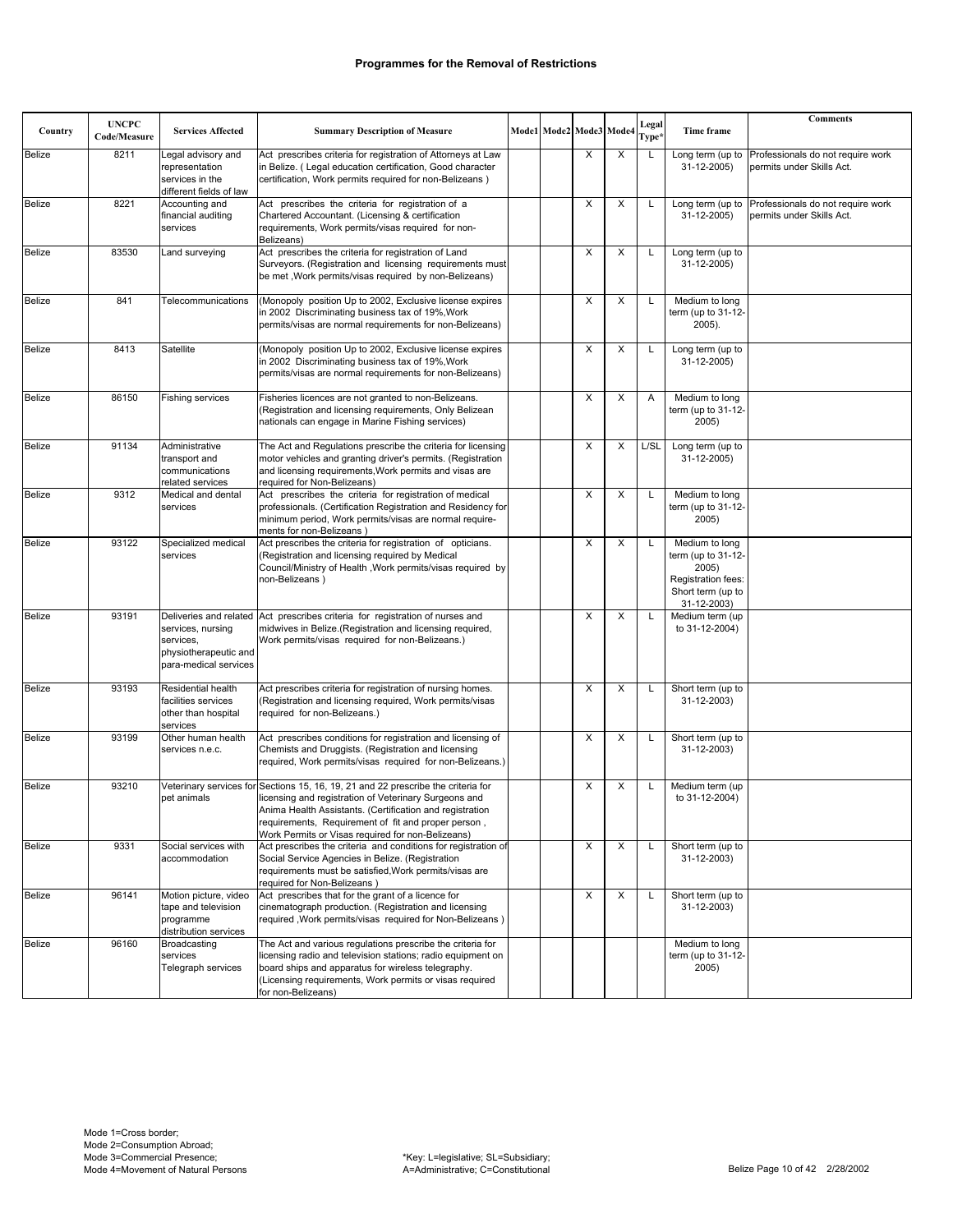|          |                                         |                                                     |                                                                                                                                                                                                                                                                                                                                                                                                                                                                                                                                                                                                                                                                                                                                                                                                                                                                                                                                                                                                                           |   |                         |   |   |                |                                                                                                                                 | <b>Comments</b>              |
|----------|-----------------------------------------|-----------------------------------------------------|---------------------------------------------------------------------------------------------------------------------------------------------------------------------------------------------------------------------------------------------------------------------------------------------------------------------------------------------------------------------------------------------------------------------------------------------------------------------------------------------------------------------------------------------------------------------------------------------------------------------------------------------------------------------------------------------------------------------------------------------------------------------------------------------------------------------------------------------------------------------------------------------------------------------------------------------------------------------------------------------------------------------------|---|-------------------------|---|---|----------------|---------------------------------------------------------------------------------------------------------------------------------|------------------------------|
| Country  | <b>UNCPC</b><br>Code/Measure            | <b>Services Affected</b>                            | <b>Summary Description of Measure</b>                                                                                                                                                                                                                                                                                                                                                                                                                                                                                                                                                                                                                                                                                                                                                                                                                                                                                                                                                                                     |   | Mode1 Mode2 Mode3 Mode4 |   |   | Legal<br>Type* | Time frame                                                                                                                      |                              |
| Dominica | Alien Land<br>Holding                   | All services                                        | Land in Dominica shall not be held by an unlicensed alien<br>who is defined in the Act as an individual who is not a<br>citizen of one of the OECS Member States.<br>Companies incorporated in Dominica holding or intending<br>to acquire any land in Dominica may restrict or prohibit the<br>issue or transfer of its shares or debentures to aliens or<br>restrict or prohibit the holding by aliens of share warrants<br>and of debentures transferable by delivery or refuse to<br>register an alien as a member or as the holder of a<br>debenture.<br>The Minister may refuse to grant a licence or may issue a<br>licence subject to such terms and conditions, as he may<br>consider necessary.<br>There is also a restriction on the creation of trusts in<br>favour of aliens with respect to the foregoing.                                                                                                                                                                                                  |   |                         | X |   | L              | Long term (up to<br>31-12-2005)                                                                                                 |                              |
| Dominica | Company<br>Registration                 | All services                                        | S. 340 (1) No external company shall begin or carry on<br>business in Dominica until it is registered under the Act.                                                                                                                                                                                                                                                                                                                                                                                                                                                                                                                                                                                                                                                                                                                                                                                                                                                                                                      |   |                         | X |   | L              | N/A                                                                                                                             | To examine at regional level |
|          |                                         |                                                     | S. 342 (2) In the prescribed circumstances, the Registrar<br>may restrict the powers or activities that an external<br>company can exercise or carry on in Dominica.                                                                                                                                                                                                                                                                                                                                                                                                                                                                                                                                                                                                                                                                                                                                                                                                                                                      |   |                         | X |   | L              | N/A                                                                                                                             | To examine at regional level |
|          |                                         |                                                     | S. 357 (1) An external company that is not registered<br>under this Act may not maintain any action, suit or other<br>proceeding in any court in Dominica in respect of any<br>contract made in whole or in part within Dominica in the<br>course of, or in connection with the carrying on of any<br>business by the company in Dominica.                                                                                                                                                                                                                                                                                                                                                                                                                                                                                                                                                                                                                                                                                |   |                         | X |   | L              | N/A                                                                                                                             | To examine at regional level |
| Dominica | Exchange<br>Controls                    | All services                                        | Act prescribes prohibition of trading in foreign currency and<br>foreign currency transactions in excess of EC\$250,000<br>without permission                                                                                                                                                                                                                                                                                                                                                                                                                                                                                                                                                                                                                                                                                                                                                                                                                                                                             |   |                         |   |   | L              | N/A                                                                                                                             | Regulatory                   |
| Dominica | Financial Loan All services<br>Services |                                                     | The Ministry of Finance must approve a loan to a non-<br>citizen even if the individual is living in Dominica. To date<br>however no applications have been turned down                                                                                                                                                                                                                                                                                                                                                                                                                                                                                                                                                                                                                                                                                                                                                                                                                                                   | X |                         |   |   | L              | Short to Medium<br>term (up to 31-12-<br>2004)                                                                                  |                              |
| Dominica | Work Permit<br>Requirement              | All services                                        | S.9(1) The Minister or by his discretion any immigration<br>officer may grant a permit for a prohibited immigrant to<br>enter and remain in the State subject to such conditions as<br>to duration and place of residence, occupation, or any<br>other matter or thing, whether similar to those before<br>enumerated or not, as the Minister may think expedient.<br>All non-citizens must obtain a work permit if they are to get<br>involved in gainful employment in Dominica. All vacancies<br>must be advertised in the local press before they can be<br>offered to a foreigner.                                                                                                                                                                                                                                                                                                                                                                                                                                   |   |                         | X | X | L              | <b>CARICOM Skills</b><br>Act: Short term<br>(up to 31-12-<br>2003); Other<br>areas: Short to<br>long term (up to 31<br>12-2005) |                              |
| Dominica | 512                                     | All services utilizing<br>patents and<br>trademarks | Where the applicant for registration of a patent or a<br>trademark resides outside Dominica, he/she must provide<br>an address for service within Dominica. (Section 4 of the<br>Patents Act and Section 5 of the Trade Marks Act)                                                                                                                                                                                                                                                                                                                                                                                                                                                                                                                                                                                                                                                                                                                                                                                        |   |                         |   |   | L              | N/A                                                                                                                             | Regulatory                   |
| Dominica | 531                                     | Contractors                                         | Any non-resident who wishes to practice any of the<br>professions listed in the Appendix is required to pay greater<br>licence fee than a resident.                                                                                                                                                                                                                                                                                                                                                                                                                                                                                                                                                                                                                                                                                                                                                                                                                                                                       |   |                         | X | х | L              | Short term (up to<br>31-12-2003)                                                                                                |                              |
| Dominica | 5326                                    | Mining services                                     | S.12 No mineral right -<br>(a) shall be granted to an individual unless he is a citizen of<br>Dominica:<br>(b) being a reconnaissance licence or an exclusive<br>prospecting licence, shall be granted to a body corporate,<br>unless the body corporate is a company or corporation<br>incorporated in Dominica; or<br>(c) being a mining licence, shall be granted to a body<br>corporate unless the body corporate is a company or<br>corporation incorporated in Dominica.<br>S.70 (1) The Inspector shall not issue a non-exclusive<br>prospecting licence<br>(a) to an individual unless he is a citizen of Dominica;<br>(b) to a company unless it is a company whose entire<br>share capital is beneficially owned by citizens of Dominica<br>or by a corporation.<br>S.70 (5) The Inspector may grant a non-citizen a non-<br>exclusive prospecting licence if that person was ordinarily<br>resident in Dominica during the period of seven (7) years<br>immediately preceding the date of his/her application. |   |                         | X | X | L              | Long term (up to<br>31-12-2005)                                                                                                 |                              |
| Dominica | 61                                      | <b>SERVICES</b>                                     | WHOLESALE TRADE DEXIA shall be the sole importer of any essential<br>commodity as listed in Schedule I of the Act.                                                                                                                                                                                                                                                                                                                                                                                                                                                                                                                                                                                                                                                                                                                                                                                                                                                                                                        | X |                         | Х | Х | L              | N/A                                                                                                                             | Monopoly                     |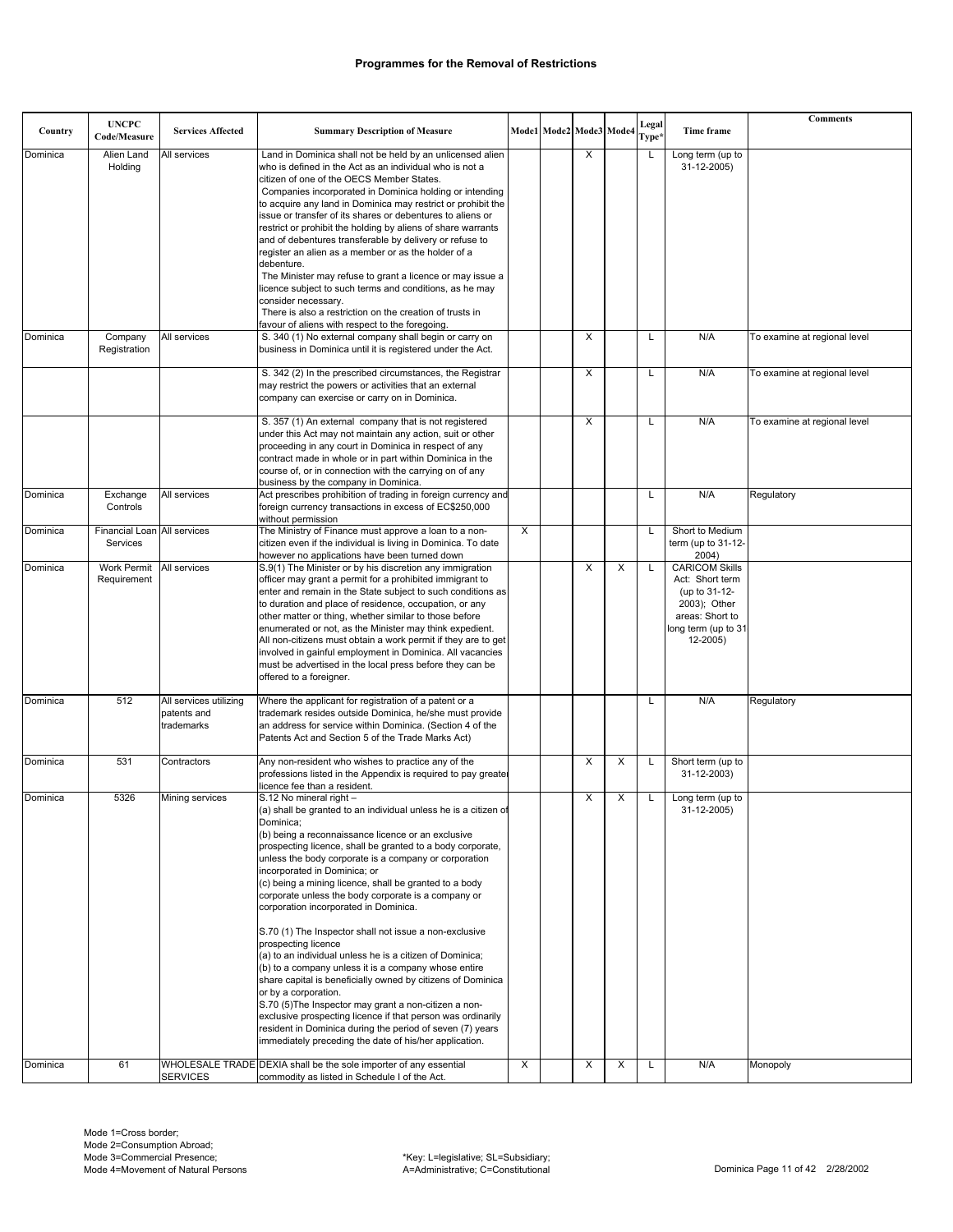| Country  | <b>UNCPC</b><br>Code/Measure | <b>Services Affected</b>                                    | <b>Summary Description of Measure</b>                                                                                                                                                                                                                                                                                                                                                                                                                                                                                                                                                                                                                                                                                                                                                                                                                                 |   |   | Mode1 Mode2 Mode3 Mode4 |   | Legal<br>Type <sup>,</sup> | Time frame                       | <b>Comments</b> |
|----------|------------------------------|-------------------------------------------------------------|-----------------------------------------------------------------------------------------------------------------------------------------------------------------------------------------------------------------------------------------------------------------------------------------------------------------------------------------------------------------------------------------------------------------------------------------------------------------------------------------------------------------------------------------------------------------------------------------------------------------------------------------------------------------------------------------------------------------------------------------------------------------------------------------------------------------------------------------------------------------------|---|---|-------------------------|---|----------------------------|----------------------------------|-----------------|
| Dominica | 61                           | <b>SERVICES</b>                                             | WHOLESALE TRADE The Dominica Banana Marketing Corporation (DBMC)<br>shall be the sole exporter of Bananas outside the<br>Caribbean area<br>s.13(1) Dominica Banana Marketing Corporation Act, Chap                                                                                                                                                                                                                                                                                                                                                                                                                                                                                                                                                                                                                                                                    |   |   | X                       | X | L                          | N/A                              | Monopoly        |
| Dominica | 631                          | Hotel, Guesthouse<br>Keeper (less than six<br>bedrooms)     | 58:02<br>To qualify for duty free concessions, non-citizens must<br>invest in hotels with ten or more rooms whereas a local<br>investor must invest in hotels with at least five rooms in                                                                                                                                                                                                                                                                                                                                                                                                                                                                                                                                                                                                                                                                             |   |   | X                       | X | Г                          | Long term (up to<br>31-12-2005)  |                 |
| Dominica | 642                          | Land Transport<br>Services                                  | order to qualify for the concessions.<br>S.33 No driver's permit shall be issued or endorsed as<br>valid for a public service, motor omnibus vehicle or goods<br>vehicle unless the applicant has driven a vehicle other than<br>a motorcycle regularly in Dominica during the preceding<br>twelve months.                                                                                                                                                                                                                                                                                                                                                                                                                                                                                                                                                            |   |   | X                       | X | Г                          | N/A                              | Regulatory      |
| Dominica | 66110                        |                                                             | Air Transport services S.7 (5) The Minister, may, in his/her discretion, refuse to<br>grant an air service licence to any person who is neither a<br>(a) citizen of the Commonwealth of Dominica; or<br>(b) a body incorporated in the Commonwealth of Dominica<br>being a body, which in the opinion of the Minister is<br>substantially controlled by persons who are citizens of the<br>Commonwealth of Dominica.                                                                                                                                                                                                                                                                                                                                                                                                                                                  |   |   | X                       | X | L                          | Long term (up to<br>31-12-2005)  |                 |
| Dominica | 6769                         | Shipping Agent                                              | Any non-resident who wishes to practice any of the<br>professions listed in the Appendix is required to pay greater<br>licence fee than a resident.                                                                                                                                                                                                                                                                                                                                                                                                                                                                                                                                                                                                                                                                                                                   |   |   | X                       | X | L                          | Short term (up to<br>31-12-2003) |                 |
| Dominica | 6781                         | <b>Travel Agent</b>                                         | Any non-resident who wishes to practice any of the<br>professions listed in the Appendix is required to pay greate<br>licence fee than a resident.                                                                                                                                                                                                                                                                                                                                                                                                                                                                                                                                                                                                                                                                                                                    |   |   | X                       | X | L                          | Short term (up to<br>31-12-2003) |                 |
| Dominica | 68111                        | Postal services                                             | S.13 Within the limits and along the coasts of<br>[Dominica], the postal administration shall have the<br>exclusive privilege of conveying from one place to another<br>within [Dominica], all letters, and the exclusive privilege of<br>performing all the incidental services of receiving,<br>collecting, sending, dispatching and delivering all letters<br>within  [Dominica], and all letters going to or coming from<br>parts beyond  [Dominica] except in certain cases.                                                                                                                                                                                                                                                                                                                                                                                     |   |   | X                       | X | Г                          | N/A                              | Monopoly        |
| Dominica | 69110                        | Electricity generation,<br>transmission and<br>distribution | S.3 The Dominica Electricity Services Limited shall have<br>the exclusive licence to generate, transmit, distribute, and<br>sell electricity in Dominica until December 31st, 2025.                                                                                                                                                                                                                                                                                                                                                                                                                                                                                                                                                                                                                                                                                   | X |   | Χ                       | X | L                          | N/A                              | Monopoly        |
| Dominica | 713                          | Insurance                                                   | S 5 No person shall carry on any class of insurance<br>business in Dominica unless he/she is registered as an<br>insurer or is exempt from registration under the Act.<br>S 7 (2) No foreign company may be registered to carry on<br>insurance business in Dominica unless, inter alia, it has<br>undertaken insurance business in its country of<br>incorporation for at least two (2) years prior to the date of<br>its application for registration in Dominica.<br>S.12(1) A registered insurer shall maintain a principal<br>office in Dominica and shall appoint by power of attorney a<br>principal representative in the State.<br>S.58 Foreign companies are required to deposit a greater<br>amount with the Registrar of Insurance.<br>S.67(4) The Minister may authorise the payment of any<br>benefit or the proceeds of any claim outside of Dominica. | X |   |                         | X | Г                          | N/A                              | Regulatory      |
| Dominica | 713                          | Insurance                                                   | S.19 (1) Non-resident insurance salesmen are required to<br>pay higher fees                                                                                                                                                                                                                                                                                                                                                                                                                                                                                                                                                                                                                                                                                                                                                                                           | X | Χ | X                       | Х | L                          | Short term (up to<br>31-12-2003) |                 |
| Dominica | 713                          | Insurance                                                   | S.25(3) An association of underwriters constituted outside<br>of Dominica must be in existence for five (5) years, inter<br>alia, before it can registered as an insurer in Dominica.<br>S.26 Associations of Underwriters constituted outside of<br>Dominica must furnish the Registrar with<br>(i) Certified copies of returns relating to the insurance<br>business carried on by the members of the association as<br>well as<br>(ii) A certificate signed by the chairman of the association<br>and by the authority in whom is vested the administration<br>of the insurance industry in that country, that the members<br>of the association have complied with the provisions of the<br>insurance law in the preceding year.                                                                                                                                  | X |   | X                       | X | L                          | N/A                              | Regulatory      |
| Dominica | 7169                         | Insurance Salesman                                          | Any non-resident who wishes to practice any of the<br>professions listed in the Appendix is required to pay greater<br>licence fee than a resident.                                                                                                                                                                                                                                                                                                                                                                                                                                                                                                                                                                                                                                                                                                                   |   |   | X                       | X | Г                          | Short term (up to<br>31-12-2003) |                 |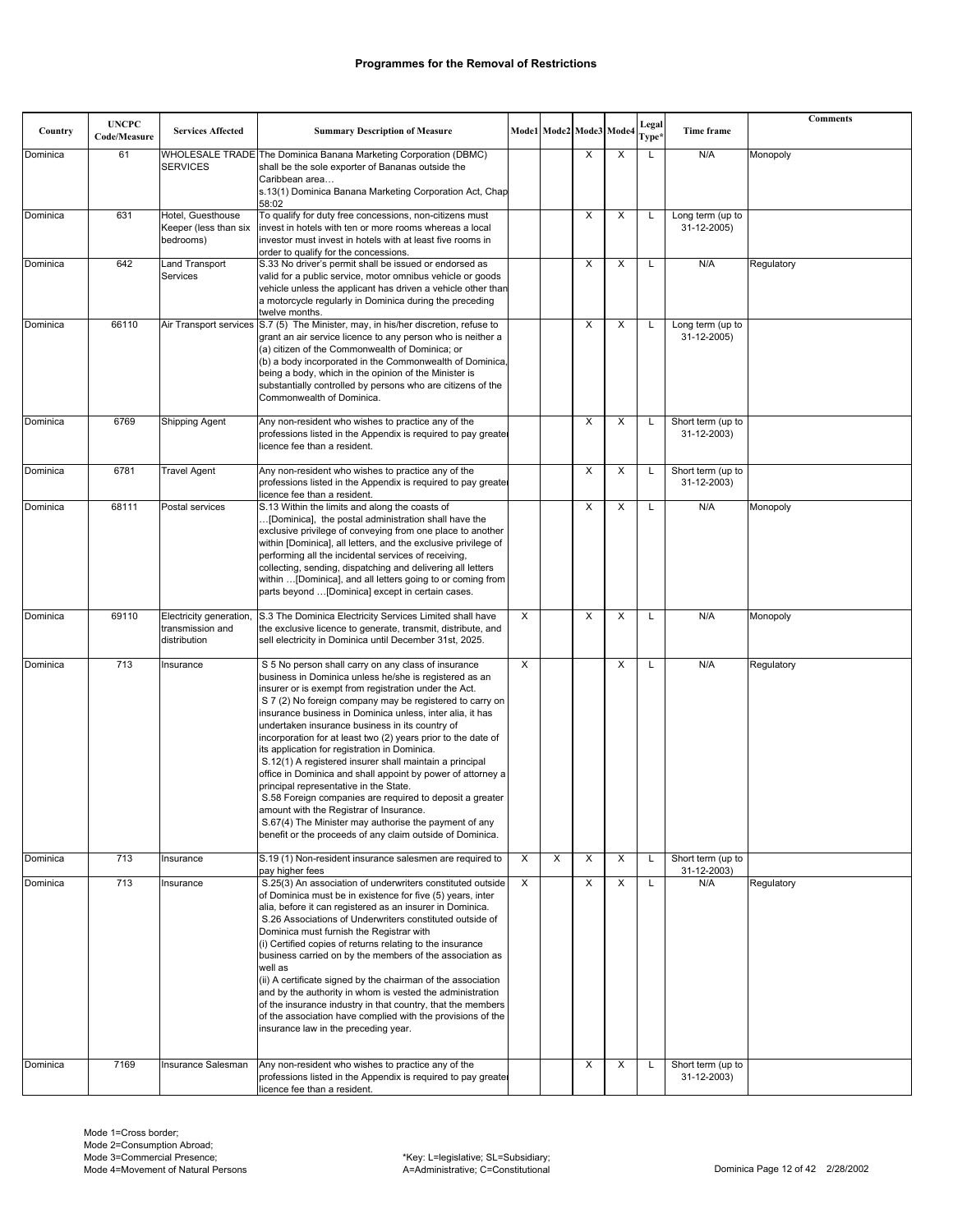| Country  | <b>UNCPC</b><br>Code/Measure | <b>Services Affected</b>                                          | <b>Summary Description of Measure</b>                                                                                                                                                                                                                                                                                                                                                                                                               |   | Mode1 Mode2 Mode3 Mode4 |   | Legal<br>Type* | Time frame                       | <b>Comments</b> |
|----------|------------------------------|-------------------------------------------------------------------|-----------------------------------------------------------------------------------------------------------------------------------------------------------------------------------------------------------------------------------------------------------------------------------------------------------------------------------------------------------------------------------------------------------------------------------------------------|---|-------------------------|---|----------------|----------------------------------|-----------------|
| Dominica | 7211                         | Real Estate Agent                                                 | Any non-resident who wishes to practice any of the                                                                                                                                                                                                                                                                                                                                                                                                  |   | X                       | X | L              | Short term (up to                |                 |
|          |                              |                                                                   | professions listed in the Appendix is required to pay greater<br>licence fee than a resident.                                                                                                                                                                                                                                                                                                                                                       |   |                         |   |                | 31-12-2003)                      |                 |
| Dominica | 821                          | Attorneys(Business)                                               | Any non-resident who wishes to practice any of the<br>professions listed in the Appendix is required to pay greater<br>licence fee than a resident.                                                                                                                                                                                                                                                                                                 |   | X                       | X | L              | Short term (up to<br>31-12-2003) |                 |
| Dominica | 821                          | <b>Barristers/Solicitors</b>                                      | Any non-resident who wishes to practice any of the<br>professions listed in the Appendix is required to pay greater                                                                                                                                                                                                                                                                                                                                 |   | X                       | X | L              | Short term (up to<br>31-12-2003) |                 |
| Dominica | 8221                         | Accountants                                                       | licence fee than a resident.<br>Any non-resident who wishes to practice any of the                                                                                                                                                                                                                                                                                                                                                                  |   | X                       | X | L              | Short term (up to                |                 |
|          |                              |                                                                   | professions listed in the Appendix is required to pay greater<br>licence fee than a resident.                                                                                                                                                                                                                                                                                                                                                       |   |                         |   |                | 31-12-2003)                      |                 |
| Dominica | 8321                         | Architects                                                        | Any non-resident who wishes to practice any of the<br>professions listed in the Appendix is required to pay greater<br>licence fee than a resident.                                                                                                                                                                                                                                                                                                 |   | X                       | Х | L              | Short term (up to<br>31-12-2003) |                 |
| Dominica | 833                          | Engineers                                                         | Any non-resident who wishes to practice any of the<br>professions listed in the Appendix is required to pay greater                                                                                                                                                                                                                                                                                                                                 |   | $\times$                | X | L              | Short term (up to<br>31-12-2003) |                 |
| Dominica | 83530                        | Land Surveying                                                    | licence fee than a resident.<br>S.6 The Board shall not grant a licence to practise land                                                                                                                                                                                                                                                                                                                                                            | X |                         | X |                | N/A                              | Regulatory      |
|          |                              |                                                                   | surveying to any person unless that person, inter alia,<br>provides evidence of practical survey work carried out by<br>him/her for at least six (6) months under the supervision of<br>the Director or a licensed surveyor approved by the<br>Director of Surveys and Commissioner of Lands appinted<br>under section 3.                                                                                                                           |   |                         |   |                |                                  |                 |
| Dominica | 83530                        | Quantity Surveyor                                                 | Any non-resident who wishes to practice any of the<br>professions listed in the Appendix is required to pay greater<br>licence fee than a resident.                                                                                                                                                                                                                                                                                                 |   | X                       | X | L              | Short term (up to<br>31-12-2003) |                 |
| Dominica | 84120                        | Wireless<br>Telecommunication<br>Services                         | Telecommunications Act No. 8 of 2000 prescribes the<br>requirement for the licensing of wireless apparatus and<br>dealers in wireless apparatus.                                                                                                                                                                                                                                                                                                    |   | X                       | X |                | N/A                              | Regulatory      |
| Dominica | 8622                         | Water services                                                    | The Dominica Water and Sewerage Company Limited has                                                                                                                                                                                                                                                                                                                                                                                                 | X | Х                       | X |                | N/A                              | Monopoly        |
|          |                              |                                                                   | the exclusive licence (for a period of 25 years commencing<br>from January 18th, 1990) to provide the inhabitants of<br>Dominica with adequate water service and any other<br>service or facilities deemed incidental or appropriate<br>thereto.                                                                                                                                                                                                    |   |                         |   |                |                                  |                 |
| Dominica | 93121                        | Physician                                                         | Any non-resident who wishes to practice any of the<br>professions listed in the Appendix is required to pay greater                                                                                                                                                                                                                                                                                                                                 |   | X                       | X | L              | Short term (up to<br>31-12-2003) |                 |
| Dominica | 93121                        | Surgeon                                                           | licence fee than a resident.<br>Any non-resident who wishes to practice any of the                                                                                                                                                                                                                                                                                                                                                                  |   | X                       | X | L              | Short term (up to                |                 |
|          |                              |                                                                   | professions listed in the Appendix is required to pay greater<br>licence fee than a resident.                                                                                                                                                                                                                                                                                                                                                       |   |                         |   |                | 31-12-2003)                      |                 |
| Dominica | 93122                        | Occulist/Optician                                                 | Any non-resident who wishes to practice any of the<br>professions listed in the Appendix is required to pay greater<br>licence fee than a resident.                                                                                                                                                                                                                                                                                                 |   | X                       | X | L              | Short term (up to<br>31-12-2003) |                 |
| Dominica | 93123                        | Dentists                                                          | Any non-resident who wishes to practice any of the<br>professions listed in the Appendix is required to pay greater<br>licence fee than a resident.                                                                                                                                                                                                                                                                                                 |   | X                       | X | L              | Short term (up to<br>31-12-2003) |                 |
| Dominica | 93191                        | Nursing                                                           | S.7 (2) Nurses registered in any part of the Commonwealth<br>may be admitted to the local final examination for nurses<br>for the sick prescribed by the council and on successfully<br>passing such examination, inter alia, shall be entitled to be<br>registered.<br>Note that nurses registered in the United Kingdom and in<br>any part of the Commonwealth or any foreign country<br>where there is a reciprocity agreement concerning nurses | X |                         | X | L              | Short term (up to<br>31-12-2003) |                 |
|          |                              |                                                                   | with Dominica shall be entitled to be registered.                                                                                                                                                                                                                                                                                                                                                                                                   |   |                         |   |                |                                  |                 |
| Dominica | 93199                        |                                                                   | Chemists/Pharmacists Any non-resident who wishes to practice any of the<br>professions listed in the Appendix is required to pay greater<br>licence fee than a resident.                                                                                                                                                                                                                                                                            |   | X                       | X | L              | Short term (up to<br>31-12-2003) |                 |
| Dominica | 9321                         | Veterinary Surgeon                                                | Any non-resident who wishes to practice any of the<br>professions listed in the Appendix is required to pay greater                                                                                                                                                                                                                                                                                                                                 |   | Х                       | Х | L              | Short term (up to<br>31-12-2003) |                 |
| Dominica | 941                          | Sewerage services                                                 | licence fee than a resident.<br>The Dominica Water and Sewerage Company Limited has<br>the exclusive licence (for a period of 25 years commencing<br>from July 1st, 1995) to provide the service of the removal<br>of sewerage by means of the sewerage system or any part<br>thereof, including services incidental thereto, and permitted<br>under the Water and Sewerage Act, Chap.43:40.                                                        |   | X                       | X | L              | N/A                              | Monopoly        |
| Dominica | 962                          | Exhibitions,<br>performances,<br>amusements<br>(excluding sports) | Non-residents who hold exhibitions or performances<br>(exclusive of sporting activities) are required to pay<br>additional taxes.                                                                                                                                                                                                                                                                                                                   |   |                         | X |                | Short term (up to<br>31-12-2003) |                 |
| Dominica | 96310                        | Professional<br>Entertainer                                       | Any non-resident who wishes to practice any of the<br>professions listed in the Appendix is required to pay greater<br>licence fee than a resident.                                                                                                                                                                                                                                                                                                 |   | X                       | X | L              | Short term (up to<br>31-12-2003) |                 |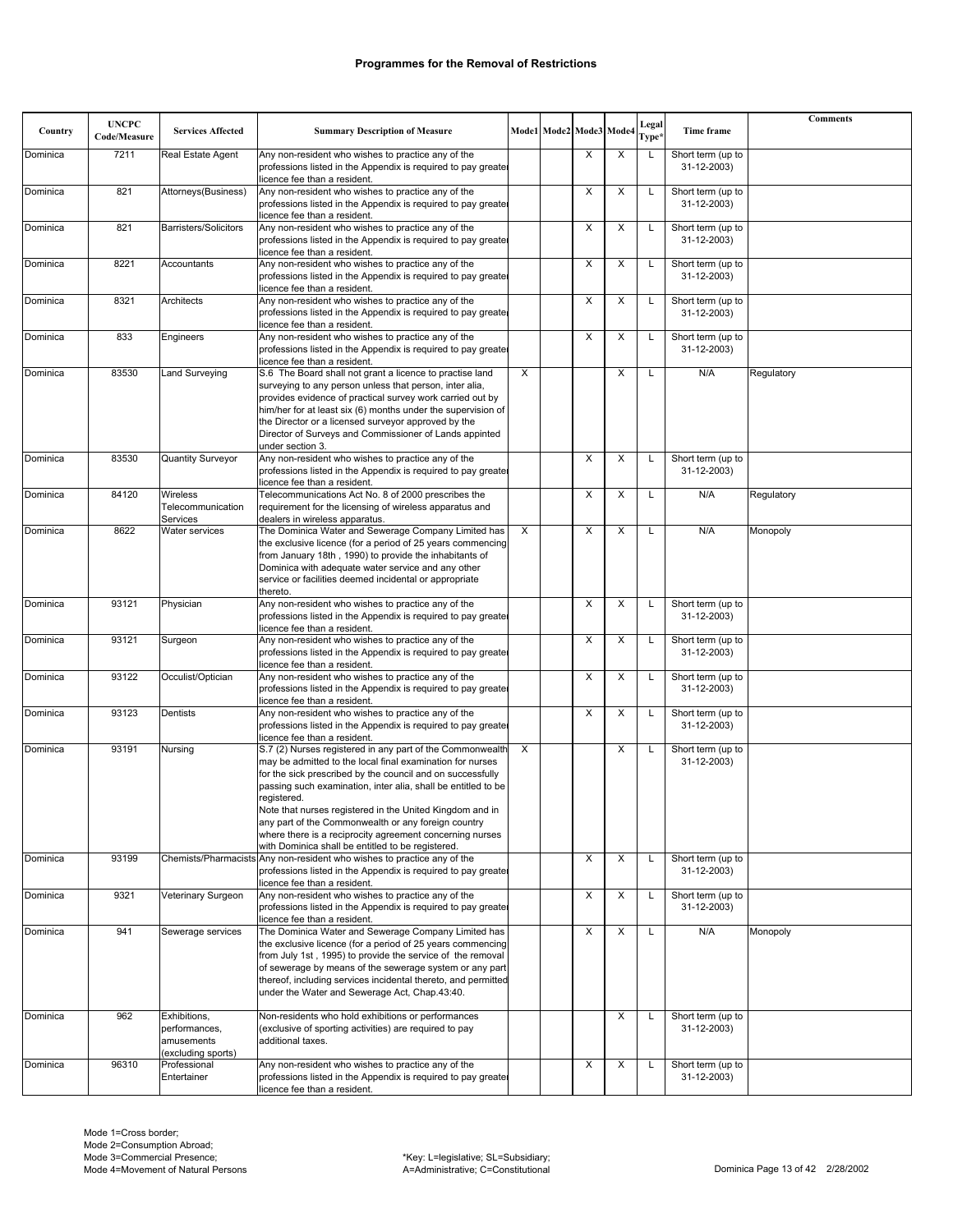| Country  | <b>UNCPC</b><br>Code/Measure | <b>Services Affected</b>      | <b>Summary Description of Measure</b>                                                                                                                                 |  | Model Mode2 Mode3 Mode4 Legal |     | Time frame | Comments   |
|----------|------------------------------|-------------------------------|-----------------------------------------------------------------------------------------------------------------------------------------------------------------------|--|-------------------------------|-----|------------|------------|
| Dominica | 973                          | Funeral directing<br>services | R.4(1) Only persons residing in Dominica for at least one<br>year preceding the date of the application for a licence may<br>be granted a funeral director's licence. |  |                               | -SI | N/A        | Regulatory |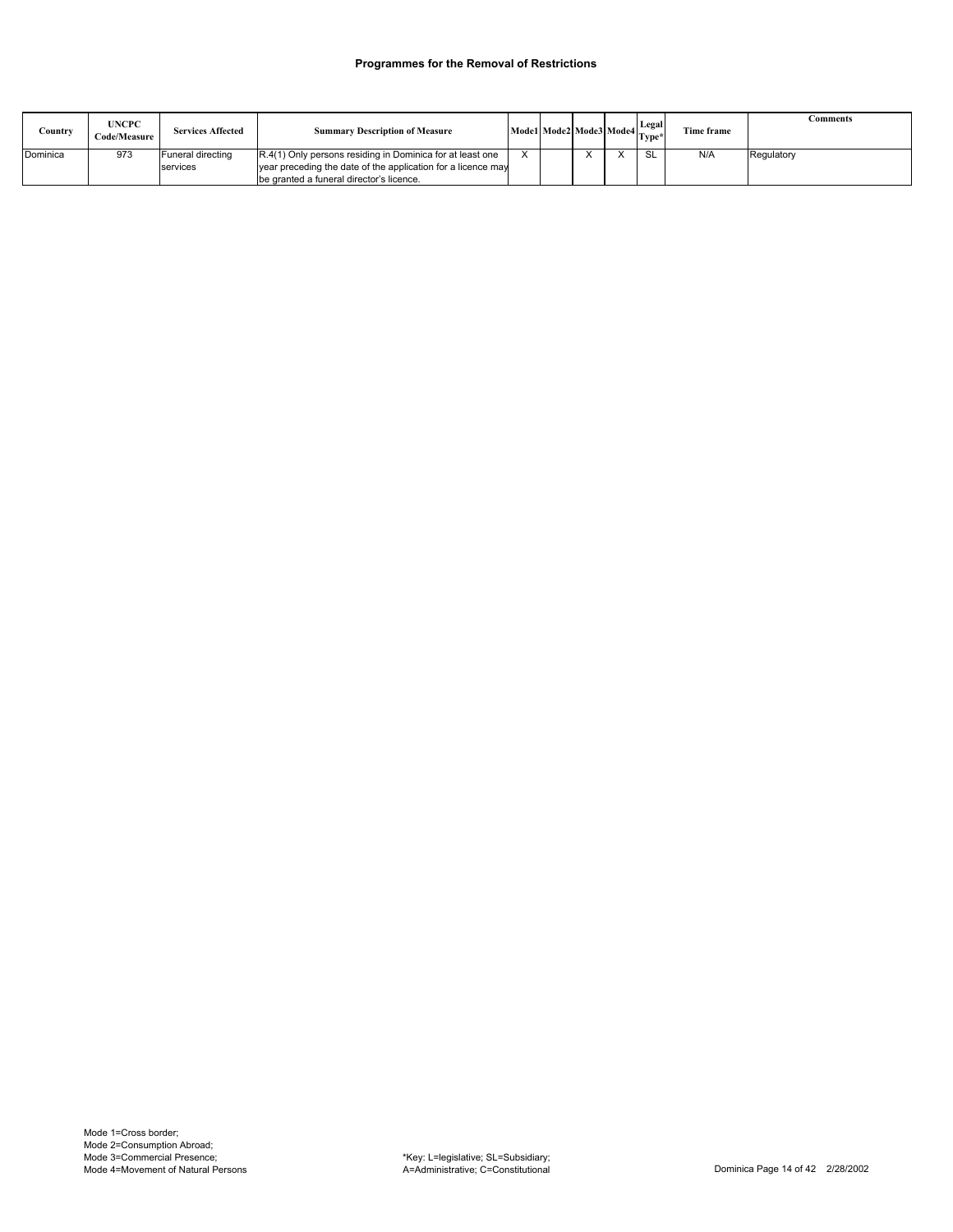| Country | <b>UNCPC</b><br>Code/Measure              | <b>Services Affected</b>                                                            | <b>Summary Description of Measure</b>                                                                                                                                                                                                                                                                        |     | Mode1 Mode2 Mode3 Mode4 |     |   | Legal<br>Type <sup>3</sup> | Time frame                                     | <b>Comments</b>                                                    |
|---------|-------------------------------------------|-------------------------------------------------------------------------------------|--------------------------------------------------------------------------------------------------------------------------------------------------------------------------------------------------------------------------------------------------------------------------------------------------------------|-----|-------------------------|-----|---|----------------------------|------------------------------------------------|--------------------------------------------------------------------|
| Grenada | Alien Land<br>Holding                     | All services                                                                        | Neither land nor a mortgage on land in Grenada shall be<br>held by an unlicensed alien.                                                                                                                                                                                                                      | [X] |                         | [X] |   |                            | Long term (up to<br>31-12-2005)                |                                                                    |
|         |                                           |                                                                                     | Companies incorporated in Grenada holding or intending to<br>acquire more than five acres of land in Grenada may<br>restrict or prohibit the issue or transfer of its shares or<br>debentures to aliens or restrict or prohibit the holding by<br>aliens of share warrants and of debentures transferable by |     |                         |     |   |                            |                                                |                                                                    |
|         |                                           |                                                                                     | delivery or refuse to register an alien as a member or as<br>the holder of a debenture.                                                                                                                                                                                                                      |     |                         |     |   |                            |                                                |                                                                    |
|         |                                           |                                                                                     | The Administrator may grant licences either subject to<br>conditions or not, for an alien to be a director of a<br>company, to vote at meetings of a company, to hold shares<br>or debentures, or to be a member of a company having no<br>share capital.                                                    |     |                         |     |   |                            |                                                |                                                                    |
|         |                                           |                                                                                     | There is also a restriction on the creation of trusts in favour<br>of aliens with respect to the foregoing.                                                                                                                                                                                                  |     |                         |     |   |                            |                                                |                                                                    |
| Grenada |                                           | <b>Beach Vending</b><br>Services                                                    | Act prescribes the requirements for the grant of a Beach<br>Vending Licence<br>[Administration of Act allows limitations to be imposed on<br>number of licences issued; zoning is also applied]                                                                                                              |     |                         | X   | X | L                          | N/A                                            | Regulatory                                                         |
| Grenada | <b>Business</b><br>Licence<br>Requirement | Miscellaneous<br>services                                                           | Act prescribes the requirements for licensing premises with<br>animals, hawkers, boatmen, porters, coasting vessels,<br>boats, slaughterers, pharmacists, commercial travelers.<br>[Discretionary licensing, non-national treatment in respect                                                               |     |                         | X   | X | L                          | Long term (up to<br>31-12-2005)                | To remove discretionary fees.                                      |
|         |                                           |                                                                                     | of fees applies in some instances to non-Grenadians]                                                                                                                                                                                                                                                         |     |                         |     |   |                            |                                                |                                                                    |
| Grenada | Company<br>Registration                   | All services                                                                        | Act prescribes the requirements for registration of external<br>companies<br>[Differential registration requirements implied for external<br>companies] Difference in fee for Nationals and non-<br>Nationals                                                                                                |     |                         | Χ   |   | L                          | Short term (up to<br>31-12-2003)               |                                                                    |
| Grenada | Exchange<br>Controls                      | All services                                                                        | Act prescribes prohibition of trading in foreign currency and<br>foreign currency transactions in excess of EC\$250,000<br>without permission                                                                                                                                                                |     |                         |     |   | L                          | N/A                                            | Regulatory                                                         |
| Grenada | Land Use                                  | All services                                                                        | Section 5 of the Act requires permission to be obtained for<br>physical development to be carried out on any land.<br>[Discretion may be used in granting permission]                                                                                                                                        |     |                         | X   |   | L                          | N/A                                            | Regulatory                                                         |
| Grenada | Property<br><b>Transfer Tax</b>           | All services                                                                        | The Act imposes property transfer tax in the sale or<br>transfer of property.<br>[Differentials apply to non-nationals]                                                                                                                                                                                      |     |                         | X   |   |                            | Short term (up to<br>31-12-2003)               |                                                                    |
| Grenada | <b>Work Permit</b><br>Requirement         | All services                                                                        | Act prescribes the removal of requirements in respect of<br>certain CARICOM nationals<br>[Act not being applied; still provides for differential<br>treatment for CARICOM nationals]                                                                                                                         |     |                         | X   | X | L                          | Short term (up to<br>31-12-2003)               |                                                                    |
|         |                                           |                                                                                     | Act prescribes the requirements for grant of a work permit<br>to foreign and commonwealth citizens.                                                                                                                                                                                                          |     |                         | X   | X | L                          | Long term (up to<br>31-12-2005)                | Act amended to take into account the<br><b>CARICOM Skills Act.</b> |
| Grenada | 61                                        | <b>SERVICES</b>                                                                     | WHOLESALE TRADE The Act requires the licensing of exporters of fresh produce<br>and the approval of the packing house.<br>[Use of discretion possible in grant of licence]                                                                                                                                   | X   |                         |     | X | L                          | N/A                                            | Regulatory                                                         |
| Grenada | 62126                                     | retail trade services,<br>of beverages                                              | Non-specialized store   Act prescribes the requirements for obtaining a liquor<br>licence<br>[Discretionary grant of licence possible]                                                                                                                                                                       |     |                         | X   |   | L                          | N/A                                            | Regulatory                                                         |
| Grenada | 63110                                     | Hotel and motel<br>lodging services                                                 | Act requires an applicant for Hotel development to obtain a<br>licence to benefit from concessions<br>[Only facilities 10 rooms and above can access assistance<br>under Act]                                                                                                                                |     |                         | X   | X | L                          | Short to Medium<br>term (up to 31-12-<br>2004) |                                                                    |
| Grenada | 651                                       | Coastal and<br>transoceanic water<br>transport services                             | Act prescribes the requirements for registration of ships<br>and licensing of ships.<br>[Discretion possible in registration and licensing;<br>differentiation in permission process between local and<br>foreign shipping ]                                                                                 |     |                         | Χ   |   | L                          | Long term (up to<br>31-12-2005)                |                                                                    |
| Grenada | 65111                                     | Coastal and<br>transoceanic water<br>transport services of<br>passengers by ferries | The Act prescribes the requirements for licensing yachts<br>and for the grant of a cruising permit.<br>[Discretion possible in grant of licence; differential fees<br>payable by non-nationals]                                                                                                              |     |                         | Х   |   | L                          | Short term (up to<br>31-12-2003)               |                                                                    |
| Grenada | 65119                                     | Other coastal and<br>transoceanic water<br>transport services of<br>passengers      | Act Requires The Licensing Of Power-Craft<br>[Potential For Discretionary Licensing                                                                                                                                                                                                                          |     |                         | Х   |   | L                          | N/A                                            | Regulatory                                                         |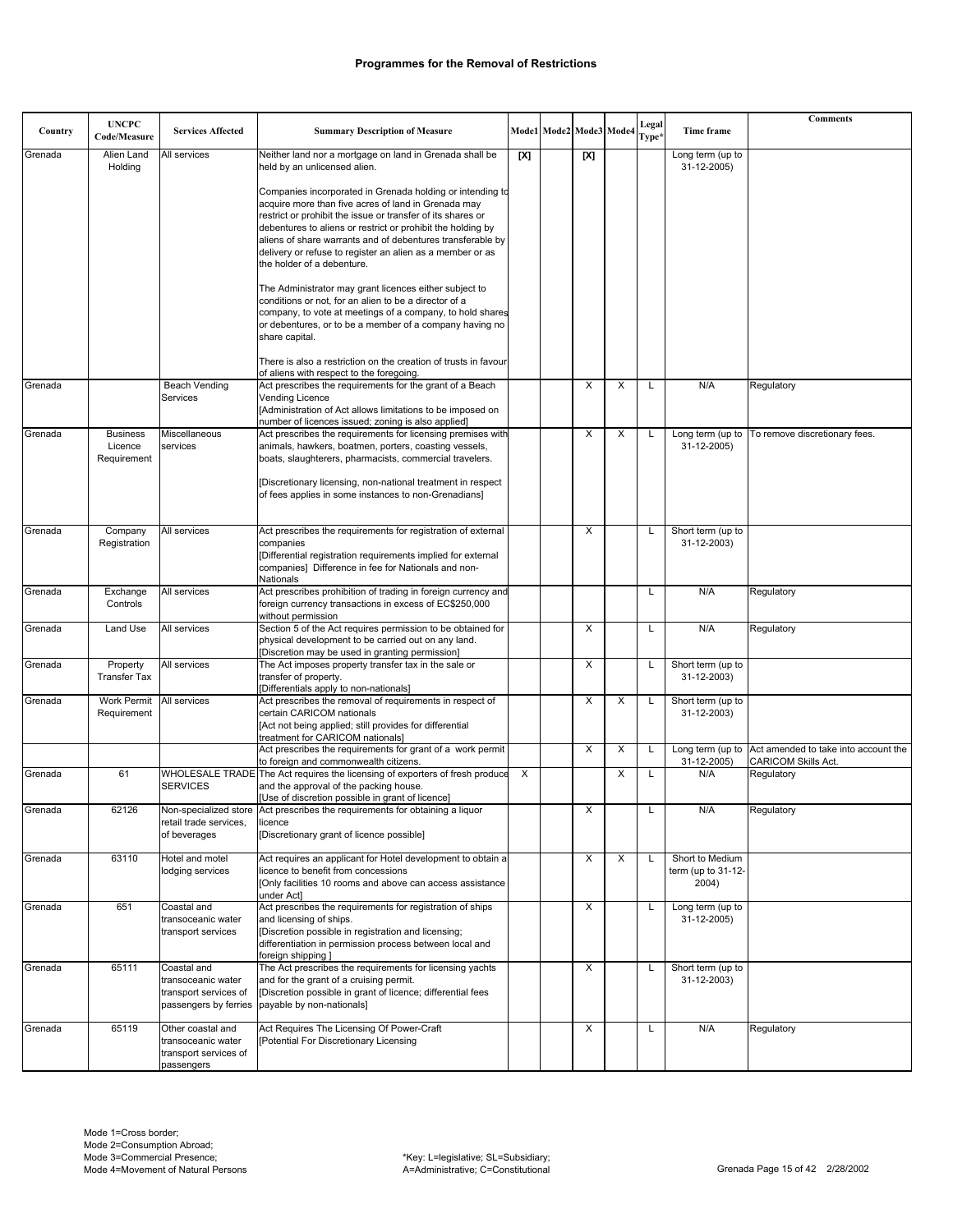| Country | <b>UNCPC</b><br>Code/Measure | <b>Services Affected</b>                                                                                                     | <b>Summary Description of Measure</b>                                                                                                                                                                                                                                                                                                                                                       |   | Mode1 Mode2 Mode3 Mode4 |   | Legal<br>Type* | Time frame                       | <b>Comments</b>                   |
|---------|------------------------------|------------------------------------------------------------------------------------------------------------------------------|---------------------------------------------------------------------------------------------------------------------------------------------------------------------------------------------------------------------------------------------------------------------------------------------------------------------------------------------------------------------------------------------|---|-------------------------|---|----------------|----------------------------------|-----------------------------------|
| Grenada | 66110                        | Scheduled air<br>transport services of<br>passengers                                                                         | Act prescribes the requirements for licensing of aircrafts<br>and operation of aerodromes.<br>[Discretionary grant of licences possible; local presence<br>requirement (citizenship or incorporation)impacts on<br>market access and national treatment]                                                                                                                                    |   | X                       |   | L              | Long term (up to<br>31-12-2005)  |                                   |
| Grenada | 67220                        | Bulk liquid or gas<br>storage services                                                                                       | Act prescribes the requirements for a licence to store<br>petroleum, deal and sell petroleum.<br>[Discretion possible in the grant of licence]                                                                                                                                                                                                                                              |   | X                       |   | Г              | N/A                              | Regulatory                        |
| Grenada | 67620                        | Pilotage and berthing<br>services                                                                                            | Act regulates the requirements for being employed as a<br>pilot.<br>[Potential for limitation of numbers licensed (S 56);<br>discretionary licensing possible]                                                                                                                                                                                                                              |   | X                       | X | L              | Long term (up to<br>31-12-2005)  | Need to assess impact on revenue. |
| Grenada | 67710                        | Airport operation<br>services (excl. cargo<br>handling)                                                                      | Act prescribes requirements for licences and concessions<br>in respect of the use of aerodrome<br>[Use of discretion possible in grant of licences]                                                                                                                                                                                                                                         |   | $\times$                |   | L              | N/A                              | Regulatory                        |
| Grenada | 68111                        | Postal services<br>related to letters                                                                                        | Act prescribes the requirements for operation of postal<br>services<br>[Sole provider authority restricts market access]                                                                                                                                                                                                                                                                    |   | X                       |   | Г              | N/A                              | Monopoly                          |
| Grenada | 69110                        | Electricity<br>transmission and<br>distribution services                                                                     | Act grants exclusive licence to Grenada Electricity<br>Services Limited to supply electricity.<br>[Market access restricted]                                                                                                                                                                                                                                                                |   | X                       |   | L              | N/A                              | Monopoly                          |
| Grenada | 711                          | Financial<br>intermediation<br>services, except<br>investment banking,<br>insurance services<br>and pension services         | Act prescribes the requirements for licensing of Offshore<br><b>Banks</b><br>[Local presence requirement, Offshore Banks precluded<br>from providing local services]                                                                                                                                                                                                                        |   | X                       |   | Г              | N/A                              | Regulatory                        |
| Grenada | 711                          | Financial<br>intermediation<br>services, except<br>investment banking,<br>insurance services<br>and pension services         | Act prescribes the requirements for licensing of Banks and<br><b>Financial Institutions</b><br>[Potential for use of discretion in restricting market access<br>exists]                                                                                                                                                                                                                     | X | X                       |   | L              | N/A                              | Regulatory                        |
| Grenada | 713                          | Insurance and<br>pension services<br>(excluding<br>reinsurance services)<br>except compulsory<br>social security<br>services | Act prescribes the registration of Offshore Insurance<br>Companies<br>[Companies registered under this Act are not allowed to<br>provide services locally given that they're tax exempt]                                                                                                                                                                                                    |   | X                       |   | L              | N/A                              | Regulatory                        |
| Grenada | 713                          | Insurance and<br>pension services<br>(excluding<br>reinsurance services)<br>except compulsory<br>social security<br>services | The Act prescribes the requirements for registration of<br>Insurance Companies, Associations of Underwriters and<br>Brokers, Salesmen, Agents and Sub Agents.<br>[Registration fees for non national companies higher; local<br>presence requirement; differential applies in paid up capital<br>requirements; limits on proportion of investments that could<br>be made outside of Grenada |   | X                       | X | L              | Long term (up to<br>31-12-2005)  | Need to assess impact on revenue. |
| Grenada | 71532                        | <b>Trust services</b>                                                                                                        | Act prescribes the conditions for registration of designated<br>persons to act as Trustees<br>Discretion possible in approval process]                                                                                                                                                                                                                                                      |   | X                       |   |                | N/A                              | Regulatory                        |
| Grenada | 82111                        | Legal advisory and<br>representation<br>services concerning<br>criminal law                                                  | Act prescribes the requirements for admission to practice<br>law.                                                                                                                                                                                                                                                                                                                           |   | X                       | X | Г              |                                  | To be examined at regional level  |
|         |                              |                                                                                                                              | [Differential tax applies to non-resident practitioners under<br>Tax legislation]                                                                                                                                                                                                                                                                                                           |   | X                       | X | L              | Short term (up to<br>31-12-2003) |                                   |
| Grenada | 83190                        | Other management<br>services, except<br>construction project<br>management services                                          | Act prescribes the requirements for registration of<br>management companies<br>[Discretion possible in the grant of licences]                                                                                                                                                                                                                                                               |   | Χ                       | X | L              | N/A                              | Regulatory                        |
| Grenada | 83510                        | Geological,<br>prospecting services                                                                                          | Act prescribes the requirements for an exploration and<br>geophysical and other development licence.<br>[Discretion possible in grant of licence; local presence<br>requirement (s. 5)]                                                                                                                                                                                                     |   | Χ                       |   | L              | N/A                              | Regulatory                        |
| Grenada | 83530                        | Surface surveying<br>services                                                                                                | Act prescribes requirement for grant of a Land Surveyors<br>Licence<br>[Discretion may prevail in licencing, in addition work permit<br>also required]                                                                                                                                                                                                                                      |   | X                       | X | L              | N/A                              | Regulatory                        |
| Grenada | 84110                        | Radio and television<br>programming<br>packages via cable.                                                                   | Act grants exclusive rights to the Grenada<br>Telecommunications Limited in respect of the supply of<br>certain telecommunications services.<br>[Monopoly rights restrict market access]                                                                                                                                                                                                    |   | X                       |   | L              | N/A                              | Monopoly                          |
| Grenada | 84110                        | Radio and television<br>programming<br>packages via cable.                                                                   | Act prescribes fees for licences to be granted to television<br>service operators. If discretion inheres in competent<br>authority, a restriction is inferred                                                                                                                                                                                                                               |   | Х                       |   | L              | N/A                              | Regulatory                        |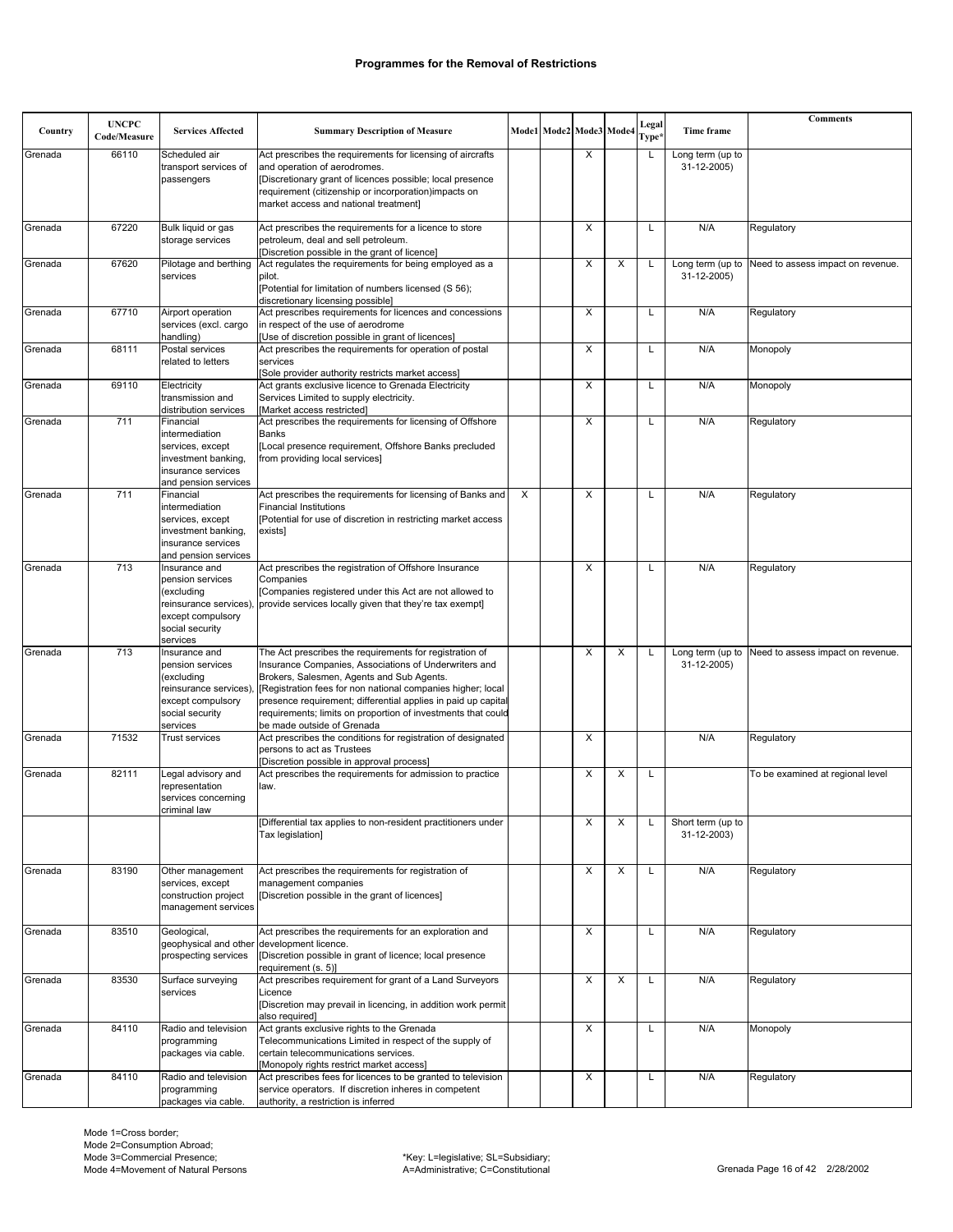|         | <b>UNCPC</b> |                                                   |                                                                                                                               |  |                         |   | Legal             |                                         | <b>Comments</b>                                                                                        |
|---------|--------------|---------------------------------------------------|-------------------------------------------------------------------------------------------------------------------------------|--|-------------------------|---|-------------------|-----------------------------------------|--------------------------------------------------------------------------------------------------------|
| Country | Code/Measure | <b>Services Affected</b>                          | <b>Summary Description of Measure</b>                                                                                         |  | Mode1 Mode2 Mode3 Mode4 |   | Type <sup>,</sup> | Time frame                              |                                                                                                        |
| Grenada | 84120        | <b>Wireless</b><br>Telecommunication<br>Services  | The Act prescribes the requirements for the licensing of<br>wireless apparatus.<br>[Discretion possible in licencing process] |  | X                       |   | L                 | N/A                                     | Regulatory                                                                                             |
| Grenada | 85990        | Other support                                     | Act prescribes the requirements for registration of                                                                           |  | X                       | X |                   | N/A                                     | Regulatory                                                                                             |
|         |              | services n.e.c.                                   | Auctioneers<br>[Registration limited to sole proprietorships (S 3.2), hence<br>market access restriction implied]             |  |                         |   |                   |                                         |                                                                                                        |
| Grenada | 86150        | <b>Fishing services</b>                           | Act prescribes the requirements for grant of foreign and                                                                      |  | X                       |   | SL                | Long term (up to                        | To assess impact on revenue.                                                                           |
|         |              |                                                   | local fishing licences.<br>[Differential treatment in application process for non-                                            |  |                         |   |                   | 31-12-2005)                             |                                                                                                        |
|         |              |                                                   | nationals; differential licence fees and royalties applied to<br>non-nationals]                                               |  |                         |   |                   |                                         |                                                                                                        |
| Grenada | 86150        | Fishing services                                  | Act exempts locally registered fishing vessels for Port<br>Dues and Navigation Aids<br>[Differential treatment inferred]      |  | X                       |   | L                 | Long term (up to<br>31-12-2005)         | Based on study re: National<br>Development objectives.                                                 |
| Grenada | 86311        | Food and beverage<br>manufacturing<br>services    | Act prescribes requirements for licensing of brewers<br>[Discretion possible in grant of licences]                            |  | X                       | X | L                 | N/A                                     | Regulatory                                                                                             |
| Grenada | 86360        | Chemical and                                      | Act prescribes requirements for licensing of personnel                                                                        |  | X                       | X |                   | N/A                                     | Regulatory                                                                                             |
|         |              | chemical product<br>manufacturing<br>services     | [Discretion inheres in Minister whether or not to grant<br>licence]                                                           |  |                         |   |                   |                                         |                                                                                                        |
| Grenada | 86921        | Printing services and<br>services related to      | The Act prescribes that a newspaper must be registered<br>and a bond provided.                                                |  | X                       |   | L                 | N/A                                     | Regulatory                                                                                             |
|         |              | printing, on a fee or<br>contract basis           | [Discretionary registration possible]                                                                                         |  |                         |   |                   |                                         |                                                                                                        |
| Grenada | 8714         | Maintenance and                                   | Act prescribes the requirements for registration of motor                                                                     |  | X                       |   | L                 | N/A                                     | Regulatory                                                                                             |
|         |              | repair of transport<br>machinery and<br>equipment | vehicle repair shops and garages.<br>[Discretionary registration possible]                                                    |  |                         |   |                   |                                         |                                                                                                        |
| Grenada | 921          | Primary education                                 | Act prescribes requirements for registration of teachers                                                                      |  | X                       | X | L                 | N/A                                     | Regulatory                                                                                             |
|         |              | services                                          | and private schools.<br>[Potential use of discretion exists]                                                                  |  |                         |   |                   |                                         |                                                                                                        |
| Grenada | 92390        | University and other                              | Act grants exclusive right to the St. George's University                                                                     |  | X                       |   | L                 | N/A                                     | Legal monopoly                                                                                         |
|         |              | higher education<br>services                      | Limited to operate a school of medicine.<br>[Market access restricted]                                                        |  |                         |   |                   |                                         |                                                                                                        |
| Grenada | 9312         | Medical and dental                                | Act prescribes the requirements for registration of medical                                                                   |  | X                       | X | L.                |                                         | Short to long term Differential treatment: short term;                                                 |
|         |              | services                                          | practitioners.<br>[Differential treatment applies to non-nationals by practice,                                               |  |                         |   |                   |                                         | (up to 31-12-2005) where discretion is indicated: 5 years                                              |
|         |              |                                                   | re-registration required for non-nationals after a 2-year<br>maximuml                                                         |  |                         |   |                   |                                         |                                                                                                        |
| Grenada | 93122        | Specialized medical<br>services                   | Act prescribes the requirements for registration of<br>Opticians.                                                             |  | Х                       | X |                   | Long term (up to<br>31-12-2005)         |                                                                                                        |
|         |              |                                                   | [Administratively differential treatment is applied to non                                                                    |  |                         |   |                   |                                         |                                                                                                        |
|         |              |                                                   | nationals - registration has to be sponsored by institution;                                                                  |  |                         |   |                   |                                         |                                                                                                        |
|         |              |                                                   | re-registration required for non-nationals after a 2-year<br>maximuml                                                         |  |                         |   |                   |                                         |                                                                                                        |
| Grenada | 93191        | services, nursing                                 | Deliveries and related The Act prescribes for the registration of nurses and the<br>enrolment of nursing assistants.          |  |                         | X | L                 | Long term (up to $\vert$<br>31-12-2005) | Registration fees: Short term.                                                                         |
|         |              | services.                                         | [Discretion may be applied in limiting number of                                                                              |  |                         |   |                   |                                         |                                                                                                        |
|         |              |                                                   | physiotherapeutic and registrations (S 5); administratively non-national nurses                                               |  |                         |   |                   |                                         |                                                                                                        |
|         |              |                                                   | para-medical services have to re-register after a maximum of 2 years]                                                         |  |                         |   |                   |                                         |                                                                                                        |
| Grenada | 93199        | Other human health                                | Act prescribes the requirements for being registered as a                                                                     |  | Х                       | Х |                   | N/A                                     | Regulatory                                                                                             |
|         |              | services n.e.c.                                   | pharmacists.<br>[Potential for discretionary registration]                                                                    |  |                         |   |                   |                                         |                                                                                                        |
| Grenada | 93199        | Other human health                                | Act prescribes requirements for licensing of personnel                                                                        |  | X                       | X | <b>SL</b>         | N/A                                     | Regulatory                                                                                             |
|         |              | services n.e.c.                                   | [Discretion inheres in Minister whether or not to grant<br>licence]                                                           |  |                         |   |                   |                                         |                                                                                                        |
| Grenada | 932          | Veterinary services                               | Act prescribes the requirements for registration of medical<br>practitioners.                                                 |  | X                       | X |                   |                                         | Short to long term Registration: Short term. Will<br>(up to 31-12-2005) examine discretion: Long term. |
|         |              |                                                   | [Differential treatment applies to non-nationals by practice,                                                                 |  |                         |   |                   |                                         |                                                                                                        |
|         |              |                                                   | re-registration required for non-nationals after a 2-year<br>maximuml                                                         |  |                         |   |                   |                                         |                                                                                                        |
| Grenada | 95200        | Services furnished by                             | Act prescribes the requirements for registering a Trade                                                                       |  | Χ                       |   | L                 | N/A                                     | Regulatory                                                                                             |
|         |              | trade unions                                      | Union.<br>[Potential for use of discretion in registration                                                                    |  |                         |   |                   |                                         |                                                                                                        |
| Grenada | 95999        | Other services                                    | Act prescribes requirements for registration of proprietary                                                                   |  | X                       |   | L                 | N/A                                     | Regulatory                                                                                             |
|         |              | provided by<br>membership                         | clubs and registered clubs.<br>[Potential for discretionary registration]                                                     |  |                         |   |                   |                                         |                                                                                                        |
|         |              | organizations n.e.c.                              |                                                                                                                               |  |                         |   |                   |                                         |                                                                                                        |
| Grenada | 96151        | Motion picture                                    | Act prescribes the requirements for licensing of premises                                                                     |  | Х                       | X | L                 | N/A                                     | Regulatory                                                                                             |
|         |              | projection services                               | as a theatre or exhibitors licence.<br>[Potential for use of discretion in granting licence exists]                           |  |                         |   |                   |                                         |                                                                                                        |
|         |              |                                                   |                                                                                                                               |  |                         |   |                   |                                         |                                                                                                        |
| Grenada | 96160        | Broadcasting<br>(programming and                  | Act prescribes fees for licences to be granted to television<br>service operators. If discretion inheres in competent         |  | X                       |   | L                 | N/A                                     | Regulatory                                                                                             |
|         |              | scheduling) services                              | authority, a restriction is inferred                                                                                          |  |                         |   |                   |                                         |                                                                                                        |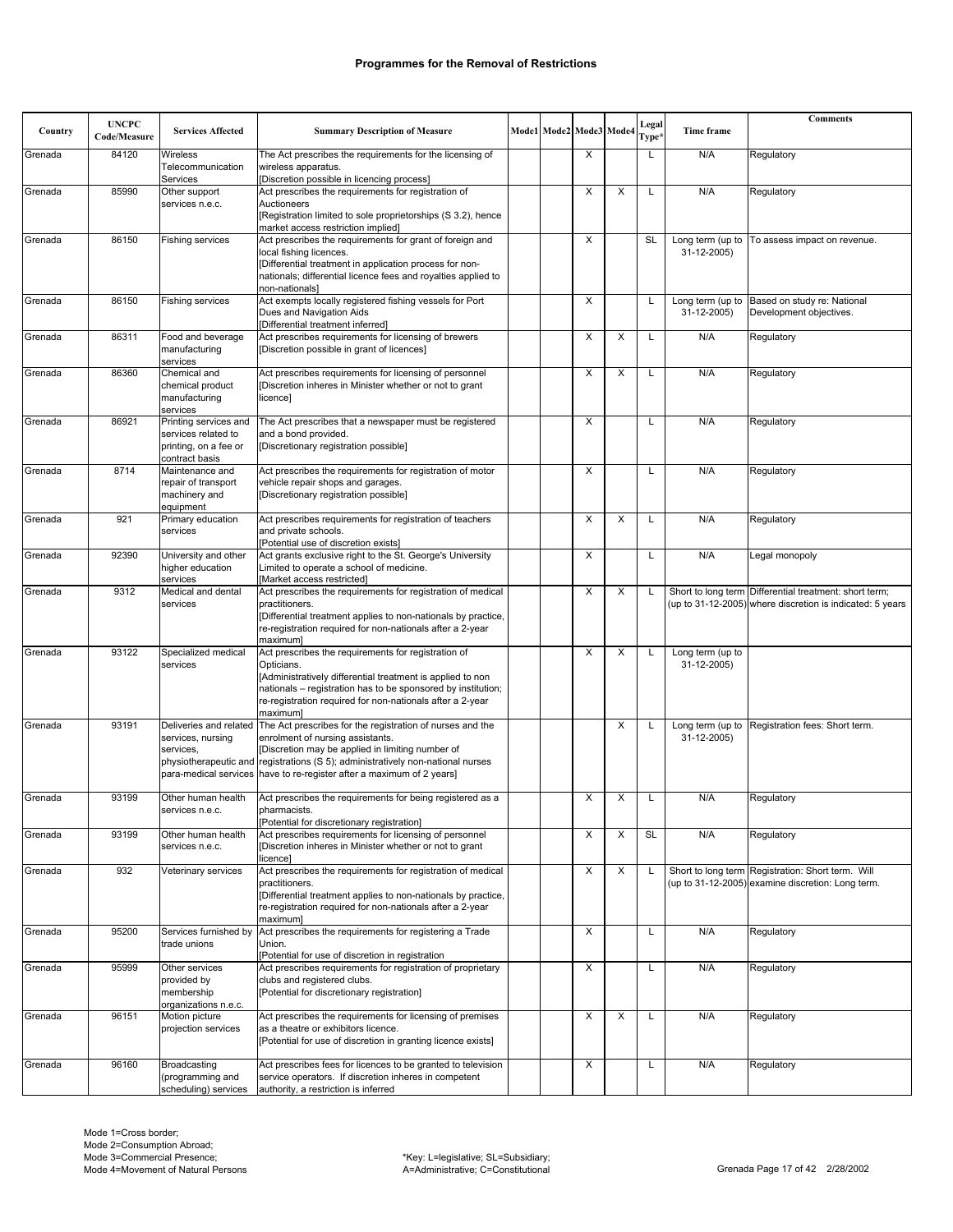| Country | <b>UNCPC</b><br><b>Code/Measure</b> | <b>Services Affected</b>       | <b>Summary Description of Measure</b>                                                                                                                                                        |  |   | Mode1 Mode2 Mode3 Mode4 Legal | Time frame                           | Comments |
|---------|-------------------------------------|--------------------------------|----------------------------------------------------------------------------------------------------------------------------------------------------------------------------------------------|--|---|-------------------------------|--------------------------------------|----------|
| Grenada | 96910                               | similar attraction<br>services | Amusement park and Act prescribes requirements for a licence for circuses and<br>other shows<br>[Discretion may be applied in licencing; differential taxes<br>applied to non-national acts] |  | X | $\times$                      | Long term (up to<br>$31 - 12 - 2005$ |          |
| Grenada | 96920                               | services                       | Gambling and betting Act prescribes requirements for registration of betting<br><b>Office Licences</b><br>[Differential fees based on nationality applies]                                   |  |   |                               | Long term (up to<br>31-12-2005)      |          |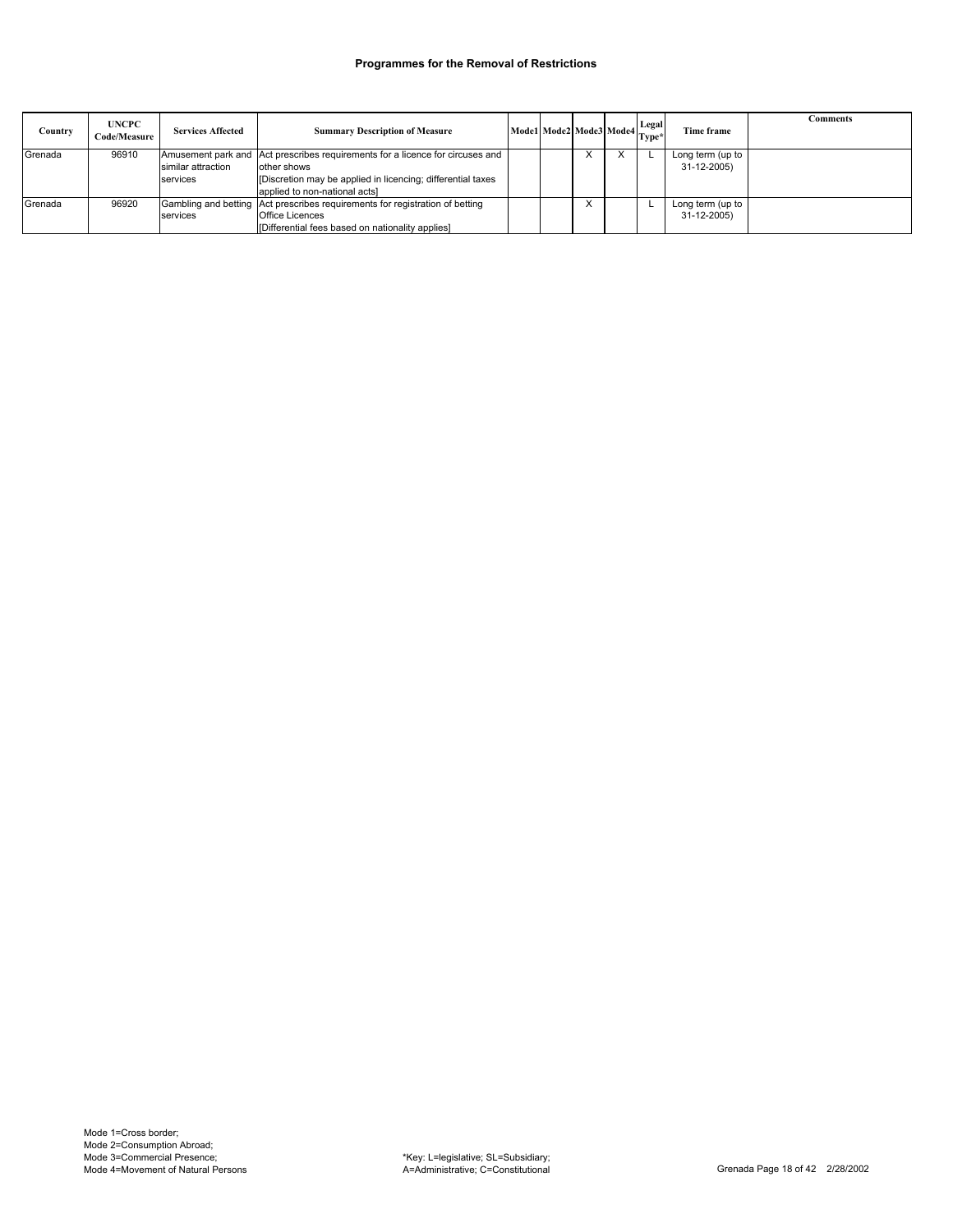| Country | <b>UNCPC</b> | <b>Services Affected</b>                       | <b>Summary Description of Measure</b>                                                                                        |   |   | Mode1 Mode2 Mode3 Mode4 |   | Legal        | Time frame                       | <b>Comments</b>                                                             |
|---------|--------------|------------------------------------------------|------------------------------------------------------------------------------------------------------------------------------|---|---|-------------------------|---|--------------|----------------------------------|-----------------------------------------------------------------------------|
|         | Code/Measure |                                                |                                                                                                                              |   |   |                         |   | Type*        |                                  |                                                                             |
| Guyana  | 512          | Intangible Assets                              |                                                                                                                              |   |   | X                       |   | $\mathsf{L}$ | Long term (up to<br>31-12-2005)  |                                                                             |
| Guyana  | 53251        | <b>Water Distribution</b><br>Services          | <b>Work Permit</b>                                                                                                           |   |   | X                       | X | L            | Long term (up to<br>31-12-2005)  |                                                                             |
|         |              |                                                | The Authority has the exclusive right to provide sewage<br>services and water services in certain areas.                     |   |   |                         |   |              | N/A                              | Monopoly                                                                    |
|         |              |                                                |                                                                                                                              |   |   |                         |   |              |                                  |                                                                             |
|         |              |                                                | 18(i) A licence is required for carrying on the business of<br>boring or drilling wells. 19(1) licence (licensed plumbers)   |   |   |                         |   |              |                                  |                                                                             |
|         |              |                                                | needed to construct, execute and repair, or perform work in<br>connection with the provision of water and sewage services    |   |   |                         |   |              |                                  |                                                                             |
|         |              |                                                | to any premises from water works and sewage works as the<br>authority thinks fit.                                            |   |   |                         |   |              |                                  |                                                                             |
| Guyana  | 63300        | Member's Club                                  | Work Permit.                                                                                                                 |   |   | X                       | X | L            | Long term (up to                 |                                                                             |
| Guyana  | 64221        | <b>Taxi Services</b>                           | Work permit                                                                                                                  |   |   |                         | X | L            | 31-12-2005)<br>Long term (up to  |                                                                             |
| Guyana  | 64222        | Car Rental                                     | Work permit                                                                                                                  |   |   | X                       | X | L            | 31-12-2005)<br>Long term (up to  |                                                                             |
| Guyana  | 64310        | <b>Pipeline Services</b>                       | <b>Work Permit</b>                                                                                                           |   |   |                         | X | L            | 31-12-2005)<br>Long term (up to  |                                                                             |
| Guyana  | 651          | Shipping Services                              | Work Permit                                                                                                                  |   |   | X                       | X | L            | 31-12-2005)<br>Long term (up to  |                                                                             |
| Guyana  | 66110        | Air Transport/Pilot                            | Work permit.                                                                                                                 |   |   | Х                       | X | L            | 31-12-2005)<br>Short term (up to |                                                                             |
|         |              | Services                                       |                                                                                                                              |   |   |                         |   |              | 31-12-2003) for<br>work permit   |                                                                             |
|         |              |                                                | Nationals and Non-nationals need special permission to fly<br>over interior areas.                                           |   |   |                         |   |              | N/A                              | Regulatory                                                                  |
| Guyana  | 6629         | Postal and Telegraph                           | Work permit                                                                                                                  |   |   |                         | X | L            | Long term (up to<br>31-12-2005)  |                                                                             |
| Guyana  | 6640         | Aircraft Rental                                | Work permit.                                                                                                                 |   |   | X                       | X |              | Short term (up to                |                                                                             |
|         |              | Services                                       |                                                                                                                              |   |   |                         |   |              | 31-12-2003) for<br>work permit   |                                                                             |
|         |              |                                                | Nationals and Non-nationals need special permission to fly<br>over interior areas.                                           |   |   |                         |   |              | N/A                              | Regulatory                                                                  |
| Guyana  | 67590        | Driving Instruction                            | Work permit                                                                                                                  |   |   | X                       | X | L            | Long term (up to<br>31-12-2005)  |                                                                             |
| Guyana  | 681          | Postal Services                                | Work Permit                                                                                                                  |   |   |                         | X | L            | Long term (up to<br>31-12-2005)  |                                                                             |
| Guyana  | 69110        | <b>Electricity Generation</b>                  | <b>Work Permit</b>                                                                                                           | X | X | X                       | X |              | Long term (up to<br>31-12-2005)  |                                                                             |
|         |              |                                                | Exclusive rights (licences) can be granted not exceeding 25<br>years; and the headquarters must be in Guyana.                |   |   |                         |   |              | N/A                              | This sector is currently a monopoly.<br>Since all countries will be treated |
|         |              |                                                |                                                                                                                              |   |   |                         |   |              |                                  | equally, it was agreed that the                                             |
|         |              |                                                |                                                                                                                              |   |   |                         |   |              |                                  | restrictions could be removed after the<br>25 years period stipulated.      |
| Guyana  | 71100        | Banking and Other<br><b>Financial Business</b> | No Financial Institution which is not incorporated in<br>Guyana, shall be granted or shall hold a licence under this         | X |   | X                       | X | L            | N/A                              | Regulatory                                                                  |
|         |              |                                                | Act, unless its capital is an amount equivalent to two and<br>one half billion dollars. (The amount required for a company   |   |   |                         |   |              |                                  |                                                                             |
|         |              |                                                | which is incorporated in Guyana is \$250 million)                                                                            |   |   |                         |   |              |                                  |                                                                             |
|         |              |                                                | A licence is required under the Financial Institution Act and                                                                |   |   |                         |   |              |                                  |                                                                             |
|         |              |                                                | Commercial presence needs to be established.                                                                                 |   |   |                         |   |              |                                  |                                                                             |
| Guyana  | 71200        | Banking and Other<br><b>Financial Business</b> | No Financial Institution which is not incorporated in<br>Guyana, shall be granted or shall hold a licence under this         | х |   | Х                       | X | L            | N/A                              | Regulatory                                                                  |
|         |              |                                                | Act, unless its capital is an amount equivalent to two and<br>one half billion dollars. (The amount required for a company   |   |   |                         |   |              |                                  |                                                                             |
|         |              |                                                | which is incorporated in Guyana is \$250 million)                                                                            |   |   |                         |   |              |                                  |                                                                             |
|         |              |                                                | A licence is required under the Financial Institution Act and<br>Commercial presence needs to be established.                |   |   |                         |   |              |                                  |                                                                             |
| Guyana  | 71200        | <b>Investment Banking</b>                      | Work permit                                                                                                                  | X |   |                         | X | L            | Long term (up to                 |                                                                             |
|         |              |                                                | A licence is required under the Financial Institution Act and                                                                |   |   |                         |   |              | 31-12-2005)                      |                                                                             |
| Guyana  | 713          | Pension and                                    | Commercial presence needs to be established.<br>Work permit                                                                  | X |   | X                       | X | L            | Long term (up to                 |                                                                             |
| Guyana  | 71332        | <b>Insurance Services</b><br>Marine Insurance  | Work permit                                                                                                                  | X | X |                         | X | L            | 31-12-2005)<br>Long term (up to  |                                                                             |
| Guyana  | 71521        | Services<br><b>Securities Services</b>         | Work Permit                                                                                                                  | X |   | Χ                       | X | L            | 31-12-2005)<br>Medium term (up   |                                                                             |
|         |              |                                                |                                                                                                                              |   |   |                         |   |              | to 31-12-2004)                   |                                                                             |
|         |              |                                                | (Part IV) A broker, a dealer, a trader, an underwriter, and<br>investment adviser, a securities intermediary or a securities |   |   |                         |   |              |                                  |                                                                             |
|         |              |                                                | company must register with the Guyana Securities Council.<br>The applicant must be a resident of Guyana. A company           |   |   |                         |   |              |                                  |                                                                             |
|         |              |                                                | must be registered in Guyana. (Part V) Issuers and                                                                           |   |   |                         |   |              |                                  |                                                                             |
|         |              |                                                | securities must be registered except government entities.                                                                    |   |   |                         |   |              |                                  |                                                                             |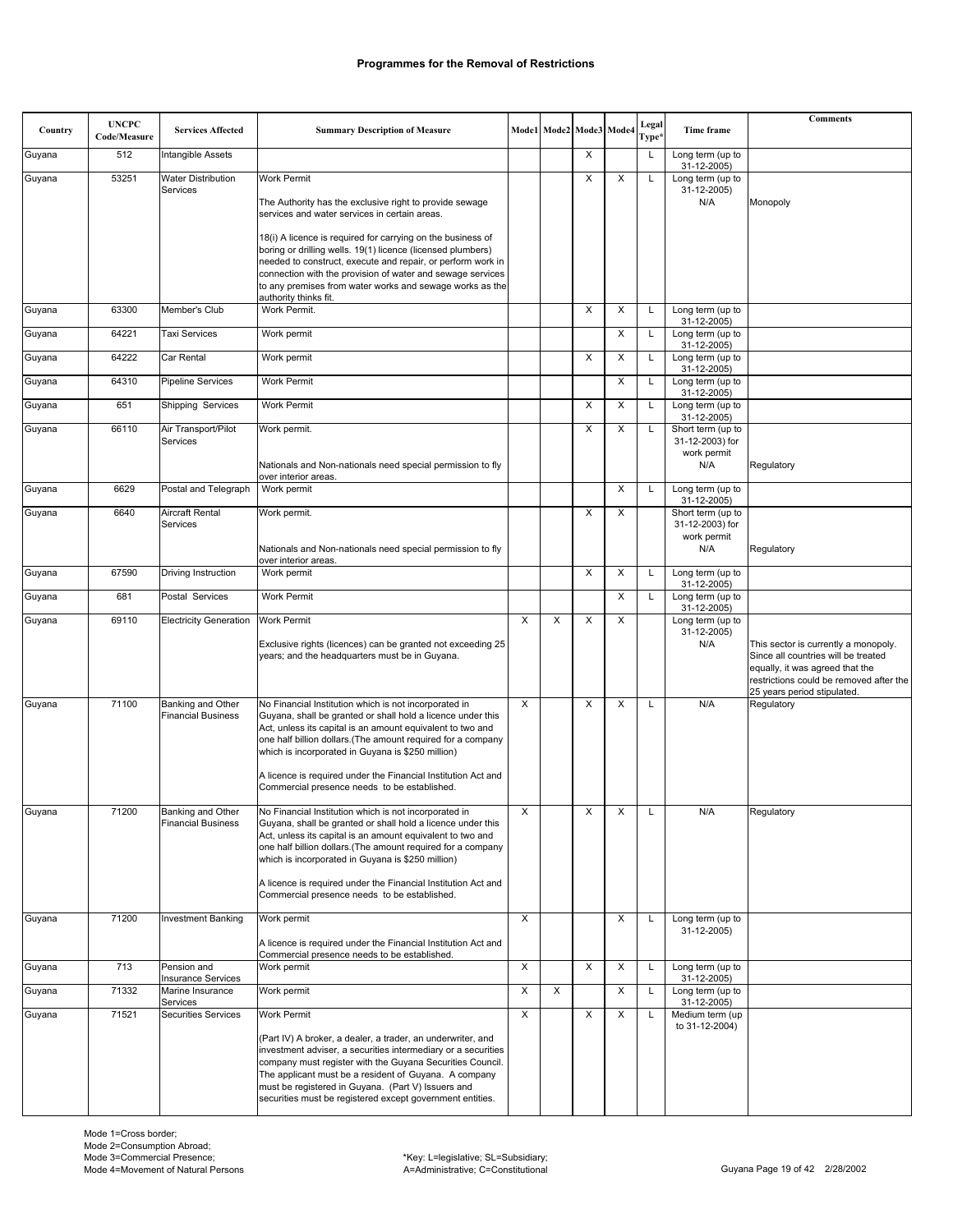| Country | <b>UNCPC</b><br>Code/Measure | <b>Services Affected</b>                       | <b>Summary Description of Measure</b>                                                                                                         |   |   | Mode1 Mode2 Mode3 Mode4 |   | Legal<br>Type* | Time frame                                         | <b>Comments</b>           |
|---------|------------------------------|------------------------------------------------|-----------------------------------------------------------------------------------------------------------------------------------------------|---|---|-------------------------|---|----------------|----------------------------------------------------|---------------------------|
| Guyana  | 821                          | Legal Services                                 | Work permit, except for CARICOM nationals who are                                                                                             |   |   |                         | Χ | L              | Long term (up to                                   |                           |
| Guyana  | 8221                         | Accounting                                     | graduates of universities<br>Work permit is needed.                                                                                           | X | X |                         | X | Г              | 31-12-2005)<br>Long term (up to                    |                           |
| Guyana  | 82211                        | Auditing                                       | An auditor appointed under sub-section (1) or (2) shall be a<br>member in good standing, of the ICA of Guyana.                                | X | X | X                       | X | L              | 31-12-2005)<br>Long term (up to<br>31-12-2005)     |                           |
|         |                              |                                                | Work permit is required.                                                                                                                      |   |   |                         |   |                |                                                    |                           |
|         |                              |                                                | $10(i)(a)(1)$ requires citizenship or $(b)(i)$ residence in<br>Guyana.                                                                        |   |   |                         |   |                |                                                    |                           |
| Guyana  | 823                          | <b>Tax Advisory</b>                            | Work permit is needed.                                                                                                                        | X | X | X                       | X | L              | Medium term (up<br>to 31-12-2004)                  |                           |
| Guyana  | 831                          | Management                                     | Guyana citizenship or residency is needed.<br><b>Work Permit</b>                                                                              | X | X | X                       | X | L              | Medium term (up                                    |                           |
| Guyana  | 83530                        | Consulting<br>Land Surveying                   | Work permit                                                                                                                                   |   |   |                         | X | L              | to 31-12-2004)<br>Long term (up to                 |                           |
| Guyana  | 84120                        | Services<br>Wireless                           | Work permit is needed by foreigners.                                                                                                          |   |   |                         | X | L              | 31-12-2005)<br>Long term (up to                    |                           |
|         |                              | Telecommunication<br>Services                  |                                                                                                                                               |   |   |                         |   |                | 31-12-2005)                                        |                           |
| Guyana  | 85990                        | <b>Auctioneer Services</b>                     | Work permit.                                                                                                                                  |   |   | X                       | X | L              | Long term (up to<br>31-12-2005)                    |                           |
| Guyana  | 85990                        | Franchising                                    | <b>Work Permit</b>                                                                                                                            |   |   | X                       | X | L              | Long term (up to<br>31-12-2005)                    |                           |
| Guyana  | 86210                        | Mining                                         | <b>Work Permit</b>                                                                                                                            |   |   | X                       | X | L              | Long term (up to<br>31-12-2005)                    |                           |
|         |                              |                                                | Only Guyanese nationals are allowed in the exploration<br>phase of small and medium scale mining.                                             |   |   |                         |   |                |                                                    |                           |
|         |                              |                                                | Anyone can apply for a permit for mining on a large scale<br>for a fixed period.                                                              |   |   |                         |   |                |                                                    |                           |
|         |                              |                                                | The administrative practice is that foreigners should bring<br>their own capital so that they do not have to borrow from<br>the local market. |   |   |                         |   |                |                                                    |                           |
| Guyana  | 86419                        | Other basic metal<br>manufacturing<br>services | Work permit                                                                                                                                   |   |   |                         | X | L              | Long term (up to<br>31-12-2005)                    |                           |
| Guyana  | 911                          | Customs brokerage                              | To practise in Guyana a customs broker must be certified<br>and licensed by the Guyanese customs authority.                                   |   |   | X                       | X | L              | N/A<br>Long term (up to                            | Certification: Regulatory |
|         |                              |                                                | Only a Guyanese citizen can be given a customs licence.                                                                                       |   |   |                         |   |                | 31-12-2005) for<br>licence restriction             |                           |
| Guyana  | 92                           | <b>Education Services</b>                      | Work Permit                                                                                                                                   |   |   | X                       | X |                | Long term (up to                                   |                           |
| Guyana  | 92900                        | Private Schools                                | <b>Work Permit</b>                                                                                                                            |   |   |                         | Χ | L              | 31-12-2005)<br>Long term (up to                    |                           |
| Guyana  | 93121                        | <b>Medical Services</b>                        | Work permit.                                                                                                                                  | X |   | X                       | X | L              | 31-12-2005)<br>Long term (up to                    |                           |
| Guyana  | 93122                        | <b>Medical Services</b>                        | Applicant must be registered to practice.<br>Work permit                                                                                      |   |   |                         | X |                | 31-12-2005)<br>Short term (up to                   |                           |
|         |                              |                                                | Applicant must be a citizen or spouse of a citizen of<br>Guyana, or be a resident in Guyana.                                                  |   |   |                         |   |                | 31-12-2003) for<br>work permit.<br>Medium term (up |                           |
|         |                              |                                                | Applicants must be able to communicate satisfactorily in<br>English.                                                                          |   |   |                         |   |                | to 31-12-2004)<br>N/A                              | Regulatory                |
| Guyana  | 93123                        | Dentistry                                      | Work permit                                                                                                                                   |   |   | X                       | X | L              | Short term (up to<br>31-12-2003) for               |                           |
|         |                              |                                                | Applicant must be a citizen or spouse of a citizen of<br>Guyana, or be a resident in Guyana.                                                  |   |   |                         |   |                | work permit.<br>Medium term (up<br>to 31-12-2004)  |                           |
|         |                              |                                                | Applicants must be able to communicate satisfactorily in<br>English.                                                                          |   |   |                         |   |                | N/A                                                | Regulatory                |
| Guyana  | 93191                        | Nursing                                        | Work Permit                                                                                                                                   |   |   |                         | X | L              | Medium term (up<br>to 31-12-2004)                  |                           |
| Guyana  | 93193                        | Old Age Homes                                  | Work Permit                                                                                                                                   |   |   |                         | X | L              | Medium term (up<br>to 31-12-2004)                  |                           |
| Guyana  | 93199                        | Pharmaceutical<br>Services                     | Work Permit                                                                                                                                   |   |   |                         | X | L              | Medium term (up<br>to 31-12-2004)                  |                           |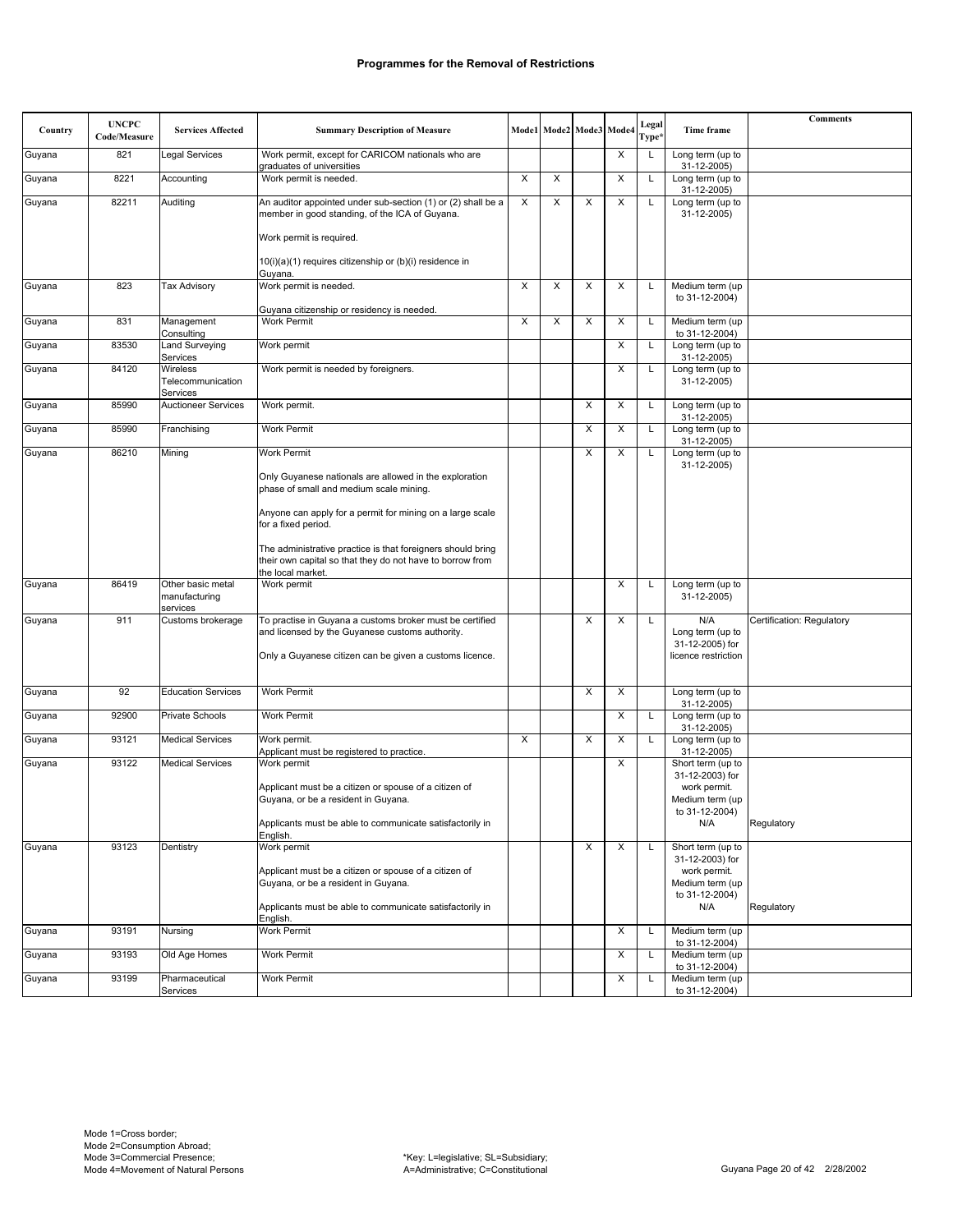| Country | <b>UNCPC</b><br>Code/Measure | <b>Services Affected</b>                                     | <b>Summary Description of Measure</b>                                                                                                                                                                                                                                                                                                                                                                                                                                              | $\pmb{\text{Model}\text{}\big \text{Mode2}\big \text{Mode3}\big \text{Mode4}\big } \begin{array}{l}\text{Legal} \\ \text{\_}\end{array}$ |   |   | Type* | Time frame                             | <b>Comments</b> |
|---------|------------------------------|--------------------------------------------------------------|------------------------------------------------------------------------------------------------------------------------------------------------------------------------------------------------------------------------------------------------------------------------------------------------------------------------------------------------------------------------------------------------------------------------------------------------------------------------------------|------------------------------------------------------------------------------------------------------------------------------------------|---|---|-------|----------------------------------------|-----------------|
| Guyana  | 941                          | <b>Water Distribution</b><br>Services (Sewerage<br>services) | <b>Work Permit</b><br>The Authority has the exclusive right to provide sewerage<br>services and water services in certain areas.<br>18(i) A licence is required for carrying on the business of<br>boring or drilling wells. 19(1) licence (licensed plumbers)<br>needed to construct, execute and repair, or perform work in<br>connection with the provision of water and sewerage<br>services to any premises from water works and sewage<br>works as the authority thinks fit. |                                                                                                                                          | ⋏ | X |       | Long term (up to<br>31-12-2005)<br>N/A | Monopoly        |
| Guyana  | 9612                         | Film Making                                                  | Work Permit                                                                                                                                                                                                                                                                                                                                                                                                                                                                        |                                                                                                                                          |   | X |       | Short term (up to<br>31-12-2003)       |                 |
| Guyana  | 96310                        | Music, Singing and<br>Entertaining                           | Work Permit                                                                                                                                                                                                                                                                                                                                                                                                                                                                        |                                                                                                                                          | X | X |       | Long term (up to<br>31-12-2005)        |                 |
| Guyana  | 96990                        | Night<br>Club/discotheque<br>operators                       | Work Permit. Exception is made for first class licensed<br>hotels.                                                                                                                                                                                                                                                                                                                                                                                                                 |                                                                                                                                          |   | X |       | Long term (up to<br>31-12-2005)        |                 |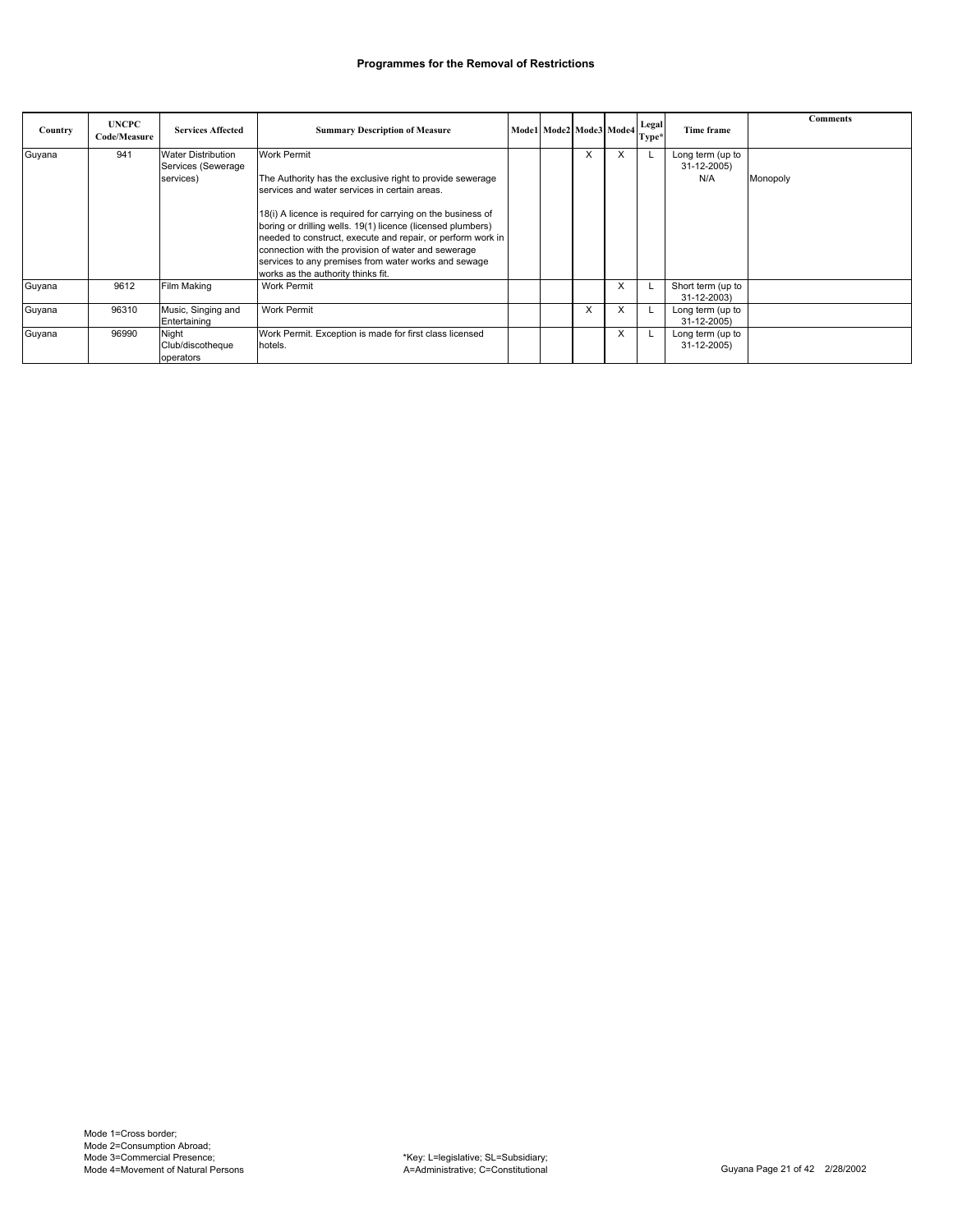|         |                              |                                                                                                                                                                                                                                                        |                                                                                                                                                                                                                                                                                                                                                                                                                                                                                                                                                                            |   |                         |          |          |                |                                                                                 | <b>Comments</b>                                                         |
|---------|------------------------------|--------------------------------------------------------------------------------------------------------------------------------------------------------------------------------------------------------------------------------------------------------|----------------------------------------------------------------------------------------------------------------------------------------------------------------------------------------------------------------------------------------------------------------------------------------------------------------------------------------------------------------------------------------------------------------------------------------------------------------------------------------------------------------------------------------------------------------------------|---|-------------------------|----------|----------|----------------|---------------------------------------------------------------------------------|-------------------------------------------------------------------------|
| Country | <b>UNCPC</b><br>Code/Measure | <b>Services Affected</b>                                                                                                                                                                                                                               | <b>Summary Description of Measure</b>                                                                                                                                                                                                                                                                                                                                                                                                                                                                                                                                      |   | Mode1 Mode2 Mode3 Mode4 |          |          | Legal<br>Type* | <b>Time frame</b>                                                               |                                                                         |
| Jamaica | Work Permit<br>Requirement   | All services                                                                                                                                                                                                                                           |                                                                                                                                                                                                                                                                                                                                                                                                                                                                                                                                                                            |   |                         |          |          |                | to 31-12-2004)                                                                  | Medium term (up Persons provided for in Free<br>Movement of Skills Act. |
| Jamaica | 532                          | Civil engineering<br>works                                                                                                                                                                                                                             | Act and Regulations prescribe the criteria for<br>registration; categories of engineers; regulate the practice<br>of engineering and prescribe the standards necessary for<br>the practice of engineering by Jamaicans and non-<br>Jamaicans. Jamaican citizenship or ordinary residence is<br>a condition of registration; Admin. Restrictions/Regulations;<br>Board Exam Registration and licensing requirements;<br>Work permit/visa required except for those service<br>providers covered by the Caribbean Community (Free<br>Movement of Skilled Persons) Act, 1997. | X |                         | X        | X        | L/SL           | Medium term (up<br>to 31-12-2004)                                               |                                                                         |
| Jamaica | 541                          | Construction work for<br>all kinds of buildings<br>dwelling, multi-<br>dwelling, warehouses,<br>industrial, commercial,<br>entertainment,<br>educational, health<br>purposes, and for<br>hotels and<br>restaurants.                                    | Registration and licensing requirements for service<br>providers; Work permit/visas required except for those<br>including one and two-service providers covered by the Caribbean Community<br>(Free Movement of Skilled Persons) Act, 1997                                                                                                                                                                                                                                                                                                                                |   |                         | $\times$ | X        |                | N/A<br>Medium term (up<br>to 31-12-2004) for<br>the work permit<br>requirement. | Regulatory                                                              |
| Jamaica | 543                          | Heating, ventilation<br>and air conditioning,<br>water plumbing and<br>fitting construction<br>work, electrical work,<br>insulation, fencing and<br>railing, other<br>installation work.                                                               | Registration and licensing requirements for service<br>providers. Work permit/visas required except for those<br>service providers covered by the Caribbean Community<br>drain laying work, gas (Free Movement of Skilled Persons) Act, 1997                                                                                                                                                                                                                                                                                                                               |   |                         | X        | X        |                | N/A<br>Medium term (up<br>to 31-12-2004) for<br>the work permit<br>requirement. | Regulatory                                                              |
| Jamaica | 5461                         | <b>Electrical Installation</b><br>Services                                                                                                                                                                                                             | Work permit/visa requirement except for those service<br>providers covered by the Caribbean Community (Free<br>Movement of Skilled Persons) Act, 1997. -See attachment                                                                                                                                                                                                                                                                                                                                                                                                     |   |                         |          | X        |                | Medium term (up<br>to 31-12-2004)                                               |                                                                         |
| Jamaica | 548                          | Renting services<br>related to equipment<br>for construction or<br>demolition of buildings<br>or civil engineering<br>works.                                                                                                                           | Work permit/visas required except for those service<br>providers covered by the Caribbean Community (Free<br>Movement of Skilled Persons) Act, 1997                                                                                                                                                                                                                                                                                                                                                                                                                        |   |                         |          | X        |                | Medium term (up<br>to 31-12-2004)                                               |                                                                         |
| Jamaica | 611                          | Whole sale trade<br>animals, food<br>products, beverages,<br>and tobacco,<br>household goods,<br>hardware, textiles,<br>clothing, footwear,<br>pharmaceuticals,<br>medical goods,<br>cosmetics.<br>miscellaneous<br>consumer goods and<br>other goods. | Licensing and registration requirements for<br>services of agricultural pharmaceuticals, medical goods and equipment. Food<br>raw materials and live   handlers' permit requirement for food products. Other<br>goods must meet Bureau of Standards requirements.<br>Licensing requirement for service providers. Work<br>permit/visas required except for those service providers<br>covered by the Caribbean Community (Free Movement of<br>Skilled Persons) Act, 1997                                                                                                   |   |                         | X        | X        |                | N/A<br>Short term (up to<br>31-12-2003) for<br>the work permit<br>requirement   | Regulatory                                                              |
| Jamaica | 621                          | Retail sales of food,<br>beverages and<br>tobacco.                                                                                                                                                                                                     | Food handlers' permit requirement. Licensing requirement<br>for service providers. Work permit/visas required except<br>for those service providers covered by the Caribbean<br>Community (Free Movement of Skilled Persons) Act, 1997                                                                                                                                                                                                                                                                                                                                     |   |                         | X        | X        |                | N/A<br>Short term (up to<br>31-12-2003) for<br>the work permit<br>requirement   | Regulatory                                                              |
| Jamaica | 62273                        | <b>Pharmacy Services</b>                                                                                                                                                                                                                               | Act prescribes the criteria for the registration and licensing<br>of pharmacies and owners; Licensing and registration<br>requirements; Work permits/visas required for those<br>service providers covered by the Caribbean<br>Community(Free Movement of Skilled Persons) Act, 1997                                                                                                                                                                                                                                                                                       |   |                         | X        | X        | L              | N/A<br>Short term (up to<br>31-12-2003) for<br>the work permit<br>requirement   | Regulatory                                                              |
| Jamaica | 62491                        | <b>Gas Distribution</b><br>Services                                                                                                                                                                                                                    | Act prescribes the criteria for the issue of licences for<br>petroleum filling stations; Licensing requirements; Work<br>permits/visas are normal requirements for non-Jamaicans.                                                                                                                                                                                                                                                                                                                                                                                          |   |                         | $\times$ | $\times$ | L              | N/A<br>Medium term (up<br>to 31-12-2004) for<br>the work permit<br>requirement  | Regulatory                                                              |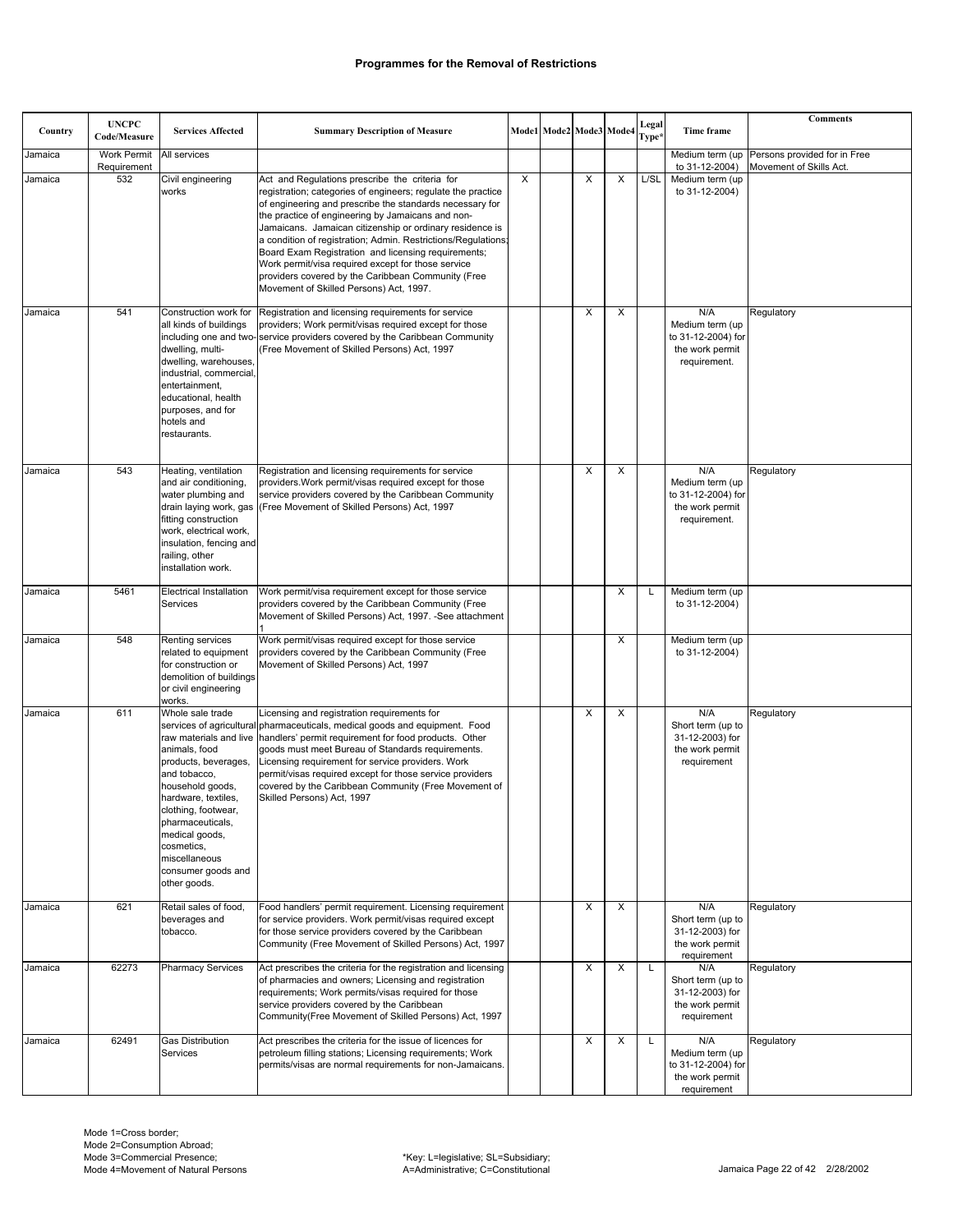| Country | <b>UNCPC</b><br>Code/Measure | <b>Services Affected</b>                                                                                                                                                                                                                                                                                                                                                           | <b>Summary Description of Measure</b>                                                                                                                                                                                                                                                                                                                                                                                                                                                                                                                                                       |  | Mode1 Mode2 Mode3 Mode4 |   | Legal<br>Type* | Time frame                                                                    | <b>Comments</b>                                                                           |
|---------|------------------------------|------------------------------------------------------------------------------------------------------------------------------------------------------------------------------------------------------------------------------------------------------------------------------------------------------------------------------------------------------------------------------------|---------------------------------------------------------------------------------------------------------------------------------------------------------------------------------------------------------------------------------------------------------------------------------------------------------------------------------------------------------------------------------------------------------------------------------------------------------------------------------------------------------------------------------------------------------------------------------------------|--|-------------------------|---|----------------|-------------------------------------------------------------------------------|-------------------------------------------------------------------------------------------|
| Jamaica | 631                          | Lodging services of<br>hotels, motels,<br>children's camps,<br>holiday centers and<br>holiday home<br>services, letting<br>services of furnished<br>accommodation,<br>youth hostel and<br>mountain shelter<br>services, camping and<br>caravaning, site<br>services, sleeping car<br>services, and sleeping<br>services in other<br>transport media and<br>other lodging services. | Licensing requirement for lodging services geared at the<br>tourist market. Work permit/visas required except for those<br>service providers covered by the Caribbean Community<br>(Free Movement of Skilled Persons) Act, 1997                                                                                                                                                                                                                                                                                                                                                             |  | X                       | X |                | N/A<br>Short term (up to<br>31-12-2003) for<br>the work permit<br>requirement | Regulatory                                                                                |
| Jamaica | 63230                        | Airline catering<br>services                                                                                                                                                                                                                                                                                                                                                       |                                                                                                                                                                                                                                                                                                                                                                                                                                                                                                                                                                                             |  |                         |   |                |                                                                               | Monopoly situation through<br>contractual arrangement                                     |
| Jamaica | 641                          | of passengers and<br>towing services.                                                                                                                                                                                                                                                                                                                                              | Railway transportation Formation of the Jamaica Railway Corporation; outlines<br>powers and duties; rules governing employees, carriage of<br>freight, and pushing or passengers and goods, responsibility of Corporation as<br>carriers and warehousemen. The Corporation has been<br>given a monopoly over the management, operation and<br>construction of railways within Jamaica, subject to the<br>discretion of the Minister. Work permit/visas required<br>except for those service providers covered by the<br>Caribbean Community (Free Movement of Skilled Persons)<br>Act, 1997 |  | X                       | X | L              | N/A                                                                           | Monopoly Arrangement.                                                                     |
| Jamaica | 6421                         | Urban regular and<br>special scheduled<br>passenger<br>transportation (Bus<br>Transportation<br>Kingston Metropolitan<br>Area)                                                                                                                                                                                                                                                     | Act prescribes conditions for grant of licences for public<br>passenger transport services in corporate areas. Work<br>permit/visas required except for those service providers<br>covered by the Caribbean Community (Free Movement of<br>Skilled Persons) Act, 1997                                                                                                                                                                                                                                                                                                                       |  | X                       | X | L              | N/A                                                                           | Monopoly arrangement.                                                                     |
| Jamaica | 6421                         | Rural regular and<br>special scheduled<br>passenger<br>transportation                                                                                                                                                                                                                                                                                                              | Act prescribes conditions for grant of licences for public<br>passenger transport services in rural areas. Work<br>permit/visas required except for those service providers<br>covered by the Caribbean Community (Free Movement of<br>Skilled Persons) Act, 1997                                                                                                                                                                                                                                                                                                                           |  | X                       | X | L              | N/A<br>Long term (up to<br>31-12-2005) for<br>the work permit<br>requirement  | Regulatory                                                                                |
| Jamaica | 64212                        | Scheduled<br>transportation<br>between an urban<br>centre and airports or<br>stations in this urban<br>centre or in suburban<br>locations.                                                                                                                                                                                                                                         | Regulations outline the conditions under which taxi<br>services are to be provided at the international airports.                                                                                                                                                                                                                                                                                                                                                                                                                                                                           |  | X                       | X | L              | N/A                                                                           | Monopoly arrangement.                                                                     |
| Jamaica | 6422                         | Taxi services, rental<br>services of passenger<br>cars with operator,<br>rental services of<br>buses and coaches<br>with operator,<br>passenger<br>or animal-drawn<br>vehicles, and other<br>non-scheduled<br>passenger<br>transportation n.e.c                                                                                                                                    | Work permit/visas required except for those service<br>providers covered by the Caribbean Community (Free<br>transportation by man-Movement of Skilled Persons) Act, 1997                                                                                                                                                                                                                                                                                                                                                                                                                   |  | X                       | X | L              | Long term (up to<br>31-12-2005)                                               |                                                                                           |
| Jamaica | 651                          | Coastal and<br>transoceanic water<br>transport services                                                                                                                                                                                                                                                                                                                            | Work permit/visa required except for those service<br>providers covered by the Caribbean Community (Free<br>Movement of Skilled Persons) Act, 1997.                                                                                                                                                                                                                                                                                                                                                                                                                                         |  |                         | X | Г              | Long term (up to<br>31-12-2005)                                               | Sector to be examined by sub-group<br>on transportation. Further<br>consultations needed. |
| Jamaica | 6512                         | Transportation of<br>goods of any kind by<br>seagoing vessels.                                                                                                                                                                                                                                                                                                                     | Authority for transporting prescribed goods into and out of<br>the island by sea-going vessels. Work permit/visas required<br>except for those service providers covered by the<br>Caribbean Community (Free Movement of Skilled Persons)<br>Act, 1997<br>Movement of prescribed goods by foreign- owned ships is<br>subject to Ministerial approval.                                                                                                                                                                                                                                       |  | X                       | X |                | Long term (up to<br>31-12-2005)                                               | Transport sub-group to examine issue<br>and advise. Further consultations<br>needed.      |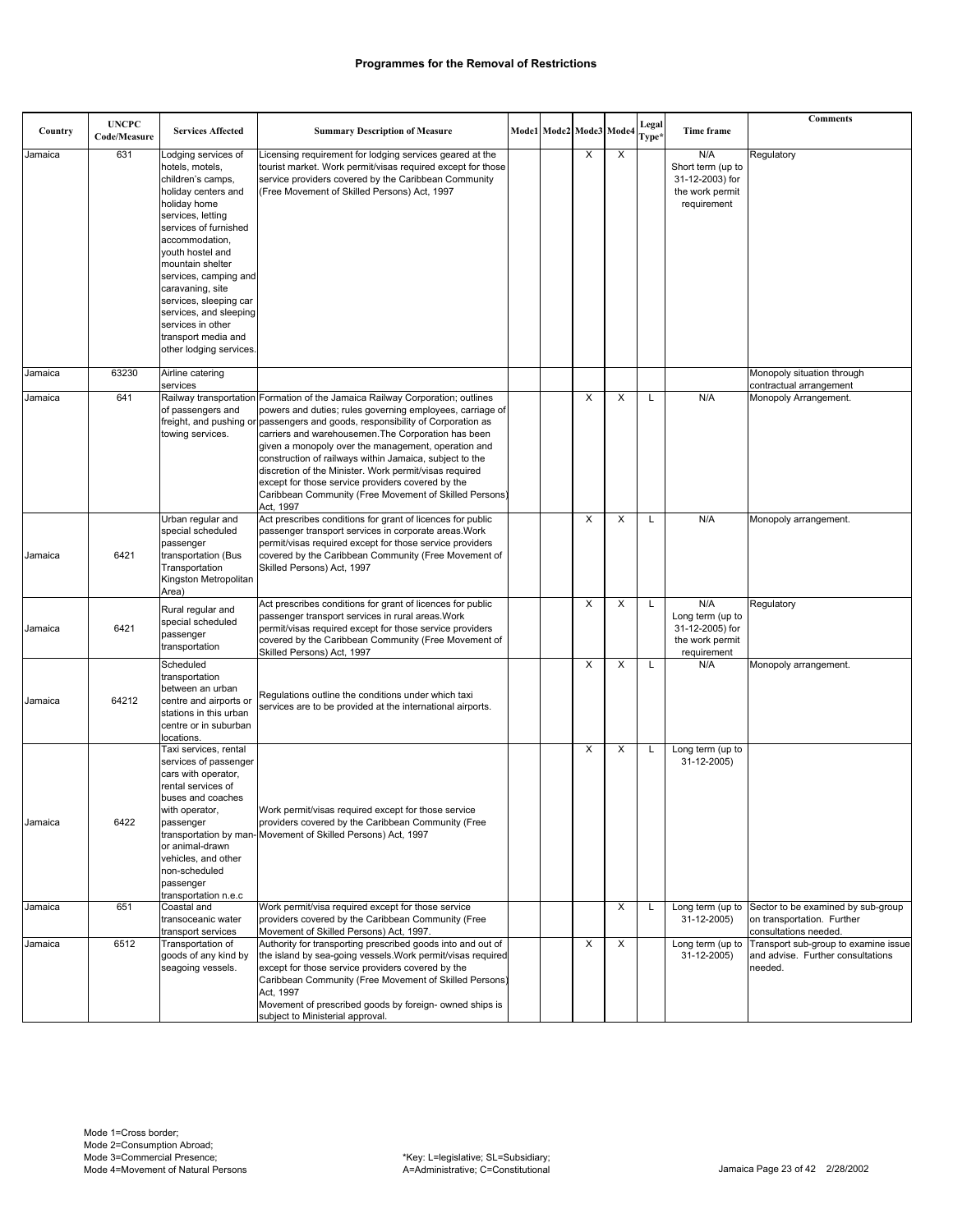| Country | <b>UNCPC</b><br>Code/Measure | <b>Services Affected</b>                                                                                                                                                   | <b>Summary Description of Measure</b>                                                                                                                                                                                                                                                                                                                                                                                                                                                                                                                                                                                                                                                                                                                                                                                                                                                                                                                                                                                                                              |   | Mode1 Mode2 Mode3 Mode4 |   |   | Legal<br>Type* | Time frame                                                                      | <b>Comments</b>                           |
|---------|------------------------------|----------------------------------------------------------------------------------------------------------------------------------------------------------------------------|--------------------------------------------------------------------------------------------------------------------------------------------------------------------------------------------------------------------------------------------------------------------------------------------------------------------------------------------------------------------------------------------------------------------------------------------------------------------------------------------------------------------------------------------------------------------------------------------------------------------------------------------------------------------------------------------------------------------------------------------------------------------------------------------------------------------------------------------------------------------------------------------------------------------------------------------------------------------------------------------------------------------------------------------------------------------|---|-------------------------|---|---|----------------|---------------------------------------------------------------------------------|-------------------------------------------|
| Jamaica | 661                          | Air Transport Services<br>of passengers                                                                                                                                    | As party to the Convention on International Civil Aviation,<br>Jamaica grants rights for the provision of air transport<br>services on the basis of bilateral agreements. Rights to<br>initiate air transport services to Jamaica from other<br>CARICOM countries on an extra-bilateral basis may be<br>granted solely at the discretion of the Government of<br>Jamaica subject to the provisions of Section 7 of the Act,<br>which outlines the criteria for granting these rights.<br>Within the CARICOM region, Trinidad and Tobago is the<br>only CARICOM country with which Jamaica has a bilateral<br>air transport services agreement. Licensing requirements.<br>Except with the consent of the Minister, an air services<br>licence shall not be granted to a person who is not a citizen<br>of Jamaica, or to a company which is not substantially<br>owned and Controlled by Jamaican citizens. Work<br>permit/visa required except for those service providers<br>covered by the Caribbean Community (Free Movement of<br>Skilled Persons) Act, 1997. |   |                         | X | X | L              | Long term (up to<br>31-12-2005)                                                 | Monopoly arrangement for route<br>rights. |
| Jamaica | 6611                         | Scheduled Air<br><b>Transport Services</b>                                                                                                                                 | As party to the Convention on International Civil Aviation,<br>Jamaica grants rights for the provision of air transport<br>services on the basis of bilateral agreements. Rights to<br>initiate air transport services to Jamaica from other<br>CARICOM countries on an extra-bilateral basis may be<br>granted solely at the discretion of the Government of<br>Jamaica subject to the provisions of Section 7 of the Act,<br>which outlines the criteria for granting these rights.<br>Within the CARICOM region, Trinidad and Tobago is the<br>only CARICOM country with which Jamaica has a bilateral<br>air transport agreement. Licensing requirements. Work<br>permits/visas required except for those service providers<br>covered by the Caribbean Community (Free Movement of<br>Skilled Persons) Act, 1997.                                                                                                                                                                                                                                             |   |                         | X | X | L              | Long term (up to<br>31-12-2005)                                                 |                                           |
| Jamaica | 6611                         | Cabotage                                                                                                                                                                   |                                                                                                                                                                                                                                                                                                                                                                                                                                                                                                                                                                                                                                                                                                                                                                                                                                                                                                                                                                                                                                                                    |   |                         | X | X |                | N/A                                                                             | Monopoly arrangement.                     |
| Jamaica | 67620                        | Pilotage services<br>including the services<br>of pilot vessels,<br>whether supplied to<br>conduct a vessel in or<br>out of harbours or<br>around navigational<br>dangers. | A pilot's licence can only be granted to Jamaican citizens.<br>However, the Minister at his discretion can appoint non-<br>Jamaicans if it is in the national interest to do so. Pilotage<br>services can only be offered through the Port Authority.                                                                                                                                                                                                                                                                                                                                                                                                                                                                                                                                                                                                                                                                                                                                                                                                              |   |                         | X |   | Г              | Long term (up to<br>31-12-2005)                                                 |                                           |
| Jamaica | 67710                        | Airport management<br>and administration<br>services                                                                                                                       | The Act establishes and outlines the functions of the<br>Airports Authority of Jamaica                                                                                                                                                                                                                                                                                                                                                                                                                                                                                                                                                                                                                                                                                                                                                                                                                                                                                                                                                                             |   |                         | X | X | L              | Long term (up to<br>31-12-2005)                                                 |                                           |
| Jamaica | 67710                        | Passenger air terminal<br>services and ground<br>services on airfields,<br>including runway<br>a fee or contract<br>basis.                                                 | Work permits/visas required except for those service<br>providers covered by the Caribbean Community (Free<br>operating services, on Movement of Skilled Persons) Act, 1997                                                                                                                                                                                                                                                                                                                                                                                                                                                                                                                                                                                                                                                                                                                                                                                                                                                                                        |   |                         | X | X | L              | Long term (up to<br>31-12-2005)                                                 |                                           |
| Jamaica | 6781                         | Travel agency, Tour<br>operations, Tourist<br>quide services                                                                                                               | Act prescribes the criteria for registration of travel<br>agencies and travel agents including adequate working<br>capital and the provision of a security bond of \$25,00000;<br>Registration and licensing required; Work permits/visas<br>are normal requirements for Non-Jamaicans                                                                                                                                                                                                                                                                                                                                                                                                                                                                                                                                                                                                                                                                                                                                                                             |   |                         | Х | X | L/SL           | N/A<br>Short term (up to<br>31-12-2003) for<br>the work permit<br>requirement.  | Regulatory                                |
| Jamaica | 6811                         | Postal services                                                                                                                                                            |                                                                                                                                                                                                                                                                                                                                                                                                                                                                                                                                                                                                                                                                                                                                                                                                                                                                                                                                                                                                                                                                    |   |                         |   |   |                | N/A                                                                             | Monopoly arrangement.                     |
| Jamaica | 7110                         | <b>Banking Services</b>                                                                                                                                                    | A commercial presence needs to be established.                                                                                                                                                                                                                                                                                                                                                                                                                                                                                                                                                                                                                                                                                                                                                                                                                                                                                                                                                                                                                     |   |                         |   |   |                | N/A<br>Medium term (up<br>to 31-12-2004) for<br>the work permit<br>requirement. | Regulatory                                |
| Jamaica | 7131                         | Insurance and<br>Pension services                                                                                                                                          | Act prescribes the requirements for the registration of<br>insurance companies and insurance service providers.<br>Insurance services not to be provided cross border.<br>Commercial presence required. Only body corporate can<br>get licensed to operate.<br>Conditions for fit and proper person. Work permits/visas<br>required except for those service providers covered by the<br>Caribbean Community (Free Movement of Skilled Persons)<br>Act, 1997                                                                                                                                                                                                                                                                                                                                                                                                                                                                                                                                                                                                       | X |                         | X | X | Г              | N/A<br>Short term (up to<br>31-12-2003) for<br>the work permit<br>requirement.  | Regulatory                                |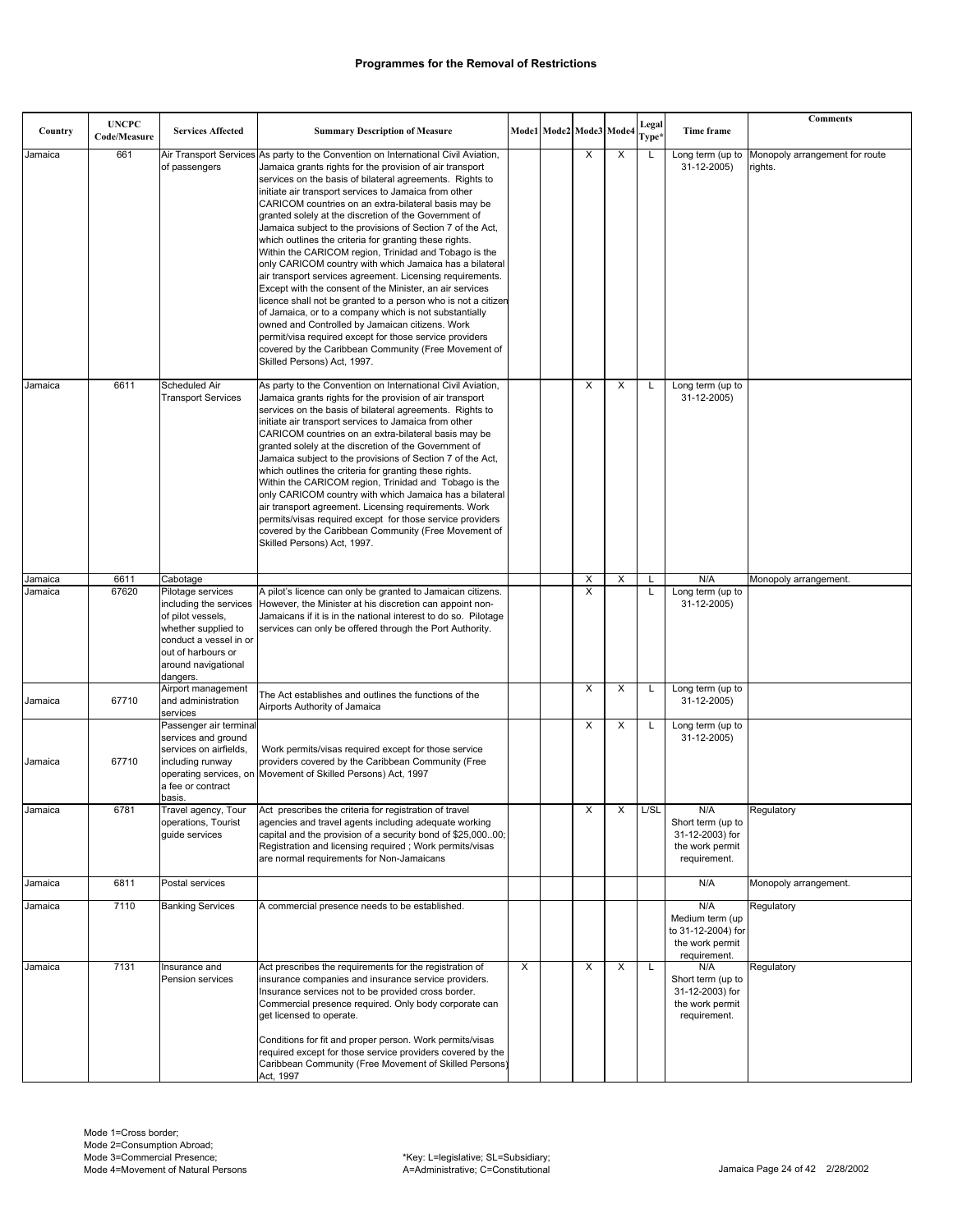|         | <b>UNCPC</b> |                                                                                                                                                                                                                                                                           |                                                                                                                                                                                                                                                                                                                                                                                              |   |                         |   |   | Legal             |                                                                                 | <b>Comments</b>                        |
|---------|--------------|---------------------------------------------------------------------------------------------------------------------------------------------------------------------------------------------------------------------------------------------------------------------------|----------------------------------------------------------------------------------------------------------------------------------------------------------------------------------------------------------------------------------------------------------------------------------------------------------------------------------------------------------------------------------------------|---|-------------------------|---|---|-------------------|---------------------------------------------------------------------------------|----------------------------------------|
| Country | Code/Measure | <b>Services Affected</b>                                                                                                                                                                                                                                                  | <b>Summary Description of Measure</b>                                                                                                                                                                                                                                                                                                                                                        |   | Mode1 Mode2 Mode3 Mode4 |   |   | Type <sup>3</sup> | Time frame                                                                      |                                        |
| Jamaica | 71420        | Accident and Health                                                                                                                                                                                                                                                       | Insurance services not to be provided cross border.<br>Reinsurance Services Commercial presence required. Minimum capital<br>requirements to qualify for a license to operate in Jamaica.<br>Work permit/visa required except for those service<br>providers covered by the Caribbean Community (Free<br>Movement of Skilled Persons) Act, 1997.                                             | Χ |                         | X | X | Α                 | N/A<br>Short term (up to<br>31-12-2003) for<br>the work permit<br>requirement.  | Regulatory                             |
| Jamaica | 7152         | Stock Brokerage                                                                                                                                                                                                                                                           | Rule 201 B provides that Members shall be owned and<br>controlled by persons<br>who are citizens and residents of Jamaica; Non-Jamaican<br>owned cos. are precluded from membership; Work<br>permits/visas required except for those service providers<br>covered by the Caribbean Community (Free Movement of<br>Skilled Persons) Act, 1997.                                                |   |                         | X | X | L/SL              | 31-12-2003)                                                                     | Immediate (up to For immediate removal |
| Jamaica | 71521        | Securities brokerage<br>services, portfolio<br>management<br>services, financial<br>market regulatory<br>services.                                                                                                                                                        | Act prescribes criteria for issuing licences for dealers,<br>investment advisers and for stock exchanges; Licensing<br>capital adequacy requirements; Requirements for fit and<br>proper person. Work permit/visa required except for those<br>service providers covered by the Caribbean Community<br>(Free Movement of Skilled Persons) Act, 1997.                                         |   |                         | X | X | L                 | N/A<br>Short term (up to<br>31-12-2003) for<br>the work permit<br>requirement.  | Regulatory                             |
| Jamaica | 7153         | Portfolio Managemen<br>Services and Trust<br>Services                                                                                                                                                                                                                     | Act prescribes criteria for registration of Unit Trust<br>Schemes and salesman; Unit trust services not to be<br>provided cross border. Commercial presence required;<br>Capital adequacy, licensing and registration requirements;<br>Work permits/visas required except for those service<br>providers covered by the Caribbean Community (Free<br>Movement of Skilled Persons) Act, 1997. | X |                         | X | X | L                 | N/A<br>Short term (up to<br>31-12-2003) for<br>the work permit<br>requirement.  | Regulatory                             |
| Jamaica | 7155         | Loan broking services,<br>financial consultancy<br>services, foreign<br>exchange services<br>and other services<br>auxiliary to financial<br>intermediation.                                                                                                              | Licensing and registration requirements; Work<br>permits/visas required except for those service providers<br>covered by the Caribbean Community (Free Movement of<br>Skilled Persons) Act, 1997.                                                                                                                                                                                            |   |                         | X | X | L                 | N/A<br>Short term (up to<br>31-12-2003) for<br>the work permit<br>requirement.  | Regulatory                             |
| Jamaica | 716          | Insurance broking and<br>agency services,<br>insurance and pension<br>consultancy services,<br>average and loss<br>adjustment services,<br>actuarial services.<br>salvage administration<br>services, other<br>services auxiliary to<br>insurance and pension<br>funding. | Outlines the regulations governing the sector.                                                                                                                                                                                                                                                                                                                                               | X |                         | X | X | L                 | Short term (up to<br>31-12-2003) for<br>the work permit<br>requirement.         |                                        |
| Jamaica | 7211         | Real Estate Services;<br>Disposal of land in<br>development<br>schemes                                                                                                                                                                                                    | Act and Regulations prescribe the criteria for registration<br>and licensing of real estate dealers and registration of<br>developers and development schemes in Jamaica;<br>Registration and licensing required for real estate dealers<br>and salesmen. Registration of Developers required. Work<br>permits/visas are normal requirements for Non-Jamaicans                               |   |                         | X | X | L/SL              | N/A<br>Short term (up to<br>31-12-2003) for<br>the work permit<br>requirement.  | Regulatory                             |
| Jamaica | 73111        | Leasing or rental<br>services concerning<br>cars and light vans<br>without operator                                                                                                                                                                                       | Registration and licensing reguired. Work permit/visa<br>required except for those service providers covered by the<br>Caribbean Community (free Movement of Skilled Persons)<br>Act, 1997.                                                                                                                                                                                                  |   |                         | X | х | L                 | N/A<br>Medium term (up<br>to 31-12-2004) for<br>the work permit<br>requirement. | Regulatory                             |
| Jamaica | 73115        | Leasing or rental of<br>vessels without<br>operator                                                                                                                                                                                                                       | Registration and licensing required. Work permit/visa<br>required except for those service providers covered by the<br>Caribbean Community (free Movement of Skilled Persons)<br>Act, 1997.                                                                                                                                                                                                  |   |                         | X | X | L                 | N/A<br>Medium term (up<br>to 31-12-2004) for<br>the work permit<br>requirement. | Regulatory                             |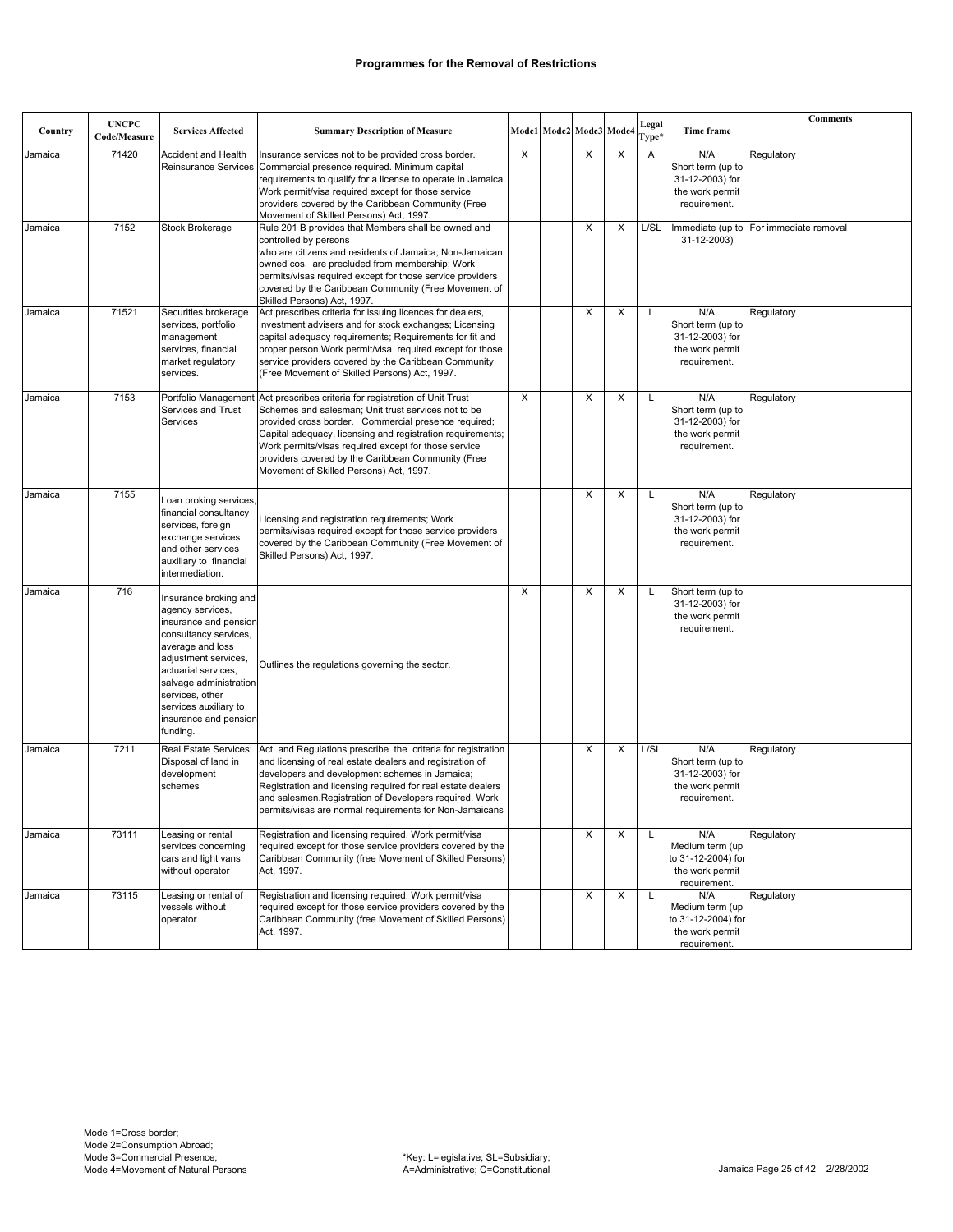| Country | <b>UNCPC</b><br>Code/Measure | <b>Services Affected</b>                                                                                             | <b>Summary Description of Measure</b>                                                                                                                                                                                                                                                                                                                                                                                                                                                                                                                                                                                                                                                                                                                                                                                                                                                                                                                                                                                                                              |  | Mode1 Mode2 Mode3 Mode4 |                         | Legal<br>Type* | Time frame                                                                      | <b>Comments</b>                                                                                                  |
|---------|------------------------------|----------------------------------------------------------------------------------------------------------------------|--------------------------------------------------------------------------------------------------------------------------------------------------------------------------------------------------------------------------------------------------------------------------------------------------------------------------------------------------------------------------------------------------------------------------------------------------------------------------------------------------------------------------------------------------------------------------------------------------------------------------------------------------------------------------------------------------------------------------------------------------------------------------------------------------------------------------------------------------------------------------------------------------------------------------------------------------------------------------------------------------------------------------------------------------------------------|--|-------------------------|-------------------------|----------------|---------------------------------------------------------------------------------|------------------------------------------------------------------------------------------------------------------|
| Jamaica | 73116                        | Leasing or rental of<br>aircraft without<br>operator                                                                 | As party to the Convention on International Civil Aviation,<br>Jamaica grants rights for the provision of air transport<br>services on the basis of bilateral agreements. Rights to<br>initiate air transport services to Jamaica from other<br>CARICOM countries on an extra-bilateral basis may be<br>granted solely at the discretion of the Government of<br>Jamaica subject to the provisions of Section 7 of the Act,<br>which outlines the criteria for granting these rights.<br>Within the CARICOM region, Trinidad and Tobago is the<br>only CARICOM country with which Jamaica has a bilateral<br>air transport services agreement. Licensing requirements.<br>Except with the consent of the Minister, an air services<br>licence shall not be granted to a person who is not a citizen<br>of Jamaica, or to a company which is not substantially<br>owned and controlled by Jamaican citizens. Work<br>permit/visa required except for those service providers<br>covered by the Caribbean Community (Free Movement of<br>Skilled Persons) Act, 1997. |  | X                       | X                       | L              | Medium term (up<br>to 31-12-2004)                                               |                                                                                                                  |
| Jamaica | 811                          | Research and<br>experimental<br>in natural sciences<br>and engineering                                               | Registration and licensing required; Work permit/visa<br>required except for those service providers covered by the<br>development services Caribbean Community (Free Movement of Skilled Persons)<br>Act. 1997.                                                                                                                                                                                                                                                                                                                                                                                                                                                                                                                                                                                                                                                                                                                                                                                                                                                   |  | X                       | X                       | A              | N/A<br>Short term (up to<br>31-12-2003) for<br>the work permit<br>requirement.  | Regulatory                                                                                                       |
| Jamaica | 812                          | Research and<br>experimental<br>in social sciences and Act, 1997.<br>humanities                                      | Registration and licensing required; Work permit/visa<br>required except for those service providers covered by the<br>development services Caribbean Community (Free Movement of Skilled Persons)                                                                                                                                                                                                                                                                                                                                                                                                                                                                                                                                                                                                                                                                                                                                                                                                                                                                 |  | X                       | X                       | Α              | N/A<br>Short term (up to<br>31-12-2003) for<br>the work permit<br>requirement.  | Regulatory                                                                                                       |
| Jamaica | 8211                         | Legal advisory and<br>representation<br>services in the<br>different fields of law                                   | Act and Regulations prescribe the criteria for registration<br>for the grant of a practice certificate to practice law in<br>Jamaica; Certification requirements of the General Legal<br>Council must be met before practice is allowed; Work<br>permit/visa required except for those service providers<br>covered by the Caribbean Community (Free Movement of<br>Skilled Persons) Act of 1997.                                                                                                                                                                                                                                                                                                                                                                                                                                                                                                                                                                                                                                                                  |  | X                       | X                       | Г              | N/A                                                                             |                                                                                                                  |
| Jamaica | 8221                         | Accounting, Auditing,<br>Book-Keeping                                                                                | Act and Regulations prescribe the criteria for<br>registration of public accountants. Jamaican citizenship<br>and membership of the Institute of Chartered Accountants<br>of Jamaica are conditions of registration. Non-Jamaicans<br>who are affiliate members of the ICAJ are entitled to<br>registration. Companies have to be registered by the<br>Registrar of Companies.<br>Registration of individual accountants is required. Work                                                                                                                                                                                                                                                                                                                                                                                                                                                                                                                                                                                                                         |  | X                       | X                       | L/SL           | Medium term (up<br>to 31-12-2004)                                               | Work needs to be done at regional<br>level with respect to harmonisation of<br>qualifications and certification. |
| Jamaica | 823                          | Taxation advisory<br>services                                                                                        | permit/visa required<br>Companies/Partner-ships offering business tax preparation<br>and review services are required to register with the Board.<br>Work permit/visa required.                                                                                                                                                                                                                                                                                                                                                                                                                                                                                                                                                                                                                                                                                                                                                                                                                                                                                    |  | X                       | X                       | L/SL           | N/A<br>Short term (up to<br>31-12-2003) for<br>the work permit<br>requirement.  | Regulatory                                                                                                       |
| Jamaica | 82400                        | Insolvency and                                                                                                       | Cos. have to be registered by registrar of cos. licensing<br>receivership services and requirements by local body; Work permits and Visas<br>are normal requirements for non- Jamaicans                                                                                                                                                                                                                                                                                                                                                                                                                                                                                                                                                                                                                                                                                                                                                                                                                                                                            |  | X                       | X                       |                | N/A<br>Short term (up to<br>31-12-2003) for<br>the work permit<br>requirement.  | Regulatory                                                                                                       |
| Jamaica | 8311                         | Management<br>consulting services                                                                                    | Overseas firms with local branches are required to register<br>their instruments of Inc. Work permit/visa required except<br>for those service providers covered by the Caribbean<br>Community (Free Movement of Skilled Persons) Act, 1997.                                                                                                                                                                                                                                                                                                                                                                                                                                                                                                                                                                                                                                                                                                                                                                                                                       |  | X                       | $\overline{\mathsf{x}}$ |                | N/A<br>Short term (up to<br>31-12-2003) for<br>the work permit<br>requirement.  | Regulatory                                                                                                       |
| Jamaica | 8313                         | Scientific and<br>technical consulting<br>services                                                                   | Overseas firms with local branches are required to register<br>their instruments of Inc. with the Registrar of Cos, Work<br>permit/visa required except for those service providers<br>covered by the Caribbean Community (Free Movement of<br>Skilled Persons) Act, 1997.                                                                                                                                                                                                                                                                                                                                                                                                                                                                                                                                                                                                                                                                                                                                                                                         |  | X                       | X                       | Α              | N/A<br>Short term (up to<br>31-12-2003) for<br>the work permit<br>requirement.  | Regulatory                                                                                                       |
| Jamaica | 8321                         | Site Investigation,<br>Demolition, Site<br>Formation and<br>and Earthmoving, Site<br>Preparation and<br>Scaffolding. | Registration and licensing requirements for service<br>providers. Work permit/visas required except for those<br>service providers covered by the Caribbean Community<br>Clearance, Excavating (Free Movement of Skilled Persons) Act, 1997                                                                                                                                                                                                                                                                                                                                                                                                                                                                                                                                                                                                                                                                                                                                                                                                                        |  | X                       | X                       |                | N/A<br>Medium term (up<br>to 31-12-2004) for<br>the work permit<br>requirement. | Regulatory                                                                                                       |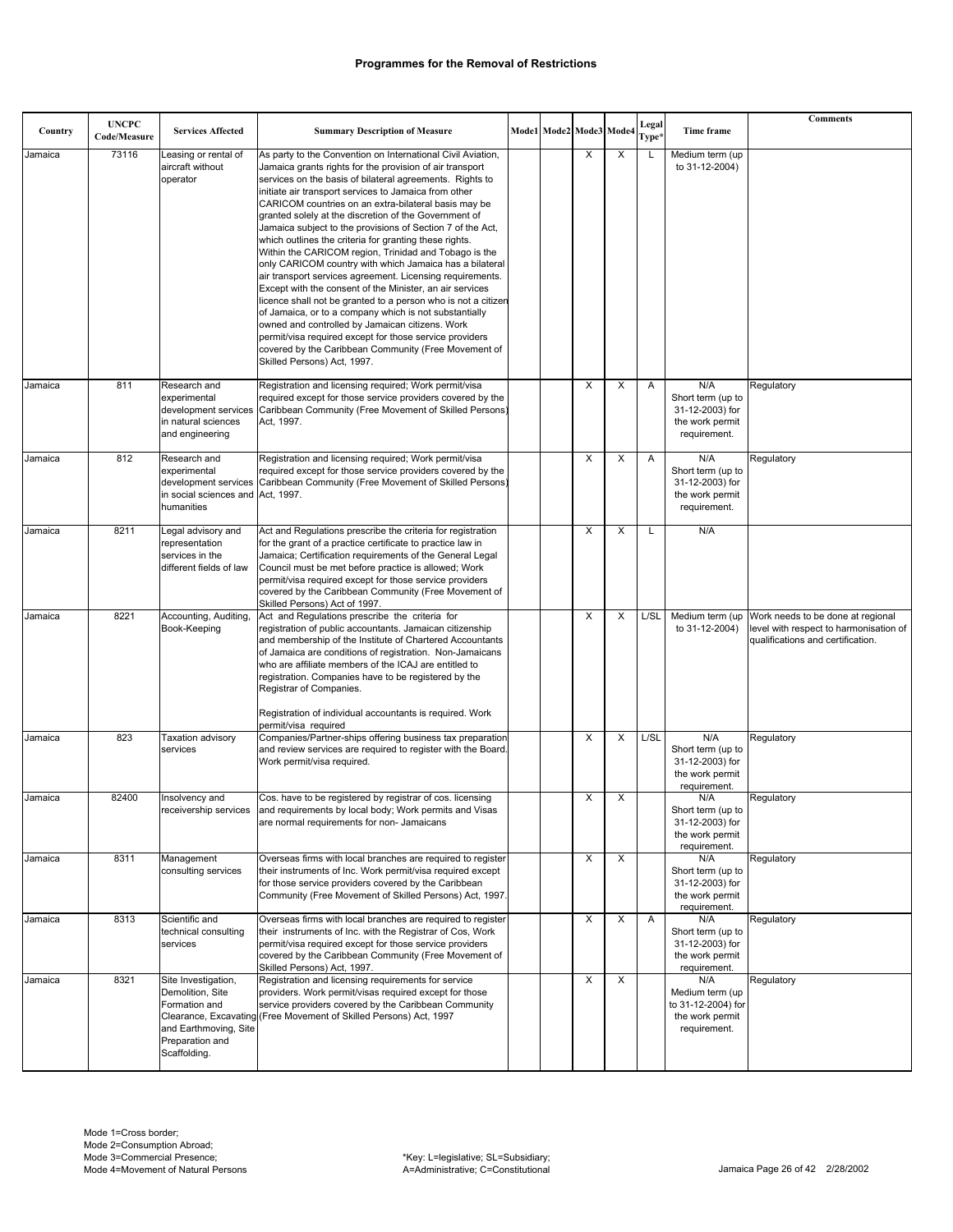| Country | <b>UNCPC</b><br>Code/Measure | <b>Services Affected</b>                                                                  | <b>Summary Description of Measure</b>                                                                                                                                                                                                                                                                                                                                                                                                                                                                                                                                                             |                         | Mode1 Mode2 Mode3 Mode |   |   | Legal<br>Type* | Time frame                                                                      | Comments              |
|---------|------------------------------|-------------------------------------------------------------------------------------------|---------------------------------------------------------------------------------------------------------------------------------------------------------------------------------------------------------------------------------------------------------------------------------------------------------------------------------------------------------------------------------------------------------------------------------------------------------------------------------------------------------------------------------------------------------------------------------------------------|-------------------------|------------------------|---|---|----------------|---------------------------------------------------------------------------------|-----------------------|
| Jamaica | 8322                         |                                                                                           | Architectural Services Act prescribes the criteria for registration (including<br>temporary registration) of Architects including the<br>requirement of citizenship or ordinary residence in<br>Jamaica, certification and good character; Board Exam<br>registration and licensing required; Work permit/visa<br>required except for those service providers covered by the<br>Caribbean Community (Free Movement of Skilled Persons)<br>Act 1997.                                                                                                                                               |                         |                        | X | X | L              | N/A<br>Medium term (up<br>to 31-12-2004) for<br>the work permit<br>requirement. | Regulatory            |
| Jamaica | 8331                         | services                                                                                  | Integrated engineering Act and Regulations prescribe the criteria for<br>registration; categories of engineers; regulate the practice<br>of engineering and prescribe the standards necessary for<br>the practice of engineering by Jamaicans and non-<br>Jamaicans. Jamaican citizenship or ordinary residence is<br>a condition of registration; Admin. Restrictions/Regulations;<br>Board Exam Registration and licensing requirements;<br>Work permit/visa required except for those service<br>providers covered by the Caribbean Community (Free<br>Movement of Skilled Persons) Act, 1997. | $\overline{\mathsf{x}}$ |                        | X | X | L/SL           | Medium term (up<br>to 31-12-2004)                                               |                       |
| Jamaica | 83530                        | Land Surveying                                                                            | Act and Regulations prescribe the criteria to be<br>commissioned; establish standards and qualifications for<br>practice in Jamaica; Registration and Licensing required;<br>6 months residency requirements. Work permits/visas<br>required except for those service providers covered by the<br>Caribbean Community (Free Movement of Skilled Persons)<br>Act of 1997.                                                                                                                                                                                                                          |                         |                        | X | X | L/SL           | N/A<br>Medium term (up<br>to 31-12-2004) for<br>the work permit<br>requirement. | Regulatory            |
| Jamaica | 84110                        | Shared network<br>services                                                                | Further liberalization of domestic voice network services in<br>2001. Providers of data services will have to use the<br>facilities of cable and Wireless until 2003. Work permit/visa<br>requirement except for those service providers covered by<br>the Caribbean Community (Free Movement of Skilled<br>Persons) Act, 1997.                                                                                                                                                                                                                                                                   |                         |                        | X | X | L              | N/A<br>Medium term (up<br>to 31-12-2004) for<br>the work permit<br>requirement. | Regulatory            |
| Jamaica | 84110                        | Radio and television<br>cable services.                                                   | Control and regulation of broadcasting and radio-diffusion<br>services. Only companies incorporated in Jamaica are<br>eligible to be licensed to offer subscriber television service<br>to the public. Work permit/visas required except for those<br>service providers covered by the Caribbean Community<br>(Free Movement of Skilled Persons) Act, 1997                                                                                                                                                                                                                                        |                         |                        | X | X | L              | N/A<br>Medium term (up<br>to 31-12-2004) for<br>the work permit<br>requirement. | Regulatory            |
| Jamaica | 84110                        | Public telephone<br>services (intra and<br>inter parish calls and<br>international calls) | Monopoly for another 3 years has been given to cable and<br>Wireless Jamaica as an international voice carrier.<br>Additional carrier and service provider licenses may be<br>issued for the provision of domestic fixed voice telephone<br>services as of September 2001. Work permit/visa required<br>except for those service providers covered by the<br>Caribbean Community (Free Movement of Skilled Persons)<br>Act, 1997                                                                                                                                                                  | X                       |                        | X | X | L              | N/A<br>Medium term (up<br>to 31-12-2004) for<br>the work permit<br>requirement. | Monopoly              |
| Jamaica | 84110                        | Wired<br>Telecommunication                                                                | Outlines the responsibility for the construction and general<br>management of telegraphs. The Postmaster-General has a<br>Services - Telegraphs   monopoly for the laying out, construction, maintenance and<br>the control and management of the telegraph business.<br>Work permit/visas required except for those service<br>providers covered by the Caribbean Community (Free<br>Movement of Skilled Persons) Act, 1997                                                                                                                                                                      |                         |                        | X | X | L              | N/A                                                                             | Monopoly arrangement. |
| Jamaica | 8412                         | Programme<br>transmission services                                                        | Establishment is subject to ministerial approval. Work<br>permit/visa required except for those service providers<br>covered by the Caribbean Community (Free Movement of<br>Skilled Persons) Act, 1997                                                                                                                                                                                                                                                                                                                                                                                           |                         |                        | X | X | L              | N/A<br>Medium term (up<br>to 31-12-2004) for<br>the work permit<br>requirement. | Regulatory            |
| Jamaica | 84120                        | Wireless<br>Telecommunication<br>Services                                                 | Monopoly for another 3 years has been given to cable and<br>Wireless Jamaica as an international voice carrier. Further<br>liberalization of mobile wireless services will occur as of<br>2003. Work permit/visa required except for those service<br>providers covered by the Caribbean Community (Free<br>Movement of Skilled Persons) Act, 1997                                                                                                                                                                                                                                                | X                       | X                      | X | X | L              | N/A<br>Medium term (up<br>to 31-12-2004) for<br>the work permit<br>requirement. | Regulatory            |
| Jamaica | 84120                        | Paging Services                                                                           | Work permit/visa requirement except for those service<br>providers covered by the Caribbean Community (Free<br>Movement of Skilled Persons) Act, 1997.                                                                                                                                                                                                                                                                                                                                                                                                                                            |                         |                        | X | X | L              | Short term (up to<br>31-12-2003) for<br>the work permit<br>requirement.         |                       |
| Jamaica | 84130                        | Satellite<br>Telecommunication<br>Services                                                | Services may be provided however these networks cannot<br>be interconnected with the public switched telephone<br>network. Work permit/visa requirement except for those<br>service providers covered by the Caribbean Community<br>(Free Movement of Skilled Persons) Act, 1997.                                                                                                                                                                                                                                                                                                                 |                         |                        | X | X | L              | N/A<br>Medium term (up<br>to 31-12-2004) for<br>the work permit<br>requirement. | Regulatory            |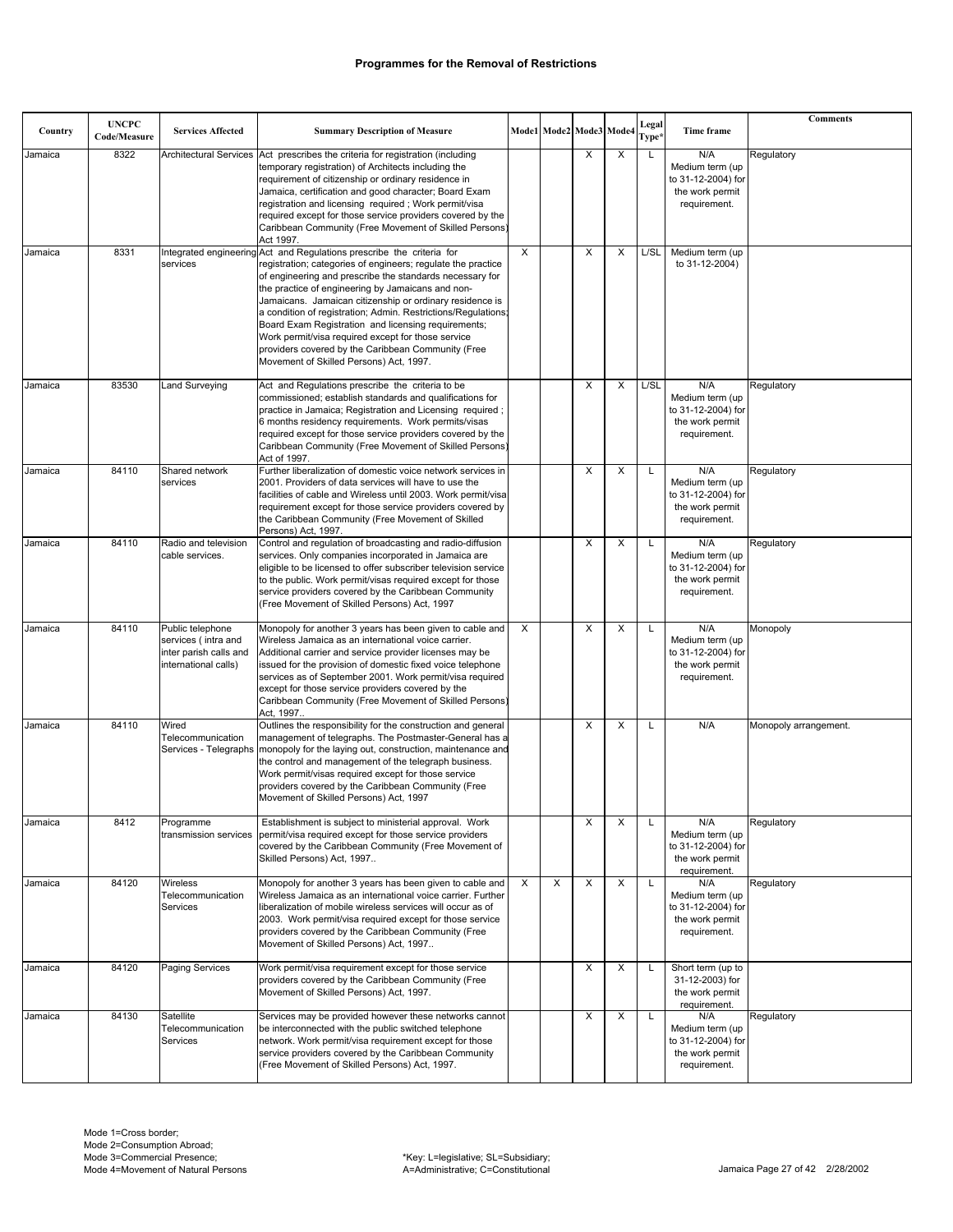| Country | <b>UNCPC</b><br>Code/Measure | <b>Services Affected</b>                                                                                                | <b>Summary Description of Measure</b>                                                                                                                                                                                                                                                                                                                                                                                                                                                            | Mode1 Mode2 Mode3 |   | Mode4 | Legal<br>Type* | Time frame                                                                      | <b>Comments</b>      |
|---------|------------------------------|-------------------------------------------------------------------------------------------------------------------------|--------------------------------------------------------------------------------------------------------------------------------------------------------------------------------------------------------------------------------------------------------------------------------------------------------------------------------------------------------------------------------------------------------------------------------------------------------------------------------------------------|-------------------|---|-------|----------------|---------------------------------------------------------------------------------|----------------------|
| Jamaica | 84200                        | On-line access<br>services                                                                                              | Not open to liberalization until March 2003. Internet<br>service providers can provide service over cable television<br>networks as of September 2001. Work permit/visa<br>requirement except for those service providers covered by<br>the Caribbean Community (Free Movement of Skilled<br>Persons) Act, 1997.                                                                                                                                                                                 |                   | X | X     | L              | N/A<br>Short term (up to<br>31-12-2003) for<br>the work permit<br>requirement.  | Regulatory           |
| Jamaica | 8430                         | On-line information<br>provision services                                                                               | Not open to liberalization until March 2003. Internet<br>service providers can provide service over cable television<br>networks as of September 2001. Work permit/visa<br>requirement except for those service providers covered by<br>the Caribbean Community (Free Movement of Skilled<br>Persons) Act, 1997.                                                                                                                                                                                 |                   | X | х     | L              | N/A<br>Short term (up to<br>31-12-2003) for<br>the work permit<br>requirement.  | Regulatory           |
| Jamaica | 8511                         | <b>Employment Agency</b><br>Services and Supply                                                                         | Act prescribes the criteria for registration of Employment<br>Agencies; Licensing or registration requirements; Work<br>of Personnel Services permits/visas are normal requirements for non-Jamaicans.                                                                                                                                                                                                                                                                                           |                   | X | X     | L/SL           | N/A<br>Short term (up to<br>31-12-2003) for<br>the work permit<br>requirement.  | Regulatory           |
| Jamaica | 85210                        | Investigation &<br><b>Security Services</b>                                                                             | Act prescribes licensing requirements; Licensing and<br>registration requirements; Work permits/visas are normal<br>requirements for non-Jamaicans                                                                                                                                                                                                                                                                                                                                               |                   | X | X     | L/SL           | N/A<br>Medium term (up<br>to 31-12-2004) for<br>the work permit<br>requirement. | Regulatory           |
| Jamaica | 85400                        | Coin and currency<br>packaging services                                                                                 |                                                                                                                                                                                                                                                                                                                                                                                                                                                                                                  |                   |   | X     |                | Short term (up to<br>31-12-2003) for<br>the work permit<br>requirement.         |                      |
| Jamaica | 8596                         | Data Processing<br>Services                                                                                             | Registration, licensing required; Work permits and Work<br>permit/visa required except for those service providers<br>covered by the Caribbean Community (Free Movement of<br>Skilled Persons) Act, 1997.                                                                                                                                                                                                                                                                                        |                   | X | X     |                | N/A<br>Short term (up to<br>31-12-2003) for<br>the work permit<br>requirement.  | Regulatory           |
| Jamaica | 8622                         | Electricity, gas and<br>water distribution<br>services.                                                                 | Electricity and water services provided on a monopoly<br>basis. Work permit/visas required except for those service<br>providers covered by the Caribbean Community (Free<br>Movement of Skilled Persons) Act, 1997.                                                                                                                                                                                                                                                                             |                   | X | х     | L              | N/A                                                                             | Monopoly arrangement |
| Jamaica | 871                          | Wholesale trade<br>services, retail sales,<br>maintenance and<br>repair services, sales<br>of parts and<br>accessories. | Licensing and registration requirements for<br>pharmaceuticals, medical goods and equipment. Food<br>handlers' permit requirement for food products. Other<br>goods must meet Bureau of Standards requirements.<br>Licensing requirement for service providers. Work<br>permit/visas required except for those service providers<br>covered by the Caribbean Community (Free Movement of<br>Skilled Persons) Act, 1997                                                                           |                   | X | X     |                | N/A<br>Short term (up to<br>31-12-2003) for<br>the work permit<br>requirement.  | Regulatory           |
| Jamaica | 87153                        | Repair services of<br>telecommunications<br>equipment.                                                                  | Work permit/visa requirement except for those service<br>providers covered by the Caribbean Community (Free<br>Movement of Skilled Persons) Act, 1997.                                                                                                                                                                                                                                                                                                                                           |                   |   | X     | L              | Short term (up to<br>31-12-2003) for<br>the work permit<br>requirement.         |                      |
| Jamaica | 911                          | Customs brokerage                                                                                                       | Residency requirement                                                                                                                                                                                                                                                                                                                                                                                                                                                                            |                   |   |       |                | Medium term (up<br>to 31-12-2004) for<br>the work permit<br>requirement         |                      |
| Jamaica | 93110                        | <b>Hospital Services</b>                                                                                                | Act and Regulations prescribe the criteria for<br>registration of Medical Laboratory Technologists,<br>Radiographers, Physiotherapists, Occupational Therapists,<br>Dieticians, Speech Therapists.Registration and licensing<br>required by Ministry of Health and professional bodies;<br>Work permits/visas required except for those service<br>providers covered by the Caribbean Community (Free<br>Movement of Skilled Persons) Act, 1997.                                                 |                   | X | х     | L/SL           | N/A<br>Immediate (up to<br>31-12-2003) for<br>the work permit<br>requirement.   | Regulatory           |
| Jamaica | 9312                         | <b>Medical and Dental</b><br>Services                                                                                   | Ministry of Health policy requires registration, licensing and<br>local certification; Registration licensing and local<br>Certification required; Work permits and<br>Visas are normal requirements for non- Jamaicans                                                                                                                                                                                                                                                                          |                   | X | X     | A              | N/A<br>Immediate (up to<br>31-12-2003) for<br>the work permit<br>requirement.   | Regulatory           |
| Jamaica | 93121                        | <b>General Medical</b><br>Services                                                                                      | Act and Regulations prescribe the criteria for registration of<br><b>Medical Practitioners.</b><br>Doctors trained at universities other than the University of<br>the West Indies and universities in the United States.<br>England and Canada are required to sit the board<br>examination.; Board Registration and licensing required;<br>Work permit/visa required except for those service<br>providers covered by the Caribbean Community (Free<br>Movement of Skilled Persons) Act, 1997. |                   | X | X     | L/SL           | N/A<br>Immediate (up to<br>31-12-2003) for<br>the work permit<br>requirement.   | Regulatory           |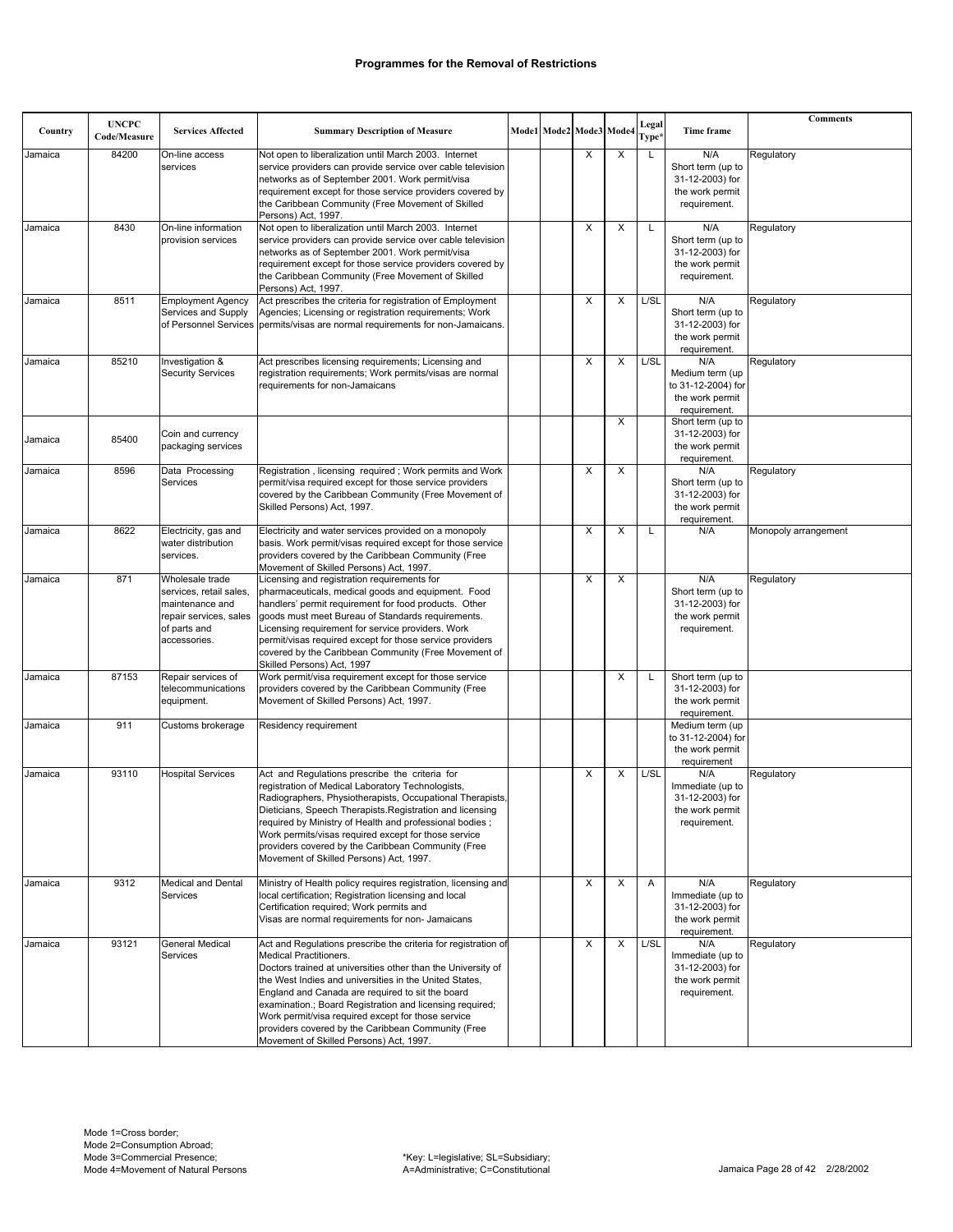|         | <b>UNCPC</b> |                                                                       |                                                                                                                                                                                                                                                                                                                                                                                                                                                                                                                                                                                                 |   |                         |              |   | Legal |                                                                                 | <b>Comments</b> |
|---------|--------------|-----------------------------------------------------------------------|-------------------------------------------------------------------------------------------------------------------------------------------------------------------------------------------------------------------------------------------------------------------------------------------------------------------------------------------------------------------------------------------------------------------------------------------------------------------------------------------------------------------------------------------------------------------------------------------------|---|-------------------------|--------------|---|-------|---------------------------------------------------------------------------------|-----------------|
| Country | Code/Measure | <b>Services Affected</b>                                              | <b>Summary Description of Measure</b>                                                                                                                                                                                                                                                                                                                                                                                                                                                                                                                                                           |   | Mode1 Mode2 Mode3 Mode4 |              |   | Type* | Time frame                                                                      |                 |
| Jamaica | 93123        | <b>Dental Services</b>                                                | Act and Regulations prescribe the criteria for registration of<br>licensing of dentists, dental auxiliaries, dental nurses,<br>dental hygienists and dental technicians; Licensing<br>requirement of Ministry of Health; Work permit/visa<br>required except for those service providers covered by the<br>Caribbean Community (Free Movement of Skilled Persons)<br>Act of 1997.                                                                                                                                                                                                               |   |                         | $\mathsf{x}$ | X | L/SL  | N/A<br>Immediate (up to<br>31-12-2003) for<br>the work permit<br>requirement.   | Regulatory      |
| Jamaica | 9319         | <b>Auxiliary Health</b><br>Services                                   | Registration Board Exams licensing required by Ministry of<br>Health and professional bodies; Work permits and<br>Visas are normal requirements for non- Jamaicans                                                                                                                                                                                                                                                                                                                                                                                                                              |   |                         | X            | X |       | N/A<br>Immediate (up to<br>31-12-2003) for<br>the work permit<br>requirement.   | Regulatory      |
| Jamaica | 93193        | <b>Residential Health</b><br><b>Facilities Other Than</b><br>Hospital | The Act and Regulations prescribe the condition for<br>registration of Nursing Homes; Registration and licensing<br>required; Work permit/visa required except for those<br>service providers covered by the Caribbean Community<br>(Free Movement of Skilled Persons) Act of 1997.                                                                                                                                                                                                                                                                                                             |   |                         | X            | X | L/SL  | N/A<br>Immediate (up to<br>31-12-2003) for<br>the work permit<br>requirement.   | Regulatory      |
| Jamaica | 9611         | Recreational and<br><b>Cultural Services</b>                          | Act prescribes that a motion picture producer requires a<br>special licence to engage in motion picture production for<br>commercial purposes; Special film license required to<br>engage in motion picture production; Work permits<br>required for overseas performers/film producers. Waiver of<br>the work permit requirement granted for entertainers<br>coming into Jamaica for less than 30 days. Under the<br>Caribbean Community (Free Movement of Skilled Persons)<br>Act, 1997 musicians and artistes from within the region<br>may enter Jamaica without the need for a work permit |   |                         | X            | X | L     | N/A<br>Short term (up to<br>31-12-2003) for<br>the work permit<br>requirement.  | Regulatory      |
| Jamaica | 9615         | Motion picture and<br>video tape projection<br>services.              | Act prescribes the requirement of permission for<br>presentations by cinematograph or mutoscope or other<br>apparatus; Administrative restrictions; Work permits/visas<br>are normal requirements for non-Jamaican.                                                                                                                                                                                                                                                                                                                                                                             | X |                         |              | X | L     | N/A<br>Short term (up to<br>31-12-2003) for<br>the work permit<br>requirement.  | Regulatory      |
| Jamaica | 96412        | of historical sites and<br>buildings                                  | Preservation services Approval is required from the trust. Work permit/visa<br>required except for those service providers covered by the<br>Caribbean Community (Free Movement of Skilled Persons)<br>Act. 1997                                                                                                                                                                                                                                                                                                                                                                                |   |                         | X            | X | L     | N/A<br>Medium term (up<br>to 31-12-2004) for<br>the work permit<br>requirement. | Regulatory      |
| Jamaica | 96920        | services.                                                             | Gambling and betting Registration and licensing required. Work permit /visa<br>required except for those service providers covered by the<br>Caribbean Community (Free Movement of Skilled Persons)<br>Act. 1997.                                                                                                                                                                                                                                                                                                                                                                               |   |                         | X            | X | L     | N/A<br>Medium term (up<br>to 31-12-2004) for<br>the work permit<br>requirement. | Regulatory      |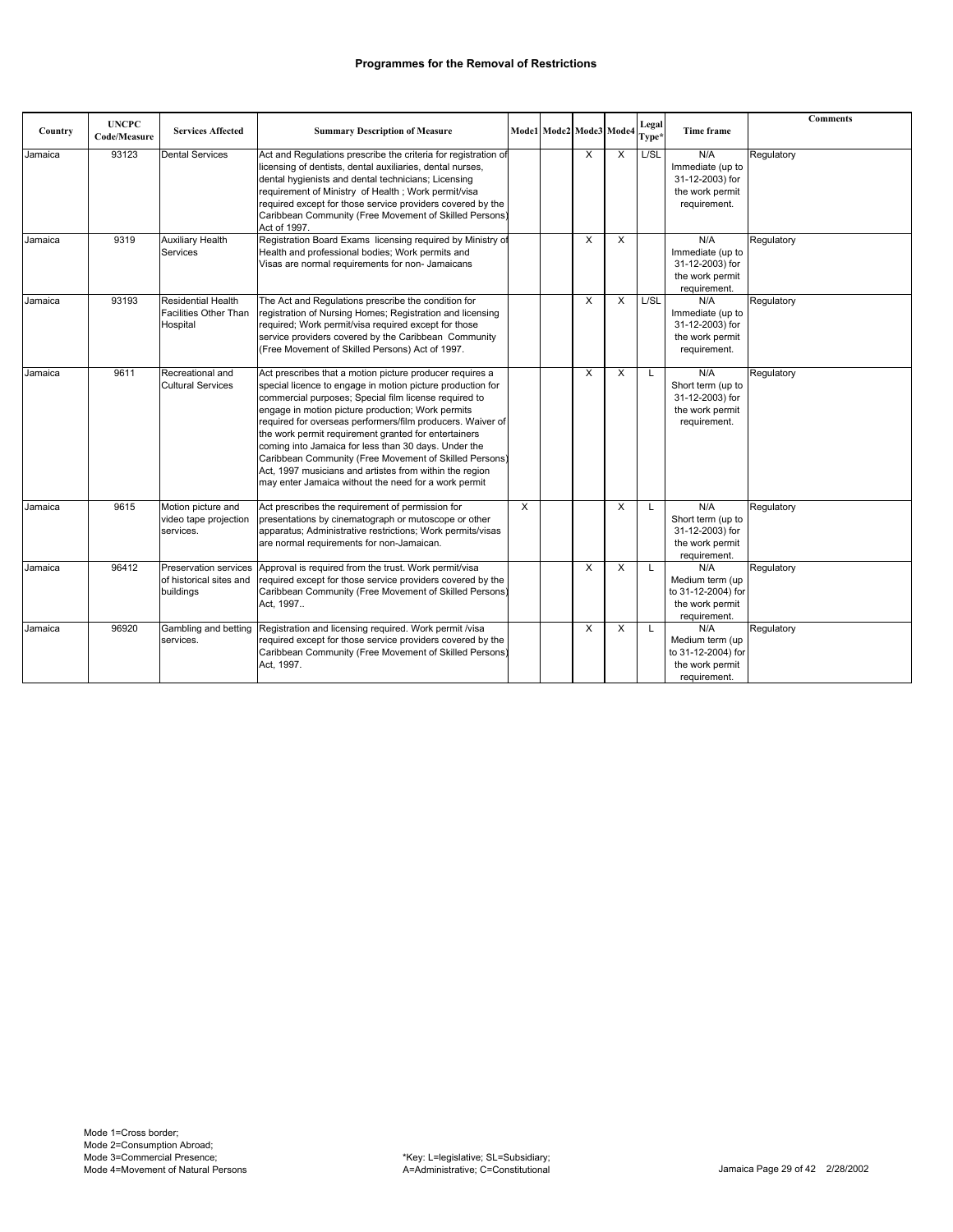|                               |                                   |                                                      |                                                                                                                                                                                                                                                                                                                                                                                                                                                                                                                                                                                                                                                                                                                                                                                                                                                                                                                                                                                                                                                                                                                                                                                        |   |                         |   |   |                |                                                                                                                      | Comments                                       |
|-------------------------------|-----------------------------------|------------------------------------------------------|----------------------------------------------------------------------------------------------------------------------------------------------------------------------------------------------------------------------------------------------------------------------------------------------------------------------------------------------------------------------------------------------------------------------------------------------------------------------------------------------------------------------------------------------------------------------------------------------------------------------------------------------------------------------------------------------------------------------------------------------------------------------------------------------------------------------------------------------------------------------------------------------------------------------------------------------------------------------------------------------------------------------------------------------------------------------------------------------------------------------------------------------------------------------------------------|---|-------------------------|---|---|----------------|----------------------------------------------------------------------------------------------------------------------|------------------------------------------------|
| Country                       | <b>UNCPC</b><br>Code/Measure      | <b>Services Affected</b>                             | <b>Summary Description of Measure</b>                                                                                                                                                                                                                                                                                                                                                                                                                                                                                                                                                                                                                                                                                                                                                                                                                                                                                                                                                                                                                                                                                                                                                  |   | Mode1 Mode2 Mode3 Mode4 |   |   | Legal<br>Type* | Time frame                                                                                                           |                                                |
| St. Kitts and<br><b>Nevis</b> | Alien Land<br>Holding             | All services                                         | Neither land nor a mortgage on land in St. Christopher and<br>Nevis shall be held by an unlicensed alien.<br>Companies incorporated in St. Christopher and Nevis                                                                                                                                                                                                                                                                                                                                                                                                                                                                                                                                                                                                                                                                                                                                                                                                                                                                                                                                                                                                                       |   |                         | X |   | L              | Shares: Short term<br>(up to 31-12-2003)<br>Land: Long term                                                          |                                                |
|                               |                                   |                                                      | holding or intending to acquire more than five acres of land<br>in St. Christopher and Nevis may restrict or prohibit the<br>issue or transfer of its shares or debentures to aliens or                                                                                                                                                                                                                                                                                                                                                                                                                                                                                                                                                                                                                                                                                                                                                                                                                                                                                                                                                                                                |   |                         |   |   |                | (up to 31-12-2005)                                                                                                   |                                                |
|                               |                                   |                                                      | restrict or prohibit the holding by aliens of share warrants<br>and of debentures transferable by delivery or refuse to<br>register an alien as a member or as the holder of a                                                                                                                                                                                                                                                                                                                                                                                                                                                                                                                                                                                                                                                                                                                                                                                                                                                                                                                                                                                                         |   |                         |   |   |                |                                                                                                                      |                                                |
|                               |                                   |                                                      | debenture.<br>The Administrator may grant licences either subject to<br>conditions or not, for an alien to be a director of a                                                                                                                                                                                                                                                                                                                                                                                                                                                                                                                                                                                                                                                                                                                                                                                                                                                                                                                                                                                                                                                          |   |                         |   |   |                |                                                                                                                      |                                                |
|                               |                                   |                                                      | company, to vote at meetings of a company, to hold shares<br>or debentures, or to be a member of a company having no<br>share capital.                                                                                                                                                                                                                                                                                                                                                                                                                                                                                                                                                                                                                                                                                                                                                                                                                                                                                                                                                                                                                                                 |   |                         |   |   |                |                                                                                                                      |                                                |
|                               |                                   |                                                      | There is also a restriction on the creation of trusts in favour<br>of aliens with respect to the foregoing.                                                                                                                                                                                                                                                                                                                                                                                                                                                                                                                                                                                                                                                                                                                                                                                                                                                                                                                                                                                                                                                                            |   |                         |   |   |                |                                                                                                                      |                                                |
| St. Kitts and<br><b>Nevis</b> | Company<br>Registration           | All services                                         | S. 195 (1) No external company shall begin or carry on<br>business in St. Christopher and Nevis until it is registered<br>under the Act.                                                                                                                                                                                                                                                                                                                                                                                                                                                                                                                                                                                                                                                                                                                                                                                                                                                                                                                                                                                                                                               |   |                         | X |   | L              | N/A                                                                                                                  | Regulatory<br>To examine at the regional level |
| St. Kitts and<br>Nevis        | Exchange<br>Controls              | All services                                         | Act prescribes prohibition of trading in foreign currency and<br>foreign currency transactions in excess of EC\$250,000<br>without permission                                                                                                                                                                                                                                                                                                                                                                                                                                                                                                                                                                                                                                                                                                                                                                                                                                                                                                                                                                                                                                          |   |                         |   |   |                | N/A                                                                                                                  | Regulatory                                     |
| St. Kitts and<br><b>Nevis</b> | Service<br>Charges<br>(Airport)   | All services                                         | Persons who do not hold a Saint Christopher and Nevis<br>Passport pay a greater amount of departure tax.                                                                                                                                                                                                                                                                                                                                                                                                                                                                                                                                                                                                                                                                                                                                                                                                                                                                                                                                                                                                                                                                               |   |                         | X | Х |                | Long term (up to<br>31-12-2005)                                                                                      |                                                |
| St. Kitts and<br>Nevis        | <b>Work Permit</b><br>Requirement | All services                                         | R.27 Persons who do not belong to St. Christopher and<br>Nevis shall not enter into or continue in any employment in<br>the service of an employer in St. Christopher and Nevis<br>without the permission of the Minister.                                                                                                                                                                                                                                                                                                                                                                                                                                                                                                                                                                                                                                                                                                                                                                                                                                                                                                                                                             |   |                         | X | X | L              | Short term (up to<br>31-12-2003) for<br>CARICOM<br><b>Nationals</b><br>Long term (up to<br>31-12-2005) for<br>Others |                                                |
| St. Kitts and<br><b>Nevis</b> | 512                               | All services utitlising<br>patents and<br>trademarks | Where the applicant for registration of a patent or a trade<br>mark resides outside Saint Christopher and Nevis, he/she<br>must provide an address for service within Saint<br>Christopher and Nevis.                                                                                                                                                                                                                                                                                                                                                                                                                                                                                                                                                                                                                                                                                                                                                                                                                                                                                                                                                                                  | X |                         |   |   |                | N/A                                                                                                                  | Regulatory                                     |
| St. Kitts and<br><b>Nevis</b> | 66110                             |                                                      | Air Transport services S.7 (4) The Minister, may, in his/her discretion, refuse to<br>grant an air service licence to any person who is neither a<br>(a) citizen of Saint Christopher and Nevis; or<br>(b) a body incorporated in Saint Christopher and Nevis,<br>being a body which in the opinion of the Minister is<br>substantially controlled by persons who are citizens of<br>Saint Christopher and Nevis.                                                                                                                                                                                                                                                                                                                                                                                                                                                                                                                                                                                                                                                                                                                                                                      |   |                         | X | X | L              | Long term (up to<br>31-12-2005)                                                                                      |                                                |
| St. Kitts and<br><b>Nevis</b> | 68111                             | Postal services                                      | S.15(1) Within the limits and along the coasts of Saint<br>Christopher and Nevis, the postal administration shall<br>have the exclusive privilege of conveying from one place to<br>another within Saint Christopher and Nevis, all letters, and<br>the exclusive privilege of performing all the incidental<br>services of receiving, collecting, sending, despatching and<br>delivering all letters within Saint Christopher and Nevis,<br>and all letters going to or coming from parts beyond Saint<br>Christopher and Nevis except in cases stated in the<br>Appendix.                                                                                                                                                                                                                                                                                                                                                                                                                                                                                                                                                                                                            |   |                         | X | X |                | N/A                                                                                                                  | Regulatory                                     |
| St. Kitts and<br>Nevis        | 713                               | Insurance                                            | S 5 (1) No person shall carry on in insurance business in<br>St. Christopher and Nevis unless he/she is registered as<br>an insurer in the class of insurance business carried on by<br>him/her or is a member of an association of underwriters<br>registered as an insurer in the class of insurance business<br>carried on by him/her.<br>S.19 A registered insurer shall maintain a principal office in<br>St. Christopher and Nevis and shall appoint a principal<br>officer in St. Christopher and Nevis.<br>S.37 (1) No person shall act as an agent for an insurer<br>unless that person is registered as an insurance agent.<br>S.38.(5) The Registrar shall not register any person as an<br>insurance agent for an insurer not registered as an insurer<br>in terms of the Insurance Act, 1968.<br>S.57.(1) No person shall transmit or transfer any funds out<br>of St. Christopher and Nevis pursuant to any payment of<br>any insurance premium to any insurer who is not registered<br>in St. Christopher and Nevis or who does not have a<br>principal office and a registered agent in St. Christopher<br>and Nevis except with the permission of the Minister. (See. | X |                         |   | X |                | N/A                                                                                                                  | Regulatory                                     |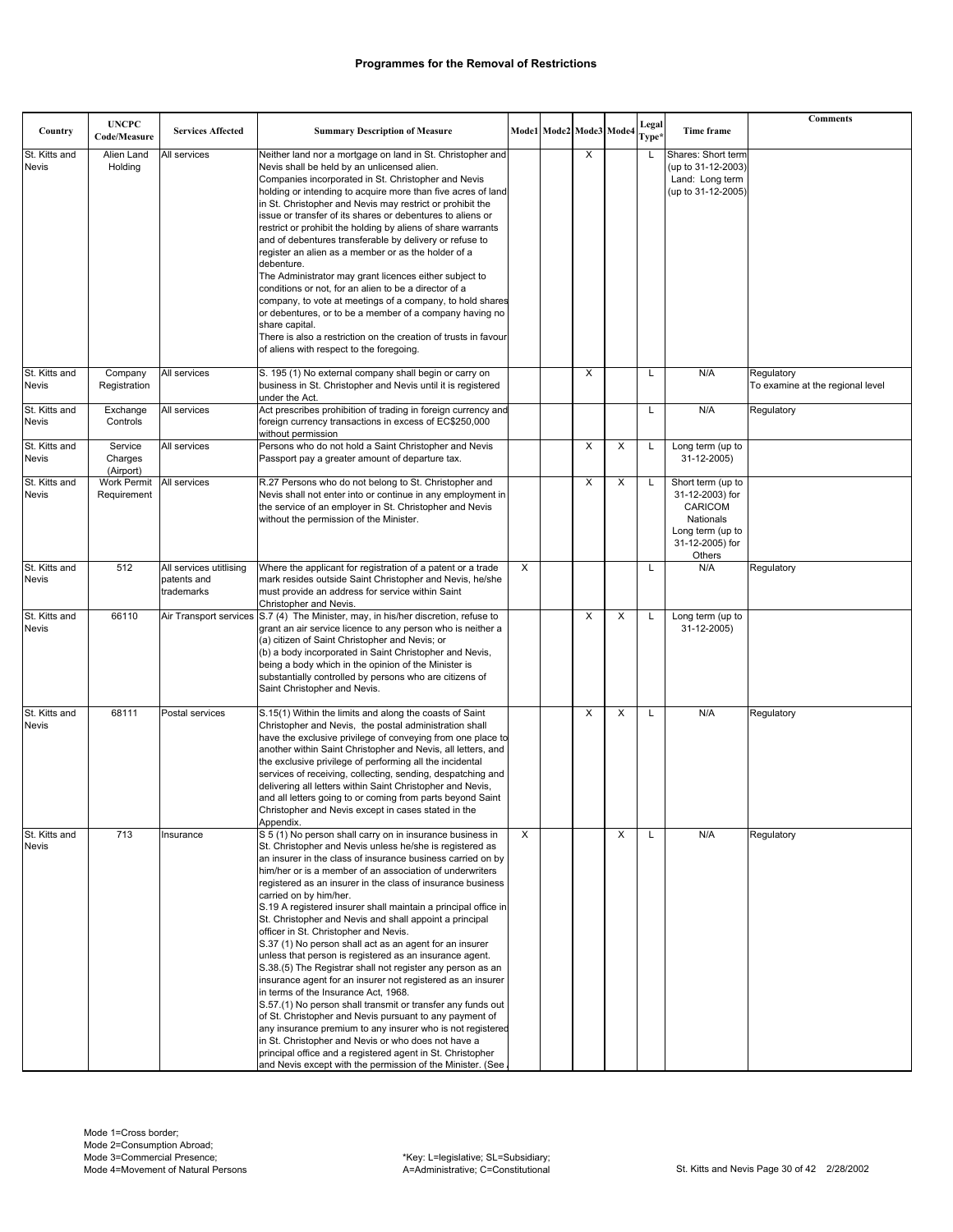| Country                       | <b>UNCPC</b><br>Code/Measure | <b>Services Affected</b> | <b>Summary Description of Measure</b>                                                                                                                                                                                                                                                                                                                                                                                                                                                                                                               | $[{\bf Model}]\text{Mode2}\bigg \text{Mode3}\bigg \text{Mode4}\bigg \text{Legal}\bigg $ |   |   | Type* | Time frame | <b>Comments</b> |
|-------------------------------|------------------------------|--------------------------|-----------------------------------------------------------------------------------------------------------------------------------------------------------------------------------------------------------------------------------------------------------------------------------------------------------------------------------------------------------------------------------------------------------------------------------------------------------------------------------------------------------------------------------------------------|-----------------------------------------------------------------------------------------|---|---|-------|------------|-----------------|
| St. Kitts and<br><b>Nevis</b> | 713                          | Insurance                | S.31 Associations of Underwriters constituted outside of<br>St. Christopher and Nevis must furnish the Registrar with<br>Certified copies of returns relating to the insurance<br>business carried on by the members of the association as<br>well as<br>A certificate signed by the chairman of the association and<br>by the authority in whom is vested the administration of the<br>insurance industry in that country, that the members of the<br>association have complied with the provisions of the<br>insurance law in the preceding year. | X                                                                                       | X | X |       | N/A        | Regulatory      |
| St. Kitts and<br><b>Nevis</b> | 9321                         | Veterinary services      | S.15 (1) (d) The Registrar shall remove from the register or<br>the roll the name of any person who has ceased to practise<br>as a veterinary surgeon or an animal health assistant in<br>Saint Christopher and Nevis or who has been absent for<br>two or more years.                                                                                                                                                                                                                                                                              |                                                                                         |   | X |       | N/A        | Regulatory      |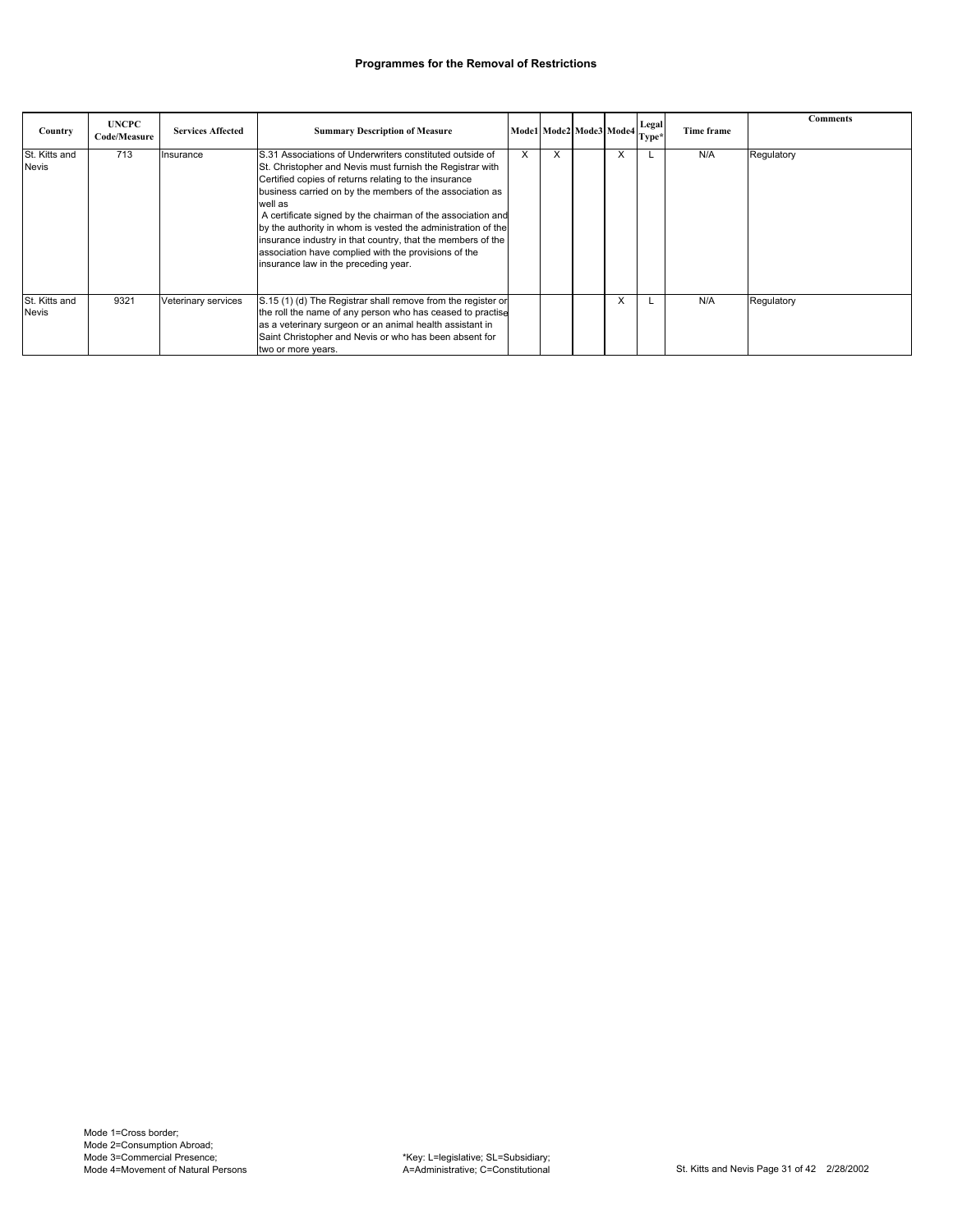|             | <b>UNCPC</b>                            |                                                                                         |                                                                                                                                                                                                                                                                                                                                 |   |                         |   | Legal |                                                                                                 | <b>Comments</b>           |
|-------------|-----------------------------------------|-----------------------------------------------------------------------------------------|---------------------------------------------------------------------------------------------------------------------------------------------------------------------------------------------------------------------------------------------------------------------------------------------------------------------------------|---|-------------------------|---|-------|-------------------------------------------------------------------------------------------------|---------------------------|
| Country     | Code/Measure                            | <b>Services Affected</b>                                                                | <b>Summary Description of Measure</b>                                                                                                                                                                                                                                                                                           |   | Mode1 Mode2 Mode3 Mode4 |   | Type* | Time frame                                                                                      |                           |
| Saint Lucia | Alien Land<br>Holding                   | All services                                                                            | Act prescribes the requirements for owning land, shares<br>and debentures by aliens and companies controlled by<br>aliens.                                                                                                                                                                                                      |   | X                       |   | L     | Long term (up to<br>31-12-2005)                                                                 | New Legislation in place. |
|             |                                         |                                                                                         | [Provides for discriminatory treatment for non-nationals in<br>accessing property]                                                                                                                                                                                                                                              |   |                         |   |       |                                                                                                 |                           |
| Saint Lucia | Company<br>Registration                 | All services                                                                            | Act prescribes the requirements of registration of external<br>companies.<br>[Discretion possible in permitting registration; differential in<br>fees for external companies versus local companies]                                                                                                                            |   | $\times$                |   | L     | Long term (up to<br>31-12-2005)                                                                 |                           |
| Saint Lucia | Exchange                                | All services                                                                            | Act prescribes the prohibition in respect of foreign                                                                                                                                                                                                                                                                            |   |                         |   | L     | N/A                                                                                             | Regulatory                |
|             | Controls                                |                                                                                         | exchange dealings<br>[Permission required for movements in excess of<br>EC\$250,000]                                                                                                                                                                                                                                            |   |                         |   |       |                                                                                                 |                           |
| Saint Lucia | Location of<br><b>Businesses</b>        | All services                                                                            | Act prescribes the requirements for grant of a licence to<br>operate a business in a protected area.<br>[ Potential for use of discretion in granting licence exists                                                                                                                                                            |   | X                       |   | L     | N/A                                                                                             | Regulatory                |
| Saint Lucia | Micro and<br>Small<br><b>Businesses</b> | Miscellaneous<br>services                                                               | Act prescribes the requirements for small business to<br>benefit from concessions.<br>[Definition excludes non-national owned small businesses,<br>hence these are unable to access any benefits under Act]                                                                                                                     |   | X                       | X |       | Long term (up to<br>31-12-2005)                                                                 |                           |
| Saint Lucia | Offshore<br>Sector                      | All services                                                                            | Act prescribes for the licensing and regulation of<br>international financial services representation including a<br>registered agent or trustee.<br>[Local presence or residence requirements apply; use of<br>discretion possible in grant of licence]                                                                        | X | X                       | X |       | Short term (up to<br>31-12-2003)<br>removal of<br>discretion and<br>residential<br>requirements |                           |
| Saint Lucia | <b>Trade Services All services</b>      |                                                                                         | Act prescribes the requirements for issue of licences for all<br>trade purposes.<br>[Discriminatory licences for non-nationals since this applies<br>only to non-nationals]                                                                                                                                                     |   | X                       | X | L     | Short term (up to<br>31-12-2003)                                                                |                           |
| Saint Lucia | <b>Work Permit</b><br>Requirement       | All services                                                                            | Act prescribes the rights of qualifying Caribbean<br>Community Nationals in respect of working in St. Lucia.<br>[Act imposes additional procedures for accessing labour<br>market]                                                                                                                                              |   | X                       | X | Α     | Short term (up to<br>31-12-2003) for<br>CARICOM<br><b>Nationals Skills</b><br>Act               |                           |
|             |                                         |                                                                                         | Act prescribes the requirements for work permits for<br>foreign nationals.<br>[Discriminates against non-nationals]                                                                                                                                                                                                             |   | X                       | X |       | Other: Long term<br>(up to 31-12-2005)                                                          |                           |
| Saint Lucia | 621                                     | Non-specialized store<br>retail trade services                                          | Act prescribes for the registration, licensing and grant of<br>permits for Duty Free Shops and to operators.<br>[Discretion possible in grant of licence; policy dictates that<br>retail sales and operation of agencies and distributorships<br>be restricted to St Lucian nationals]                                          |   | Х                       |   | L     | Medium term (up<br>to 31-12-2004)                                                               |                           |
| Saint Lucia | 62273                                   | trade services, of<br>pharmaceutical and<br>medical goods                               | Specialized store retail Act prescribes the requirements for regulation of Druggists<br>[potential for use of discretion in registration process exists]                                                                                                                                                                        |   | X                       | X | L     | Medium term (up<br>to 31-12-2004)                                                               |                           |
| Saint Lucia | 62291                                   | trade services, of<br>solid, liquid and<br>gaseous fuels and<br>related products        | Specialized store retail Act prescribes the requirements to obtain a licence to sell<br>petroleum.<br>[Potential for use of discretion exists]                                                                                                                                                                                  |   | X                       |   | L     | Medium term (up<br>to 31-12-2004)                                                               |                           |
| Saint Lucia | 62489                                   | Other non-store retail<br>trade services, of<br>other machinery and<br>equipment n.e.c. | Act prescribes the licensing of wireless apparatus and for<br>dealers in wireless apparatus.<br>[Potential for use of discretion to limit market access; retail<br>and wholesale sales services reserved for nationals]                                                                                                         |   | X                       | X | Г     | Medium term (up<br>to 31-12-2004)                                                               |                           |
| Saint Lucia | 63110                                   | Hotel and motel<br>lodging services                                                     | Act prescribes the requirements for the grant of<br>exemptions for hotel development<br>[Discretion inheres in Minister/Cabinet for approval of<br>exemption]                                                                                                                                                                   |   | X                       |   | L     | Short term (up to<br>31-12-2003)                                                                |                           |
| Saint Lucia | 63110                                   | Hotel and motel<br>lodging services                                                     | Act prescribes the requirements for licensing of apartment<br>and guest houses and hotels.<br>[Potential use of discretion could be used to restrict market<br>access; policy currently restricts participation of non-<br>nationals in operation of facilities with less than 10 rooms<br>or less than EC\$600,000 investment] |   | X                       |   | L/SL  | Short term (up to<br>31-12-2003)                                                                |                           |
| Saint Lucia | 6319                                    |                                                                                         | Other lodging services Act prescribes requirements for licencing of developing<br>owner's, marketing agent's and managing agent's licence.<br>[Discretion possible in the grant of relevant licences]                                                                                                                           |   | X                       |   | L     | Short term (up to<br>31-12-2003)                                                                |                           |
| Saint Lucia | 642                                     | Road transport<br>services                                                              | Act prescribes the requirements for issuing licences and<br>permits for vehicles and drivers.<br>[Use of discretion possible by Licensing Authority in grant<br>of licences - those of relevance would include commercial<br>vehicles for road transport by non-nationals, an area<br>reserved for St Lucian nationals]         |   | Χ                       |   | L     | N/A                                                                                             | Regulatory                |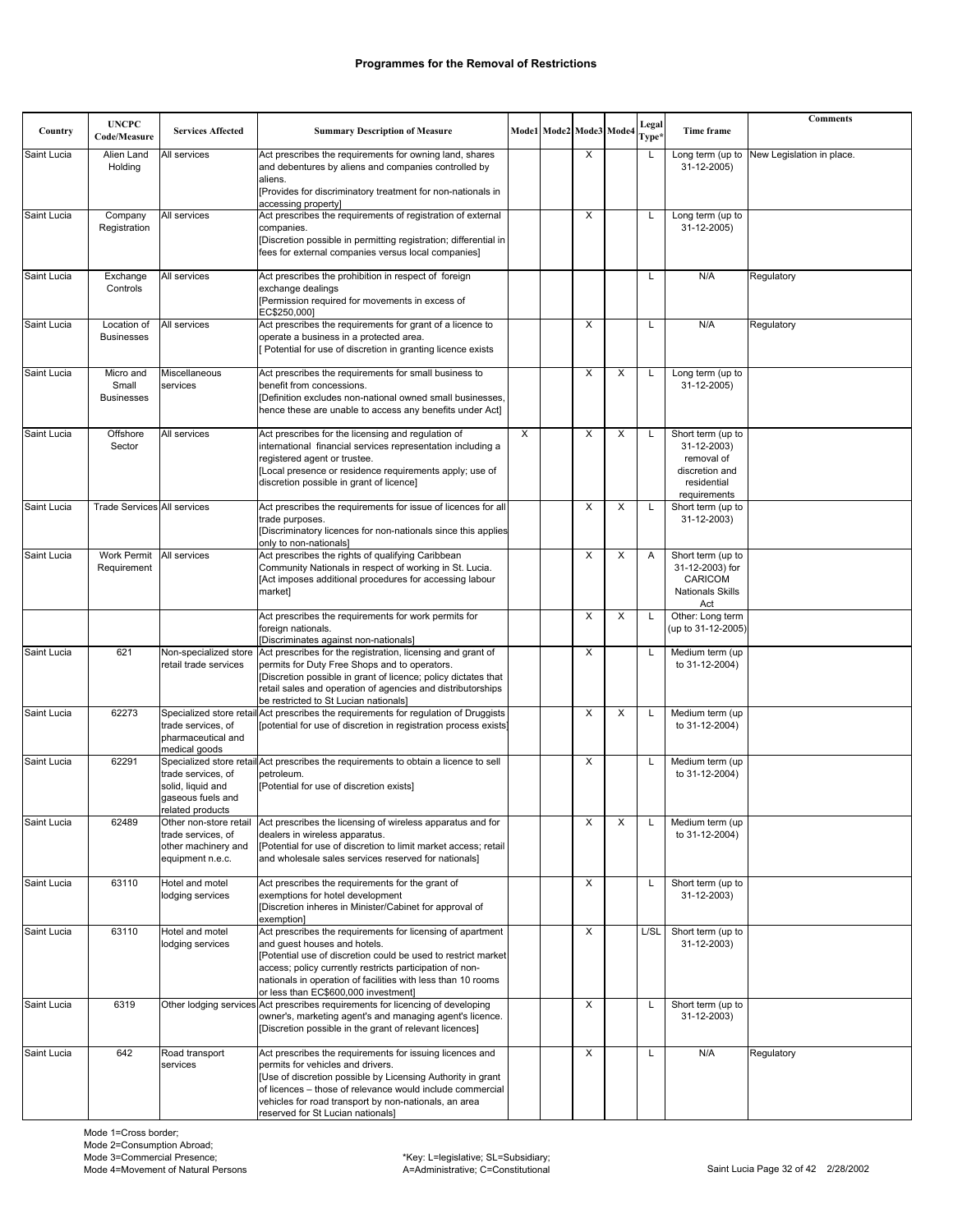| Country     | <b>UNCPC</b><br>Code/Measure | <b>Services Affected</b>                                                                                                     | <b>Summary Description of Measure</b>                                                                                                                                                                                                                                                                                                                                                         |   | Mode1 Mode2 Mode3 Mode4 |          | Legal<br>Type <sup>,</sup> | Time frame                                     | <b>Comments</b> |
|-------------|------------------------------|------------------------------------------------------------------------------------------------------------------------------|-----------------------------------------------------------------------------------------------------------------------------------------------------------------------------------------------------------------------------------------------------------------------------------------------------------------------------------------------------------------------------------------------|---|-------------------------|----------|----------------------------|------------------------------------------------|-----------------|
| Saint Lucia | 651                          | Coastal and<br>transoceanic water<br>transport services                                                                      | Act prescribes the requirements for registration of St. Lucia<br>ships, foreign ships and seamen.<br>[Potential for discretion in registration of ships and seamen]                                                                                                                                                                                                                           |   | X                       |          | L                          | Short term (up to<br>31-12-2003)               |                 |
| Saint Lucia | 651                          | Coastal and<br>transoceanic water<br>transport services                                                                      | The Act prescribes the requirements for inspection and<br>icensing of boats<br>[Discretion possible in grant of licences]                                                                                                                                                                                                                                                                     |   | X                       | X        | L                          | Short to Medium<br>term (up to 31-12-<br>2004) |                 |
| Saint Lucia | 65119                        | Other coastal and<br>transoceanic water<br>transport services of<br>passengers                                               | Act regulates the use of power craft in St. Lucia's territorial<br>waters.<br>[Potential for restrictions based on licensing regime]                                                                                                                                                                                                                                                          |   | X                       |          | L                          | N/A                                            | Regulatory      |
| Saint Lucia | 661                          | Air transport services<br>of passengers                                                                                      | Act prescribes the requirements for licensing of aircraft,<br>aerodromes and related business.<br>[Use of discretion possible in licencing; differential in<br>licence fees apply to non-national companies]                                                                                                                                                                                  |   | X                       |          |                            | Short term (up to<br>31-12-2003)               |                 |
| Saint Lucia | 67620                        | Pilotage and berthing<br>services                                                                                            | Act prescribes the requirements for licensing of pilots<br>[Authority has competence to limit numbers if necessary;<br>discretion possible in grant of licences]                                                                                                                                                                                                                              |   |                         | $\times$ | L                          | Short term (up to<br>31-12-2003)               |                 |
| Saint Lucia | 67710                        | Airport operation<br>services (excl. cargo<br>handling)                                                                      | Act prescribes the requirements for licensing of aircraft,<br>aerodromes and related business.<br>[Use of discretion possible in licencing; differential in<br>licence fees apply to non-national companies]                                                                                                                                                                                  |   | X                       |          | L                          | Short term (up to<br>31-12-2003)               |                 |
| Saint Lucia | 681                          | Postal and courier<br>services                                                                                               | Act prescribes the exclusive rights of the Postmaster<br>General in relation to mail.<br>Monopoly status prohibits market access]                                                                                                                                                                                                                                                             |   | X                       |          | L                          | N/A                                            | Monopoly        |
| Saint Lucia | 69110                        | Electricity<br>transmission and<br>distribution services                                                                     | Act prescribes the requirement for the generation of<br>electricity including the exclusive right of St. Lucia<br>Electricity Services Limited.<br>[Monopoly status restricts market access though sub-<br>licences are permitted                                                                                                                                                             |   | X                       |          | L                          | N/A                                            | Monopoly        |
| Saint Lucia | 71100                        | Financial<br>intermediation<br>services, except<br>investment banking,<br>insurance services<br>and pension services         | Act prescribes the requirements for registration of an<br>International Bank.<br>[Discretion inheres in Minister in registration process; local<br>presence, resident director and minimum investment<br>requirements apply]                                                                                                                                                                  | X | X                       |          | L                          | N/A                                            | Regulatory      |
| Saint Lucia | 71100                        | Financial<br>intermediation<br>services, except<br>investment banking,<br>insurance services<br>and pension services         | Act prescribes requirements for licensing of Banks.<br>[Discretion allowed in granting licence; economic needs<br>requirement may apply; differentials apply in capital<br>adequacy requirements between local and non-national<br>Banks]                                                                                                                                                     |   | X                       |          | L                          | Short term (up to<br>31-12-2003)               |                 |
| Saint Lucia | 71200                        | Investment banking<br>services                                                                                               | Act prescribes requirements for licensing of Banks.<br>[Discretion allowed in granting licence; economic needs<br>requirement may apply; differentials apply in capital<br>adequacy requirements between local and non-national<br>Banks]                                                                                                                                                     |   | X                       |          | L                          | Medium term (up<br>to 31-12-2004)              |                 |
| Saint Lucia | 713                          | Insurance and<br>pension services<br>(excluding<br>reinsurance services)<br>except compulsory<br>social security<br>services | Act prescribes the requirements for licensing of insurance<br>companies, brokers, agents<br>[Discretion possible in licensing, differentials obtain in<br>premium tax where local companies pay less than non-<br>nationals; deposits are higher for non-national companies;<br>additional prudential requirements apply to non-national<br>companies; local presence requirement also apply] | X | X                       |          | L                          | Short term (up to<br>31-12-2003)               |                 |
| Saint Lucia | 713                          | Insurance and<br>pension services<br>(excluding<br>reinsurance services)<br>except compulsory<br>social security<br>services | Act provides for the licensing and registration of<br>international insurance business.<br>[Use of discretion possible in granting licences; local<br>presence and resident director requirements apply;<br>minimum investment requirement also apply]                                                                                                                                        | X | X                       | X        | L                          | Short term (up to<br>31-12-2003)               |                 |
| Saint Lucia | 71311                        | Life insurance and<br>individual pension<br>services                                                                         | Act provides for Life Insurance Premium Tax on local and<br>foreign companies<br>[Differential rates of taxation applied to the premium<br>income of non-national companies]                                                                                                                                                                                                                  | X | X                       |          | L                          | Short term (up to<br>31-12-2003)               |                 |
| Saint Lucia | 71521                        | Securities brokerage<br>services                                                                                             | Act prescribes for the regulation, licensing and control of<br>international mutual funds.<br>[Licencing and control systems could restrict market<br>access; at least one resident director required; local<br>presence requirement applies; administrator of fund has<br>minimum worth requirement]                                                                                         | X | X                       | X        | L                          | N/A                                            | Regulatory      |
| Saint Lucia | 822                          | Accounting, financial<br>auditing and book-<br>keeping services                                                              | Act prescribes the requirements for licensing and<br>registering Accountants.<br>[Potential for use of discretion in licensing and registration]                                                                                                                                                                                                                                              |   | X                       | X        | Г                          | Short term (up to<br>31-12-2003)               |                 |
| Saint Lucia | 833                          | <b>Engineering services</b>                                                                                                  | Act prescribes the requirements for registration of<br>engineers.<br>[Discretion could be used to limit market access]                                                                                                                                                                                                                                                                        |   |                         | X        | L                          | Short term (up to<br>31-12-2003)               |                 |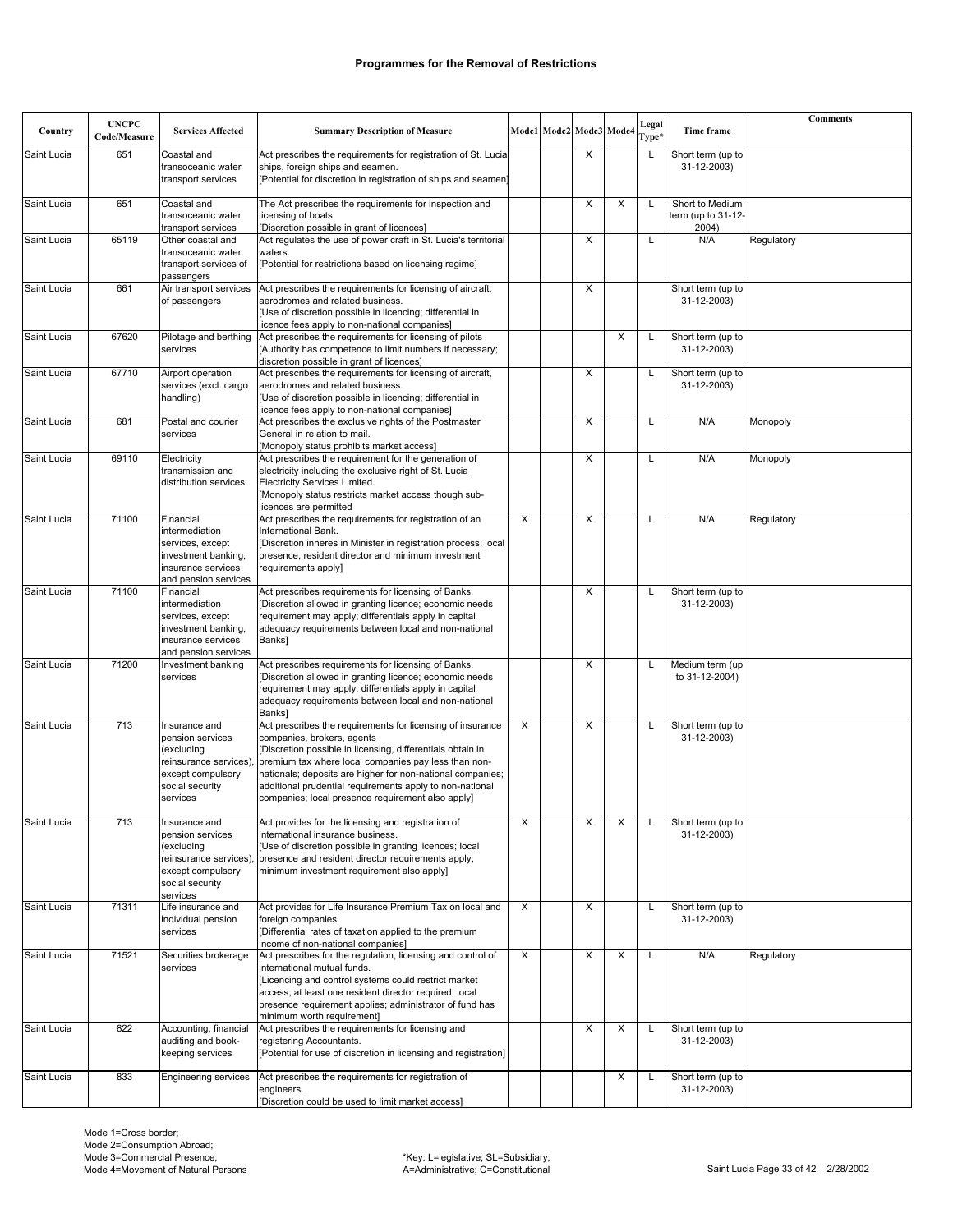|             | <b>UNCPC</b> |                                                |                                                                                                                           |  |                         |   | Legal             |                                       | <b>Comments</b> |
|-------------|--------------|------------------------------------------------|---------------------------------------------------------------------------------------------------------------------------|--|-------------------------|---|-------------------|---------------------------------------|-----------------|
| Country     | Code/Measure | <b>Services Affected</b>                       | <b>Summary Description of Measure</b>                                                                                     |  | Mode1 Mode2 Mode3 Mode4 |   | Type <sup>3</sup> | Time frame                            |                 |
| Saint Lucia | 83530        | Surface surveying<br>services                  | Act prescribes the requirements for licensing of Land<br>Surveyors                                                        |  | X                       | X | L                 | Short term (up to<br>31-12-2003)      |                 |
|             |              |                                                | [Potential for use of discretion exists in granting licences]                                                             |  |                         |   |                   |                                       |                 |
| Saint Lucia | 84120        | Wireless                                       | Act prescribes the licensing of wireless apparatus and for                                                                |  | X                       |   | L                 | Short to Medium                       |                 |
|             |              | telecommunications<br>services                 | dealers in wireless apparatus.<br>[Potential for use of discretion to limit market access; retail                         |  |                         |   |                   | term (up to $31-12$ -<br>2004)        |                 |
|             |              |                                                | and wholesale sales services reserved for nationals]                                                                      |  |                         |   |                   |                                       |                 |
| Saint Lucia | 86150        | Fishing services                               | The Act prescribes the requirements for registering foreign                                                               |  | X                       |   | L                 | Medium term (up                       |                 |
|             |              |                                                | fishing vessels and licensing of local vessels.<br>[Differential in application process based on nationality              |  |                         |   |                   | to 31-12-2004)                        |                 |
|             |              |                                                | exists; potential use of discretion in registration exists]                                                               |  |                         |   |                   |                                       |                 |
| Saint Lucia | 86223        | Water distribution<br>services through         | Act prescribes the requirements for granting of licences for<br>the provision of services under the Act.                  |  | X                       |   | L                 | Long term (up to<br>31-12-2005)       |                 |
|             |              | mains (on a fee or                             | [Exclusive licence for 25 years issued, market access                                                                     |  |                         |   |                   |                                       |                 |
| Saint Lucia | 86311        | contract basis)<br>Food and beverage           | restricted]<br>Act prescribes the requirements for issue of a licence.                                                    |  | X                       |   | L                 | Medium term (up                       |                 |
|             |              | manufacturing<br>services                      | [Potential for use of discretion exists; policy restriction in<br>favor of St Lucian nationals in place]                  |  |                         |   |                   | to 31-12-2004)                        |                 |
| Saint Lucia | 86311        | Food and beverage                              | Act prescribes the Licensing of Bakers                                                                                    |  | X                       | X | L                 | Medium to long                        |                 |
|             |              | manufacturing<br>services                      | [Potential for use of discretion in limiting licences issued]                                                             |  |                         |   |                   | term (up to 31-12-<br>2005)           |                 |
| Saint Lucia | 86910        |                                                | Publishing, on a fee or Act requires the deposit of a bond by printers and                                                |  | X                       |   | L                 | N/A                                   | Regulatory      |
|             |              | contract basis                                 | publishers of newspapers.<br>[Non discriminatory requirement for deposit of a bond.]                                      |  |                         |   |                   |                                       |                 |
| Saint Lucia | 921          | Primary education<br>services                  | Act prescribes the requirements for grants of permits to<br>private schools and for registration thereof.                 |  | X                       |   | L                 | Short to Medium<br>term (up to 31-12- |                 |
|             |              |                                                | [Restriction may exist if discretion is used in the grant of                                                              |  |                         |   |                   | 2004)                                 |                 |
| Saint Lucia | 93110        | Hospital services                              | permits]<br>Act prescribes the requirements for registration and                                                          |  | Χ                       |   | L                 | Short to Medium                       |                 |
|             |              |                                                | licensing of private hospitals.                                                                                           |  |                         |   |                   | term (up to 31-12-                    |                 |
|             |              |                                                | [Use of discretion in granting licences could restrict market<br>access1                                                  |  |                         |   |                   | 2004)                                 |                 |
| Saint Lucia | 93121        | General medical                                | Act prescribes the requirements for licensing of medical                                                                  |  |                         | X | L                 | Short term (up to                     |                 |
|             |              | services                                       | and dental practitioners, opticians, nurses, midwives and<br>chemists and druggists.                                      |  |                         |   |                   | 31-12-2003)                           |                 |
|             |              |                                                | [Some discretion inheres in Competent Authority in the<br>registration process]                                           |  |                         |   |                   |                                       |                 |
| Saint Lucia | 93121        | General medical                                | Act prescribes the requirements for registration of medical                                                               |  | X                       | X | L                 | Short term (up to                     |                 |
|             |              | services                                       | practitioners.<br>[Use of discretion in regsitration/licensing process possible]                                          |  |                         |   |                   | 31-12-2003)                           |                 |
| Saint Lucia | 93123        | Dentistry                                      | Act prescribes the requirements for licensing of medical                                                                  |  | X                       | X |                   | Short term (up to                     |                 |
|             |              |                                                | and dental practitioners, opticians, nurses, midwives and                                                                 |  |                         |   |                   | 31-12-2003)                           |                 |
|             |              |                                                | chemists and druggists.<br>[Some discretion inheres in Competent Authority in the                                         |  |                         |   |                   |                                       |                 |
|             |              |                                                | registration process]                                                                                                     |  |                         |   |                   |                                       |                 |
| Saint Lucia | 93191        | services, nursing                              | Deliveries and related Act prescribes the requirements for licensing of Nurses<br>and Midwives.                           |  | X                       | X | L                 | Short term (up to<br>31-12-2003)      |                 |
|             |              | services.                                      | [Potential for use of discretion in the issuance of licences]                                                             |  |                         |   |                   |                                       |                 |
|             |              | physiotherapeutic and<br>para-medical services |                                                                                                                           |  |                         |   |                   |                                       |                 |
| Saint Lucia | 93210        |                                                | Veterinary services for Act prescribes the requirements for registration of                                               |  |                         |   |                   | Short to Medium                       |                 |
|             |              | pet animals                                    | veterinary surgeons.                                                                                                      |  | X                       |   |                   | term (up to 31-12-                    |                 |
| Saint Lucia | 94110        | Sewage treatment                               | [Potential for use of discretion in registration process]<br>Act prescribes the requirements for granting of licences for |  | X                       |   | L                 | 2004)<br>Long term (up to             |                 |
|             |              | services                                       | the provision of services under the Act.                                                                                  |  |                         |   |                   | 31-12-2005)                           |                 |
|             |              |                                                | [Exclusive licence for 25 years issued, market access<br>restricted]                                                      |  |                         |   |                   |                                       |                 |
| Saint Lucia | 94211        | collection services                            | Non-hazardous waste Act prescribes the requirements for registration of litter<br>collecting business.                    |  | Х                       |   | L                 | Long term (up to<br>31-12-2005)       |                 |
|             |              |                                                | [Discretion inheres in Minister to grant or not to grant                                                                  |  |                         |   |                   |                                       |                 |
| Saint Lucia | 95110        | Services furnished by                          | licence]<br>Act prescribes the procedures for regulation of trade                                                         |  | X                       |   | L                 | Long term (up to                      |                 |
|             |              | business and                                   | unions and employers organizations.                                                                                       |  |                         |   |                   | 31-12-2005)                           |                 |
|             |              | employers<br>organizations                     | [Restriction exists only if discretion could be used in<br>registering organisation]                                      |  |                         |   |                   |                                       |                 |
| Saint Lucia | 96151        | Motion picture<br>projection services          | Act prescribes the requirements for the showing of<br>cinematograph exhibitions.                                          |  | X                       |   | L                 | Medium term (up                       |                 |
|             |              |                                                | [Discretion in grant of licence and potential to ascribe                                                                  |  |                         |   |                   | to 31-12-2004)                        |                 |
| Saint Lucia | 96920        | Gambling and betting                           | conditions thereto possible under Act]<br>Act prescribes the requirements for operating lotteries.                        |  | X                       |   | L                 | Long term (up to                      |                 |
|             |              | services                                       | [Sole provider status restricts market access; policy                                                                     |  |                         |   |                   | 31-12-2005)                           |                 |
|             |              |                                                | precludes participation by non-nationals]                                                                                 |  |                         |   |                   |                                       |                 |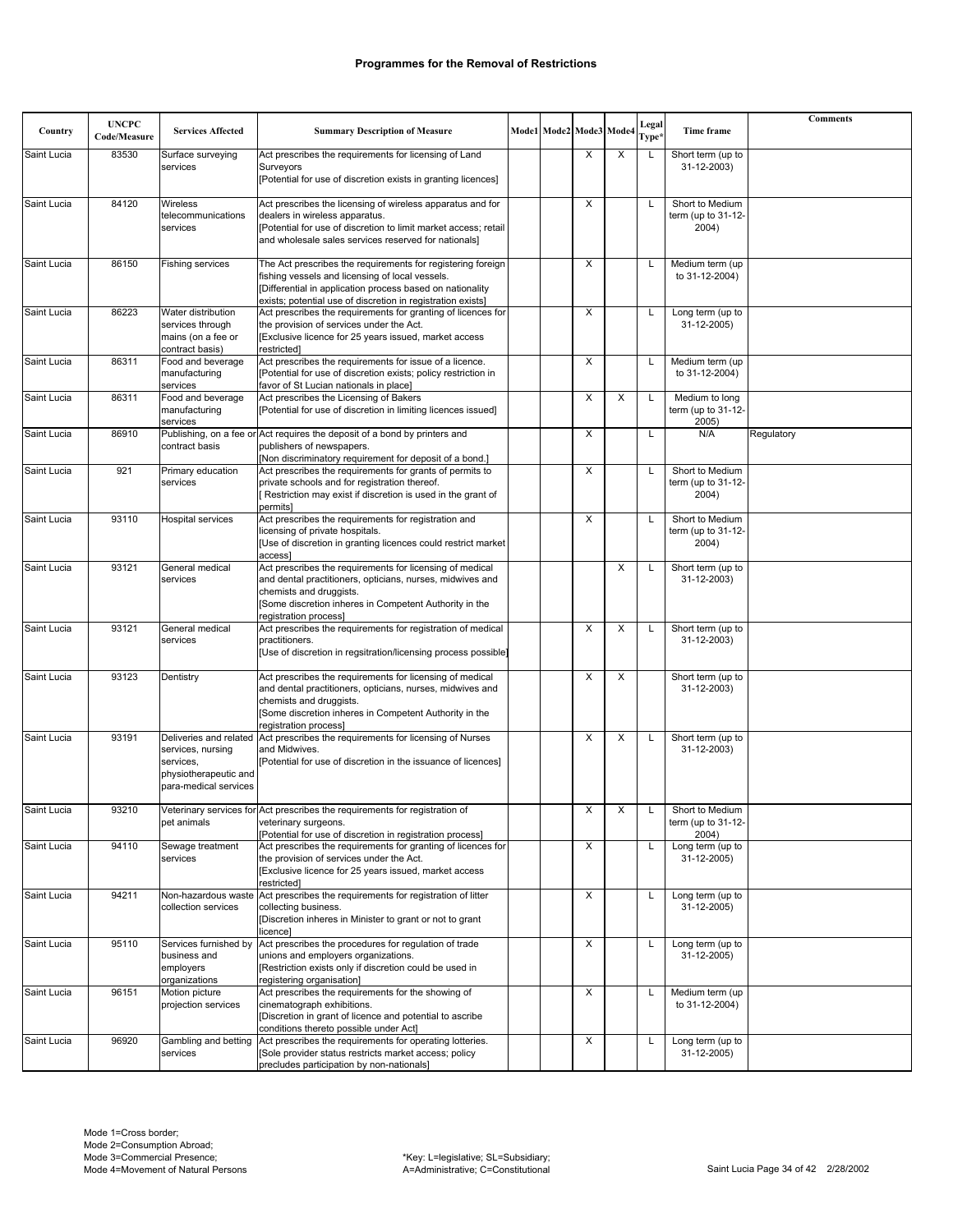| Country                            | <b>UNCPC</b><br>Code/Measure                 | <b>Services Affected</b>                                                                                               | <b>Summary Description of Measure</b>                                                                                                                                                                                                                                                                                                                                                                   |          | Mode1 Mode2 Mode3 Mode4 |   |   | Legal<br>Type <sup>3</sup> | Time frame                                                     | <b>Comments</b>                                                            |
|------------------------------------|----------------------------------------------|------------------------------------------------------------------------------------------------------------------------|---------------------------------------------------------------------------------------------------------------------------------------------------------------------------------------------------------------------------------------------------------------------------------------------------------------------------------------------------------------------------------------------------------|----------|-------------------------|---|---|----------------------------|----------------------------------------------------------------|----------------------------------------------------------------------------|
| St. Vincent &<br>the<br>Grenadines | Alien Land<br>Holding                        | All services                                                                                                           | SS. 2,5, 6,9,10,14,15,16,17,18, the conditions for grant of<br>an aliens' landholding licence.                                                                                                                                                                                                                                                                                                          |          |                         | X |   | L                          | Non-Land:<br>Medium Term (up<br>to 31-12-2004)<br>Land: Waiver |                                                                            |
| St. Vincent &<br>the<br>Grenadines | Company<br>Registration                      | All services                                                                                                           | Sections 338, 340, 341, 342, 344 and 346 prescribe the<br>requirements for registration of an external company.<br>Regulation 19 of the Companies Regulations also provide<br>for differential fees for external companies                                                                                                                                                                              |          |                         | X |   | L                          | Medium term (up<br>to 31-12-2004)                              |                                                                            |
| St. Vincent &<br>the<br>Grenadines | Exchange<br>Controls                         | All services                                                                                                           | Act prescribes the requirements and restrictions in respect<br>of foreign exchange transactions<br>[Permission required for movements in excess of<br>EC\$250,000]                                                                                                                                                                                                                                      |          |                         |   |   | L                          | N/A                                                            |                                                                            |
| St. Vincent &<br>the<br>Grenadines | International<br><b>Business</b><br>Services | All services                                                                                                           | S.5 prescribes the kind of business an international<br>business company is restricted to undertaking.<br>[incorporation required limits market access]                                                                                                                                                                                                                                                 | X        |                         | X |   | L                          | N/A                                                            |                                                                            |
| St. Vincent &<br>the<br>Grenadines | Professional<br>Licence<br>Requirement       | Miscellaneous<br>services                                                                                              | SS.2,3 of the Act prescribe the professions to be licensed<br>and the requirements for licensing.<br>[Licence requirements require physical presence, non-<br>national treatment fees for foreigners (Traders)]                                                                                                                                                                                         |          |                         | X |   |                            | Short term (up to<br>31-12-2003)                               |                                                                            |
| St. Vincent &<br>the<br>Grenadines | Work Permit<br>Requirement                   | All services                                                                                                           | S.3 9TH Act require foreign nationals and commonwealth<br>citizens to obtain work permits                                                                                                                                                                                                                                                                                                               |          |                         |   | X | L                          | Medium term (up<br>to 31-12-2004)                              |                                                                            |
| St. Vincent &<br>the<br>Grenadines | 621                                          | retail trade services]                                                                                                 | [Non-specialized store The Act requires the licensing of tourist duty free shop<br>operators, permits for agents and licences for shop<br>premises and gives the Comptroller the discretion not to<br>grant or renew a licence or permit where the applicant is<br>not a resident of St. Vincent & the Grenadines.<br>This restriction entered into force after July 1998 and<br>hence violates Art 36] |          |                         | X |   | L                          | Medium term (up<br>to 31-12-2004)                              |                                                                            |
| St. Vincent &<br>the<br>Grenadines | 63110                                        | Hotels                                                                                                                 | Act prescribes the requirements for grant of licences and<br>concession for hotel development.<br>[Non nationals subject to differential requirements to<br>access benefits under the Act]                                                                                                                                                                                                              |          |                         | X |   | L                          | Short term (up to<br>31-12-2003)                               |                                                                            |
| St. Vincent &<br>the<br>Grenadines | 651                                          | [Coastal and<br>transoceanic water<br>transport services]                                                              | The Act prescribes the requirements for registering local<br>and foreign vessels and crew<br>[Various additional conditions apply for foreign ships to be<br>registered]                                                                                                                                                                                                                                |          |                         | X |   | L                          | Long term (up to<br>31-12-2005)                                | Will examine legislation and advise at<br>next meeting.                    |
| St. Vincent &<br>the<br>Grenadines | 65119                                        | Other coastal and<br>transoceanic water<br>transport services of<br>passengers]                                        | Sections 2 and 3 stipulate that yachts in St. Vincent's<br>territorial waters must pay fees.<br>[Differential Fees payable by non-nationals]                                                                                                                                                                                                                                                            |          |                         | X | X | L                          | Short term (up to<br>31-12-2003)                               | Will amend Yachts Licence Act.                                             |
| St. Vincent &<br>the<br>Grenadines | 711                                          | [Financial<br>intermediation<br>services, except<br>investment banking,<br>insurance services<br>and pension services] | Act prescribes the requirements for issuance of a licence.<br>Discretion may be exercised in issuance of licence which<br>could impinge on market access; in addition local presence<br>or incorporation required]                                                                                                                                                                                      | $\times$ |                         | X |   | L                          | Short term (up to<br>31-12-2003)                               | To discuss with consultant as to<br>whether or not there is a restriction. |
| St. Vincent &<br>the<br>Grenadines | 71311                                        | [Life insurance and<br>individual pension<br>services]                                                                 | [Differential taxes levied on foreign general insurers]                                                                                                                                                                                                                                                                                                                                                 |          |                         | X |   | L                          | Short term (up to<br>31-12-2003)                               | Legislation to be amended to remove<br>restriction.                        |
| St. Vincent &<br>τne<br>Grenadines | 71531                                        | servicesj                                                                                                              | [Portfolio management The Act prescribes the requirements for registration of<br>Mutual Funds and Fund Managers.<br>[Discretionary grant of licence and registration possible;<br>local presence requirement affects market access]                                                                                                                                                                     | X        |                         | X | X | L                          | N/A                                                            | Non Discriminatory                                                         |
| St. Vincent &<br>the<br>Grenadines | 86150                                        | [Fishing services]                                                                                                     | S.8 of the Act prescribes the requirement of a licence for<br>foreign fishing vessels.<br>[Differential treatment in the grant of licenses to foreign<br>vessels, discretion may influence grant of license]                                                                                                                                                                                            |          |                         | Х | X |                            | Long term (up to<br>31-12-2005)                                | To advise at next meeting.                                                 |
| St. Vincent &<br>the<br>Grenadines | 86921                                        | [Printing services and<br>services related to<br>printing, on a fee or<br>contract basis]                              | Act prescribes the requirements for registration of<br>newspapers<br>[A bond is required prior to printing and publishing<br>newspapers]                                                                                                                                                                                                                                                                |          |                         | X |   | L                          | N/A                                                            | Regulatory                                                                 |
| St. Vincent &<br>the<br>Grenadines | 96910                                        | similar attraction<br>services]                                                                                        | [Amusement park and S.2,3,4 + 9 prescribe the requirements for registration of<br>places of entertainment<br>[Allows for discretion in granting licence and differential<br>fees for foreigners]                                                                                                                                                                                                        |          |                         | X | X | L                          | Medium term (up<br>to 31-12-2004)                              |                                                                            |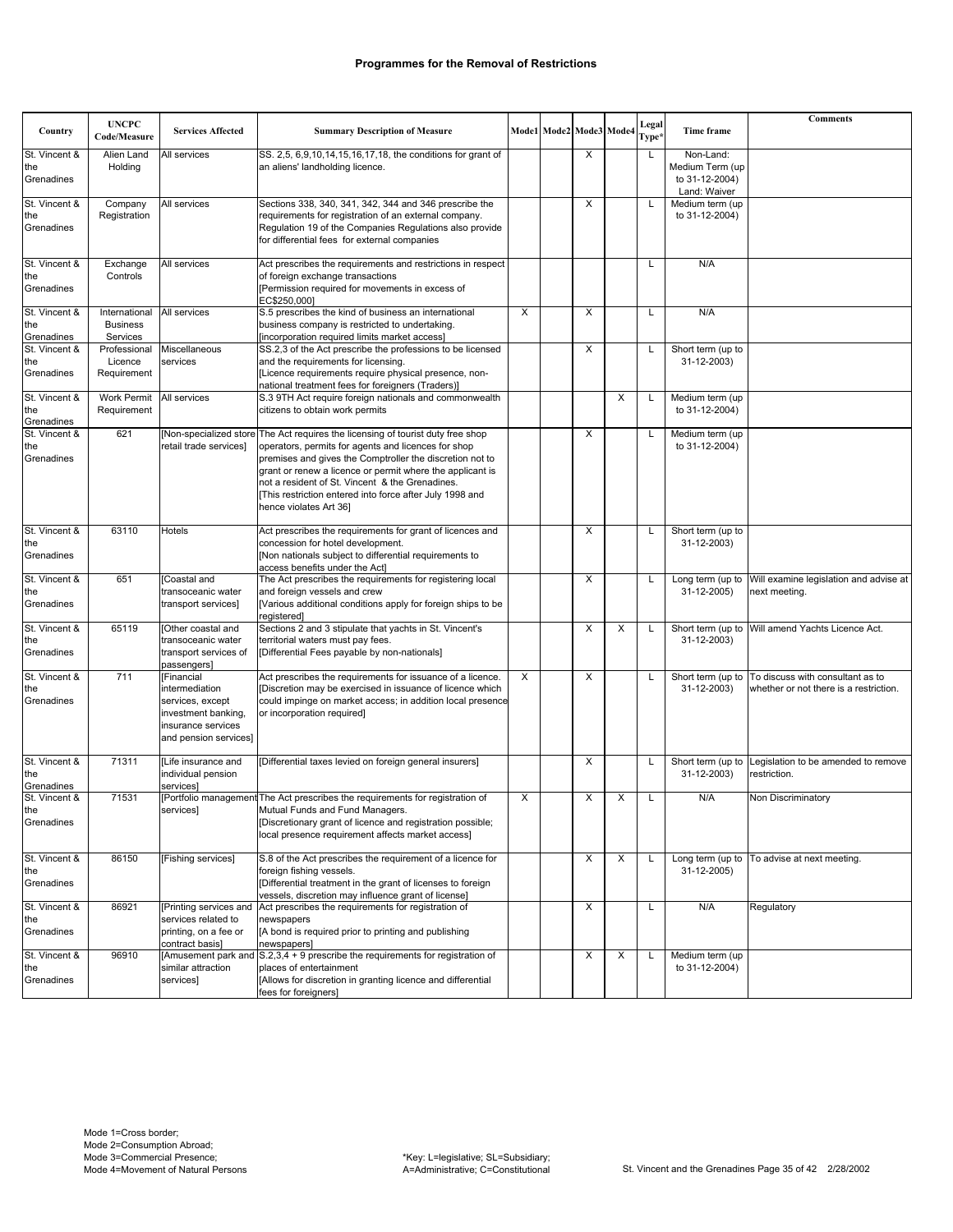| Country  | <b>UNCPC</b><br>Code/Measure                                                                                                                                                                                                                       | <b>Services Affected</b>                                                                                 | <b>Summary Description of Measure</b>                                                                                                                                                                                                                                                                                             |     | Mode1 Mode2 Mode3 Mode4 |     |     | Legal<br>Type* | Time frame                                                                                    | <b>Comments</b>                                       |
|----------|----------------------------------------------------------------------------------------------------------------------------------------------------------------------------------------------------------------------------------------------------|----------------------------------------------------------------------------------------------------------|-----------------------------------------------------------------------------------------------------------------------------------------------------------------------------------------------------------------------------------------------------------------------------------------------------------------------------------|-----|-------------------------|-----|-----|----------------|-----------------------------------------------------------------------------------------------|-------------------------------------------------------|
| Suriname | Alien Land                                                                                                                                                                                                                                         | All services                                                                                             | Non-nationals need the prior approval of the Council of                                                                                                                                                                                                                                                                           | [X] |                         | [X] |     |                | N/A                                                                                           | National consultations are ongoing.                   |
|          | Holding<br>I. State domain<br>land in State<br>ownership<br>Rights that can<br>be obtained on                                                                                                                                                      |                                                                                                          | Ministers to receive land that is in State domain.                                                                                                                                                                                                                                                                                |     |                         |     |     |                |                                                                                               |                                                       |
|          | domain land<br>(a) leasehold on<br>land for a<br>period of 40<br>ears (restricted<br>right in rem)<br>(b) right of<br>lease for an<br>indefinite period<br>(c) the right to<br>use the land<br>until further<br>notice for an<br>indefinite period |                                                                                                          |                                                                                                                                                                                                                                                                                                                                   |     |                         |     |     |                |                                                                                               |                                                       |
|          |                                                                                                                                                                                                                                                    |                                                                                                          |                                                                                                                                                                                                                                                                                                                                   |     |                         |     |     |                |                                                                                               |                                                       |
| Suriname | Alien Land<br>Holding<br>2. Private                                                                                                                                                                                                                | All services                                                                                             | Foreigners need permission from the Foreign Currency<br>Commission to buy and sell immovable property                                                                                                                                                                                                                             | [X] |                         | [X] |     |                | Long term (up to<br>31-12-2005)                                                               |                                                       |
| Suriname | ownership<br>Company                                                                                                                                                                                                                               | All services                                                                                             | The Granting of licences is not restricted to Surinamese,                                                                                                                                                                                                                                                                         |     |                         | X   | X   | L              | Short term (up to                                                                             |                                                       |
|          | Establishment                                                                                                                                                                                                                                      |                                                                                                          | but Article 9 gives the Minister the power to grant licences<br>under specific conditions in the case of companies: vide<br>other sub sectors<br>Non-residents need the permission of the Foreign Currency<br>Commission before applying for the legal status of the<br>company.<br>For Cambios: Board members must be Surinamese |     |                         |     |     |                | 31-12-2003)                                                                                   |                                                       |
|          |                                                                                                                                                                                                                                                    |                                                                                                          | nationals with Surinamese residency                                                                                                                                                                                                                                                                                               |     |                         |     |     |                |                                                                                               |                                                       |
| Suriname | Exchange<br>Controls                                                                                                                                                                                                                               | All services                                                                                             | Surinamese cannot transfer more than US\$10,000.00 per<br>annum per person without permission from the Foreign<br>Currency Board. Non-Surinamese need a licence for any<br>amount.                                                                                                                                                | [X] |                         | [X] | [X] |                | Long term (up to<br>31-12-2005)                                                               |                                                       |
| Suriname | Work Permit<br>Requirement                                                                                                                                                                                                                         | All services                                                                                             | Non-Surinamese need a work permit issued by the Ministry<br>of Labour to engage in employment                                                                                                                                                                                                                                     |     |                         |     |     |                | 31-12-2003)                                                                                   | Short term (up to State Resolution is in preparation. |
| Suriname | 531                                                                                                                                                                                                                                                | <b>Buildings</b>                                                                                         | Work Permit<br>Coners f.e.: Civil and hydraulic engineering, mechanical<br>engineering, naval architecture, acoustics, etc.                                                                                                                                                                                                       |     |                         |     | X   | L              | 31-12-2005)                                                                                   | Long term (up to National consultations are ongoing.  |
| Suriname | 541                                                                                                                                                                                                                                                | General construction<br>services of buildings                                                            | Work Permit<br>Coners f.e.: Civil and hydraulic engineering, mechanical<br>engineering, naval architecture, acoustics, etc.                                                                                                                                                                                                       |     |                         |     | X   |                | 31-12-2005)                                                                                   | Long term (up to National consultations are ongoing.  |
| Suriname | 5423                                                                                                                                                                                                                                               | General construction<br>services of harbours,<br>waterways, dams,<br>irrigation and other<br>water works | The Surinamese nationality is an administrative<br>requirement for the obtaining of a licence for the setting up<br>of public and private water works (ports, piers, harbours)<br>article 11 Law Port system S.B.1981 no 86 (decreet<br>Havenwezen)                                                                               |     |                         | X   |     |                | (a) Public water<br>works: N/A<br>(b) Private water<br>works: Long term<br>(up to 31-12-2005) | Monopoly<br>Consultations are ongoing                 |
| Suriname | 54760                                                                                                                                                                                                                                              | Wood and metal<br>joinery and carpentry<br>services                                                      | <b>Work Permit</b><br>The Granting of licences is not restricted to Surinamese,<br>but Article 9 gives the Minister the power to grant licences<br>under specific conditions in the case of companies: vide<br>other subsectors.                                                                                                  |     |                         | X   | X   | L/SL           | Long term (up to<br>31-12-2005)                                                               |                                                       |
| Suriname | 63300                                                                                                                                                                                                                                              | Beverage serving<br>services for<br>consumption on the<br>premises                                       | Work Permit<br>The Granting of licences is not restricted to Surinamese,<br>but Article 9 gives the Minister the power to grant licences<br>under specific conditions in the case of companies: vide<br>other subsectors.                                                                                                         |     |                         | X   | X   | L              | 31-12-2003)                                                                                   | Short term (up to WTO commitments                     |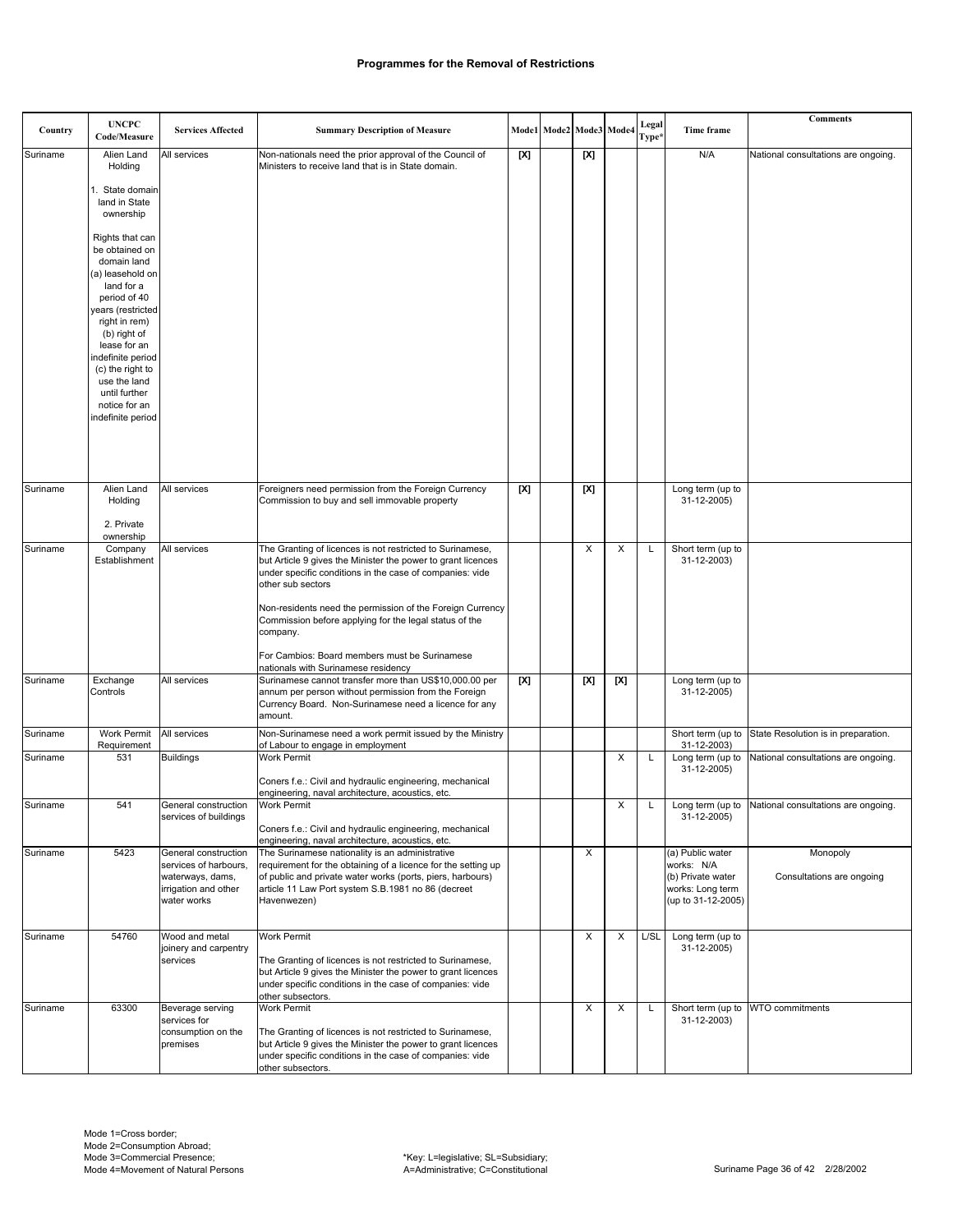|          | <b>UNCPC</b> |                                                      |                                                                                                                                                                                                                                                                                                                                                        |   |                         |   |   |                |                                  | <b>Comments</b>                                                                                                                                       |
|----------|--------------|------------------------------------------------------|--------------------------------------------------------------------------------------------------------------------------------------------------------------------------------------------------------------------------------------------------------------------------------------------------------------------------------------------------------|---|-------------------------|---|---|----------------|----------------------------------|-------------------------------------------------------------------------------------------------------------------------------------------------------|
| Country  | Code/Measure | <b>Services Affected</b>                             | <b>Summary Description of Measure</b>                                                                                                                                                                                                                                                                                                                  |   | Mode1 Mode2 Mode3 Mode4 |   |   | Legal<br>Type* | Time frame                       |                                                                                                                                                       |
| Suriname | 642          | Road Transport<br>service industry                   | <b>Work Permit</b>                                                                                                                                                                                                                                                                                                                                     |   |                         |   |   |                | Short term (up to<br>31-12-2003) |                                                                                                                                                       |
|          |              |                                                      | The Granting of licences is not restricted to Surinamese,<br>but Article 9 gives the Minister the power to grant licences                                                                                                                                                                                                                              |   |                         |   |   |                |                                  |                                                                                                                                                       |
|          |              |                                                      | under specific conditions in the case of companies: vide                                                                                                                                                                                                                                                                                               |   |                         |   |   |                |                                  |                                                                                                                                                       |
| Suriname | 642          | <b>Bus service</b>                                   | other subsectors.<br>Non-Surinamese cannot get a licence for the granting of                                                                                                                                                                                                                                                                           | X |                         | Χ | Χ |                |                                  | Short term (up to Amendment of the "Autobuslaw"                                                                                                       |
|          |              |                                                      | bus services                                                                                                                                                                                                                                                                                                                                           |   |                         |   |   |                | 31-12-2003)                      | (G.B.1945, valid text 1962 no 127)                                                                                                                    |
| Suriname | 651          | Shipping                                             | Only Surinamese can be captain on a Surinamese Ship<br>(article 437 Commercial code). Article 2 of the same law<br>determines that the President of the Republic Suriname<br>can grant exemptions.                                                                                                                                                     | X |                         | X | X |                | Long term (up to<br>31-12-2005)  | Amendment of shipping legislation                                                                                                                     |
| Suriname | 651          | Shipping                                             | Suriname has a closed ship register. That means that only<br>Surinamese ships are being registered.(Article 1 lid 1ship<br>register resolution G.B. 1944 no 80).                                                                                                                                                                                       | X |                         | Χ | X |                | Long term (up to<br>31-12-2005)  | Amendment of shipping legislation                                                                                                                     |
| Suriname | 65111        | Coastal and                                          | <b>Work Permit</b>                                                                                                                                                                                                                                                                                                                                     |   |                         | X | X | L              | Long term (up to                 | Discriminatory treatment ought to be                                                                                                                  |
|          |              | transoceanic water<br>transport services<br>industry | The Granting of licences is not legally restricted to<br>Surinamese, but Article 9 gives the Minister of Trade and<br>Industry power to grant licences under specific conditions,<br>in the case of Companies; vide other sub-sectors.                                                                                                                 |   |                         |   |   |                | 31-12-2005)                      | removed and replaced by clear terms<br>and conditions for the granting of<br>licences. Legislation to be amended<br>to remove discriminatory aspects. |
| Suriname | 65121        | Shipping                                             | The Surinamese nationality is an administrative<br>requirement for the obtaining of a licence for the<br>transportation of persons and goods by water (law public<br>means of water transport S.B. 1936 no.1)                                                                                                                                          | X |                         | X | X |                | Long term (up to<br>31-12-2005)  |                                                                                                                                                       |
| Suriname | 661          | Air transport services<br>of passengers              | Scheduled air passenger transport. Only Surinamese<br>citizens have the right to carry out passenger handling.                                                                                                                                                                                                                                         | X |                         | X | X |                | Short term (up to<br>31-12-2003) | Amendment of the air transport law<br>1935.                                                                                                           |
|          |              |                                                      | Registration of aircraft: The Surinamese nationality and<br>residing in Suriname are the requirement for registration of<br>aircraft.                                                                                                                                                                                                                  |   |                         |   |   |                |                                  |                                                                                                                                                       |
| Suriname | 6611         | Cabotage services                                    | Only Surinamese have the right to carry out passenger<br>services.                                                                                                                                                                                                                                                                                     |   |                         | X | X |                | Long term (up to<br>31-12-2005)  | Drafting of the Civil Aviation law.                                                                                                                   |
| Suriname | 662          | Air transport services<br>of freight                 | Only Surinamese citizens have the right to carry out cargo<br>handling.                                                                                                                                                                                                                                                                                | X |                         | X | X |                | Short term (up to<br>31-12-2003) | Amendment of the air transport law<br>1935.                                                                                                           |
|          |              |                                                      | Registration of aircraft: The Surinamese nationality and<br>residing in Suriname are the requirement for registration of<br>aircraft.                                                                                                                                                                                                                  |   |                         |   |   |                |                                  |                                                                                                                                                       |
| Suriname | 673          | Fairway marking and<br>maintenance                   | The Maritime Authority Suriname (MAS) has the following service:<br>Services for the guarantee of a safe and efficient passage through<br>Surinamese waters, marking of the waterway and maintenance,<br>Hydrographical surveys, channel maintenance, handling of survey<br>data measuring of the compactness of the silt, information on the<br>tide. |   |                         |   |   |                | N/A                              | Monopoly                                                                                                                                              |
| Suriname | 676          | Hydrographic Survey                                  | The Maritime Authority Suriname (MAS) has the following service:<br>Services for the guarantee of a safe and efficient passage through<br>Surinamese waters, marking of the waterway and maintenance,<br>Hydrographical surveys, channel maintenance, handling of survey<br>data measuring of the compactness of the silt, information on the<br>tide. |   |                         |   |   |                | N/A                              | Monopoly                                                                                                                                              |
| Suriname | 676          | Silt density<br>measurement                          | The Maritime Authority Suriname (MAS) has the following service:<br>Services for the guarantee of a safe and efficient passage through<br>Surinamese waters, marking of the waterway and maintenance,<br>Hydrographical surveys, channel maintenance, handling of survey<br>data measuring of the compactness of the silt, information on the<br>tide. |   |                         |   |   |                | N/A                              | Monopoly                                                                                                                                              |
| Suriname | 676          | Tidal information                                    | The Maritime Authority Suriname (MAS) has the following service:<br>Services for the guarantee of a safe and efficient passage through<br>Surinamese waters, marking of the waterway and maintenance,<br>Hydrographical surveys, channel maintenance, handling of survey<br>data measuring of the compactness of the silt, information on the<br>tide. |   |                         |   |   |                | N/A                              | Monopoly                                                                                                                                              |
| Suriname | 676          | Processing of<br>hydrographic survey<br>information  | The Maritime Authority Suriname (MAS) has the following service:<br>Services for the quarantee of a safe and efficient passage through<br>Surinamese waters, marking of the waterway and maintenance,<br>Hydrographical surveys, channel maintenance, handling of survey<br>data measuring of the compactness of the silt, information on the<br>tide. |   |                         |   |   |                | N/A                              | Monopoly                                                                                                                                              |
| Suriname | 67620        | Pilotage services                                    | The Surinamese Nationality is a requirement for the                                                                                                                                                                                                                                                                                                    |   | X                       | X | X |                | N/A                              | Monopoly                                                                                                                                              |
| Suriname | 67620        | Pilotage services                                    | pilotage examination.<br>Only state or public bodies can provide pilotage services.                                                                                                                                                                                                                                                                    |   |                         |   |   |                | N/A                              | Monopoly                                                                                                                                              |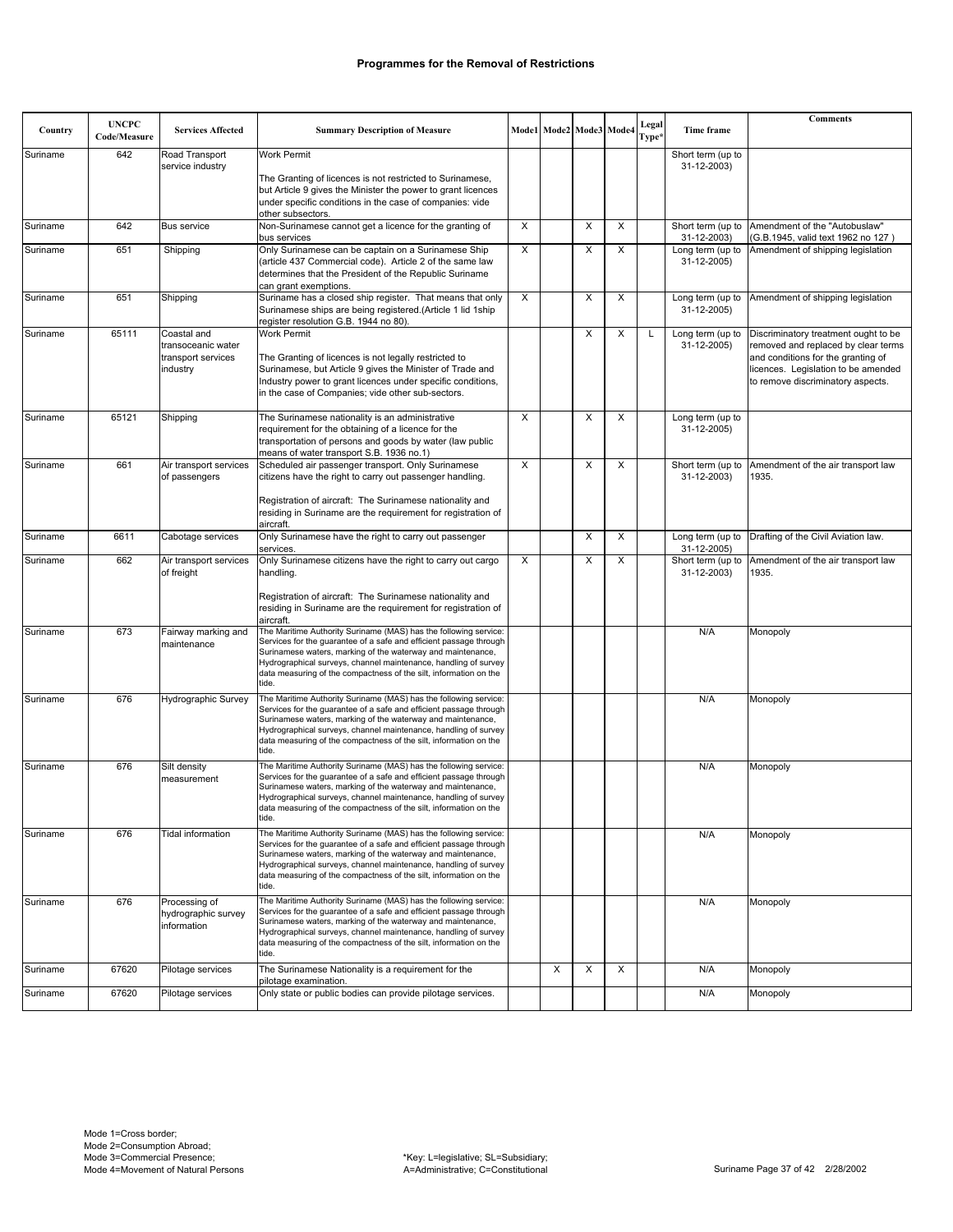| Country  | <b>UNCPC</b> | <b>Services Affected</b>                        |                                                                                                                                                 |   |   |   | Mode1 Mode2 Mode3 Mode4 | Legal | Time frame                        | <b>Comments</b>                             |
|----------|--------------|-------------------------------------------------|-------------------------------------------------------------------------------------------------------------------------------------------------|---|---|---|-------------------------|-------|-----------------------------------|---------------------------------------------|
|          | Code/Measure |                                                 | <b>Summary Description of Measure</b>                                                                                                           |   |   |   |                         | Type* |                                   |                                             |
| Suriname | 711          | Banking industry                                | Declaration of no objection from the Central Bank                                                                                               |   |   |   |                         |       | Long term (up to<br>31-12-2005)   |                                             |
|          |              |                                                 | Licences from the Ministry of Trade and Industry                                                                                                |   |   |   |                         |       |                                   |                                             |
|          |              |                                                 | Non residents need permission from Foreign Currency<br>Commission before applying for legal status of a company                                 |   |   |   |                         |       |                                   |                                             |
|          |              |                                                 | Foreigners need permission from the Foreign Currency<br>Commission to sell immovable property                                                   |   |   |   |                         |       |                                   |                                             |
|          |              |                                                 | work permit                                                                                                                                     |   |   |   |                         |       |                                   |                                             |
|          |              |                                                 | Surinamese nationality and residency requirements for Cambio<br>board members                                                                   |   |   |   |                         |       |                                   |                                             |
| Suriname | 713          | Insurance                                       | Work permit                                                                                                                                     | Х | X |   | X                       |       | Long term (up to                  | In future there will be a separate law      |
|          | 71320        |                                                 | Non-life insurance company must be established by<br>Surinamese law                                                                             |   |   |   |                         |       | 31-12-2005)                       | concerning the Insurance Sector.            |
|          |              |                                                 | The Central Bank requires payment of administration costs<br>in foreign currency from non-nationals                                             |   |   |   |                         |       |                                   |                                             |
|          |              |                                                 | Declaration of no objection from the Central Bank is<br>required.                                                                               |   |   |   |                         |       |                                   |                                             |
|          |              |                                                 | There is a norm of 50% local ownership required for<br>commercial presence. Licence must be obtained from the<br>Ministry of Trade and Industry |   |   |   |                         |       |                                   |                                             |
| Suriname | 714          | Reinsurance services                            | Work permit;                                                                                                                                    | X | X |   | X                       |       | Long term (up to                  | In future there will be a separate law      |
|          |              |                                                 | Foreign companies cannot sell directly on the local market,<br>only through local companies (for supervisory purposes)                          |   |   |   |                         |       | 31-12-2005)                       | concerning the Insurance Sector.            |
| Suriname | 71552        | Foreign exchange                                | Declaration of no objection from the Central Bank                                                                                               |   |   |   |                         |       | Long term (up to                  |                                             |
|          |              | services                                        | Licences from the Ministry of Trade and Industry                                                                                                |   |   |   |                         |       | 31-12-2005)                       |                                             |
|          |              |                                                 | Non residents need permission from Foreign Currency<br>Commission before applying for legal status of a company                                 |   |   |   |                         |       |                                   |                                             |
|          |              |                                                 | Foreigners need permission of the Foreign Currency Commission<br>to sell immovable property                                                     |   |   |   |                         |       |                                   |                                             |
|          |              |                                                 | work permit                                                                                                                                     |   |   |   |                         |       |                                   |                                             |
|          |              |                                                 | Surinamese nationality and residency requirements for Cambio<br>board members                                                                   |   |   |   |                         |       |                                   |                                             |
| Suriname | 811          | Research and                                    | <b>Work Permit</b>                                                                                                                              |   |   | X | X                       | L     | Long term (up to                  |                                             |
|          |              | experimental<br>development services            | Registration with the Ministry of Health                                                                                                        |   |   |   |                         |       | 31-12-2005)                       |                                             |
|          |              | in natural sciences<br>and engineering          | Residency is required                                                                                                                           |   |   |   |                         |       |                                   |                                             |
| Suriname | 821          | Legal Services                                  | Difference in legal systems                                                                                                                     |   |   |   |                         |       | N/A                               | To be examined at Regional level            |
| Suriname | 8221         | Auditing and financial                          | Licence must be obtained from the Ministry of Trade and                                                                                         | X | X |   | X                       |       | Long term (up to                  |                                             |
|          |              | auditing services                               | Industry but residency is required.                                                                                                             |   |   |   |                         |       | 31-12-2005)                       |                                             |
|          |              |                                                 | Services must be paid for by foreign companies in foreign<br>exchange                                                                           |   |   |   |                         |       |                                   |                                             |
| Suriname | 82220        | Book-keeping<br>services, except tax<br>returns | Foreigners are required to pay for the services in foreign<br>currency.                                                                         |   |   |   |                         |       | Medium term (up<br>to 31-12-2004) |                                             |
| Suriname | 823          | Tax Advisory Services Work permit;              |                                                                                                                                                 |   | X |   | X                       |       | Long term (up to                  | National Consultations are still            |
|          |              | Industry                                        | A licence must be obtained from the Ministry of Trade and<br>Industry. Residency is required.                                                   |   |   |   |                         |       | 31-12-2005)                       | ongoing                                     |
|          |              |                                                 | Services are provided in foreign currency to foreigners;<br>locals pay in local currency.                                                       |   |   |   |                         |       |                                   |                                             |
| Suriname | 831          | Consulting and<br>Managment services            | Work permit                                                                                                                                     |   | X |   | X                       |       | Long term (up to<br>31-12-2005)   | National Consultations are still<br>ongoing |
|          |              | industry                                        | Licence must be obtained from the Ministry of Trade and<br>Industry.                                                                            |   |   |   |                         |       |                                   |                                             |
|          |              |                                                 | Residency is required, services are provided in foreign<br>currency to foreigners;                                                              |   |   |   |                         |       |                                   |                                             |
|          |              |                                                 | Locals pay in local currency.                                                                                                                   |   |   |   |                         |       |                                   |                                             |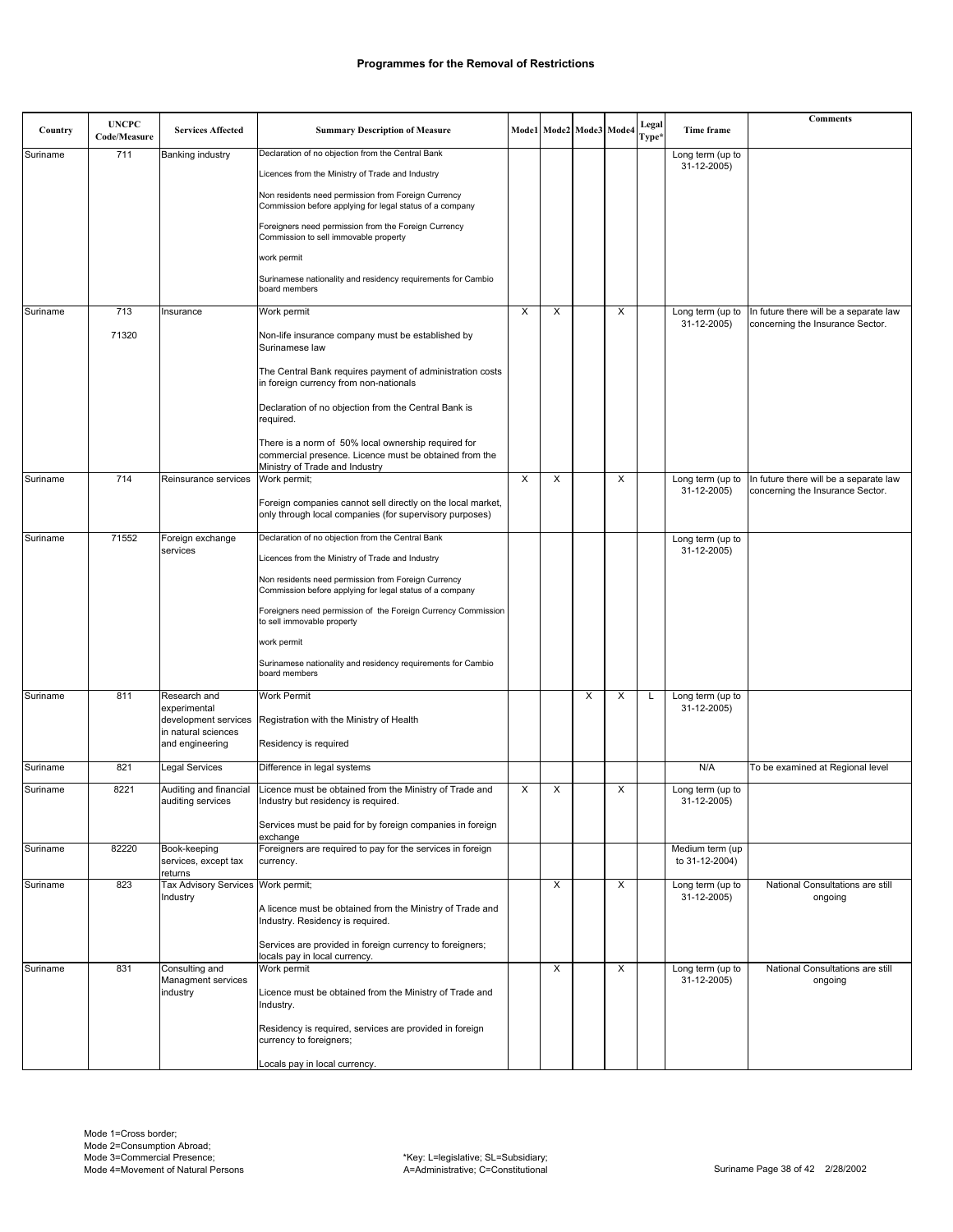| Country  | <b>UNCPC</b><br>Code/Measure | <b>Services Affected</b>                                                                          | <b>Summary Description of Measure</b>                                                                                                                                                                                            |   | Mode1 Mode2 Mode3 Mode4 |   |   | Legal<br>Type* | Time frame                       | <b>Comments</b>                                                                                                                                                                                                                                                                                                                                                                                         |
|----------|------------------------------|---------------------------------------------------------------------------------------------------|----------------------------------------------------------------------------------------------------------------------------------------------------------------------------------------------------------------------------------|---|-------------------------|---|---|----------------|----------------------------------|---------------------------------------------------------------------------------------------------------------------------------------------------------------------------------------------------------------------------------------------------------------------------------------------------------------------------------------------------------------------------------------------------------|
| Suriname | 8321                         | Architect services                                                                                | Work permit;<br>In case of a limited liability company residency is required<br>Foreigners do need a Surinamese partner                                                                                                          | X |                         | X | X |                | Long term (up to<br>31-12-2005)  | This because of the sensitiveness of<br>the sector. There are curriculum<br>differences e.g. the equality of the<br>Dutch Diplomas and those of the<br>Caribbean.                                                                                                                                                                                                                                       |
| Suriname | 833                          | <b>Engineer Services</b><br>Industry                                                              | Work permit;<br>coners f.e. Civil and Hydraulic engineering, mechanical<br>engineering, naval architecture acoustics, etc                                                                                                        |   |                         | X | X |                | Long term (up to<br>31-12-2005)  | This because of the sensitiveness of<br>the sector. There are curriculum<br>differences e.g. the equality of the<br>Dutch Diplomas and those of the<br>Caribbean                                                                                                                                                                                                                                        |
| Suriname | 841                          | Telecom: satellite                                                                                | There is a duopoly in this case. No new concessions are<br>being granted.                                                                                                                                                        | X |                         | X |   |                | Short term (up to<br>31-12-2003) | 1. The Government of Suriname will<br>decide whether other actors can be<br>allowed in the sector; a decision which<br>the Government will make based on<br>the market considerations.<br>2. As the domestic services in rural<br>areas need to be further developed,<br>the Government of Suriname may be<br>be granting other concessions for<br>providing services in these areas.                   |
|          |                              |                                                                                                   | Telecommunications infra-structure                                                                                                                                                                                               |   |                         |   |   | L              | N/A                              | Legal Monopoly                                                                                                                                                                                                                                                                                                                                                                                          |
| Suriname | 841                          | Telecom: wireless                                                                                 | There is also a duopoly in this case. No new concessions<br>are being granted.                                                                                                                                                   | X |                         | X |   |                | 31-12-2003)                      | Short term (up to 1. The Government of Suriname will<br>decide whether other actors can be<br>allowed in the sector; a decision which<br>the Government will make based on<br>the market considerations.<br>2. As the domestic services in rural<br>areas need to be further developed,<br>the Government of Suriname may be<br>be granting other concessions for<br>providing services in these areas. |
|          |                              |                                                                                                   | Telecommunications infra-structure                                                                                                                                                                                               |   |                         |   |   | L              | N/A                              | Legal Monopoly                                                                                                                                                                                                                                                                                                                                                                                          |
| Suriname | 841                          | Telecom: wired                                                                                    | There is also a duopoly. No new concessions are being<br>granted.                                                                                                                                                                | X |                         | X |   |                | 31-12-2003)                      | Short term (up to 1. The Government of Suriname will<br>decide whether other actors can be<br>allowed in the sector; a decision which<br>the Government will make based on<br>the market considerations.<br>2. As the domestic services in rural<br>areas need to be further developed,<br>the Government of Suriname may be<br>be granting other concessions for<br>providing services in these areas. |
|          |                              |                                                                                                   | Telecommunications infra-structure                                                                                                                                                                                               |   |                         |   |   | L              | N/A                              | Legal Monopoly                                                                                                                                                                                                                                                                                                                                                                                          |
| Suriname | 86140                        | Forestry and logging                                                                              | Nationality and residency is required.                                                                                                                                                                                           |   |                         |   |   |                | N/A                              |                                                                                                                                                                                                                                                                                                                                                                                                         |
| Suriname | 8622                         | services<br>Electricity, gas and<br>water distribution<br>services (on a fee or<br>contact basis) | Sectors that are primarily government responsibility.<br>State care sectors                                                                                                                                                      |   |                         |   |   |                | N/A                              | Monopolies                                                                                                                                                                                                                                                                                                                                                                                              |
| Suriname | 93110                        | <b>Hospital Services</b>                                                                          | Registration with the Ministry of Health.<br>Residency is required.<br>Work permit.                                                                                                                                              |   |                         |   |   |                | Long term (up to<br>31-12-2005)  | National Consultations are still<br>ongoing                                                                                                                                                                                                                                                                                                                                                             |
| Suriname | 96920                        | Gambling and Betting<br>Services                                                                  | <b>Work Permit</b><br>The Granting of licences is not restricted to Surinamese,<br>but Article 9 gives the Minister the power to grant licences<br>under specific conditions in the case of companies; vide<br>other subsectors. |   |                         | X | X | L              | Long term (up to<br>31-12-2005)  | National Consultations are still<br>ongoing                                                                                                                                                                                                                                                                                                                                                             |
| Suriname | 96930                        | Gambling and Betting<br>Services Industry                                                         | Work Permit<br>To be a legal entity the Company must be established by<br>Surinamese law.<br>There are many unwritten by-laws at the Department of<br>Justice.                                                                   |   |                         | X | X | L              | Long term (up to<br>31-12-2005)  | National Consultations are still<br>ongoing                                                                                                                                                                                                                                                                                                                                                             |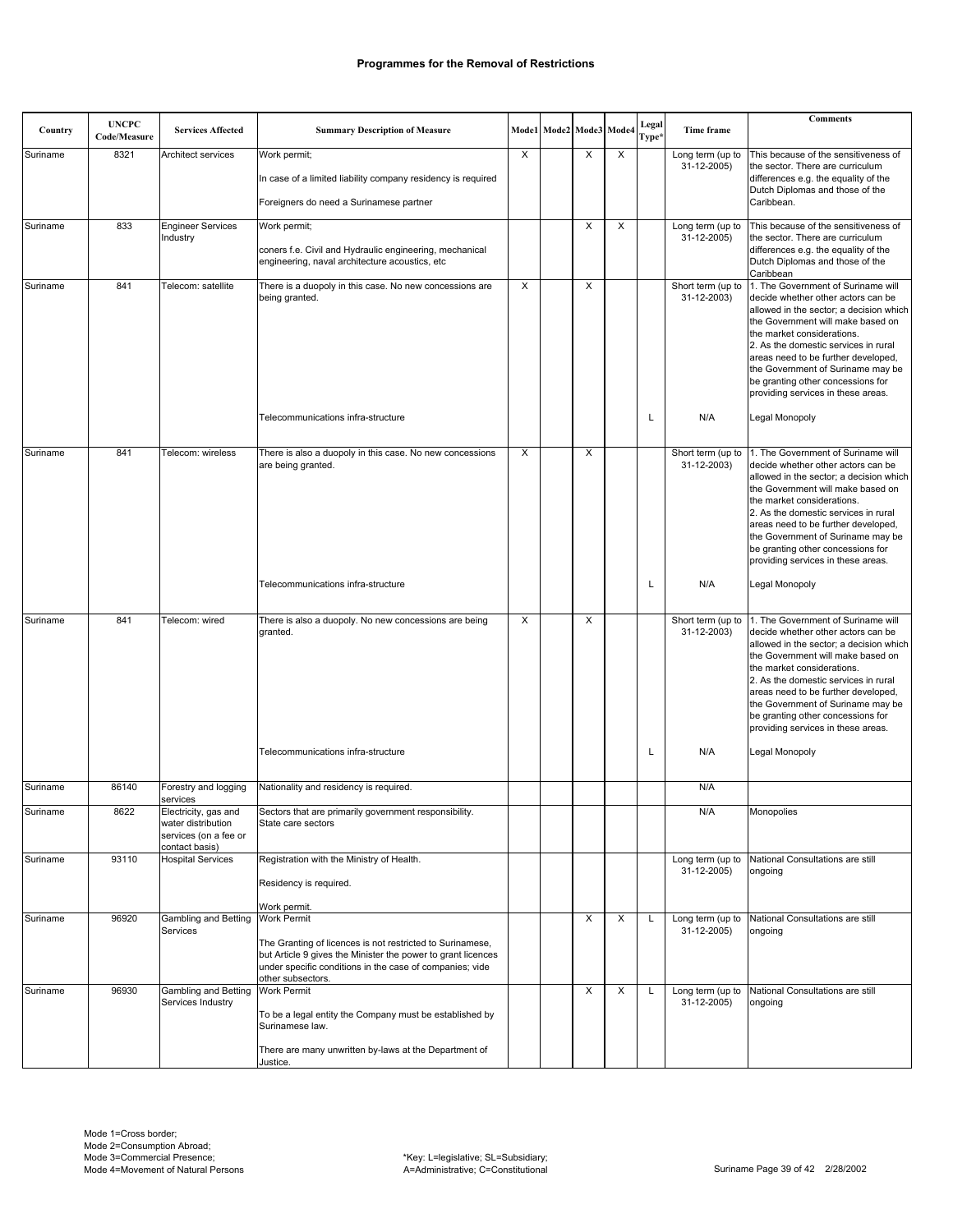|                        | <b>UNCPC</b>                      |                                          |                                                                                                                          |   |                         |   |   | Legal |                                         | <b>Comments</b>                                                              |
|------------------------|-----------------------------------|------------------------------------------|--------------------------------------------------------------------------------------------------------------------------|---|-------------------------|---|---|-------|-----------------------------------------|------------------------------------------------------------------------------|
| Country                | Code/Measure                      | <b>Services Affected</b>                 | <b>Summary Description of Measure</b>                                                                                    |   | Mode1 Mode2 Mode3 Mode4 |   |   | Type* | <b>Time frame</b>                       |                                                                              |
| Trinidad and           | Company                           | All services                             | S.317 & 318 External companies which establish a place of                                                                | X |                         |   |   | L     | N/A                                     | Regulatory                                                                   |
| Tobago                 | Registration                      |                                          | business within Trinidad and Tobago or establish or use a<br>share transfer or share registration office in Trinidad and |   |                         |   |   |       |                                         | To be examined at the regional level                                         |
|                        |                                   |                                          | Tobago shall within fourteen days from the establishment                                                                 |   |                         |   |   |       |                                         |                                                                              |
|                        |                                   |                                          | of the place of business file with the Registrar a statement                                                             |   |                         |   |   |       |                                         |                                                                              |
|                        |                                   |                                          | in the prescribed form.                                                                                                  |   |                         |   |   |       |                                         |                                                                              |
|                        |                                   |                                          | S.334 An external company required to be registered under                                                                |   |                         |   |   |       |                                         |                                                                              |
|                        |                                   |                                          | the Act may not maintain, without the leave of the Court,<br>any action, suit, counterclaim or other Proceeding in any   |   |                         |   |   |       |                                         |                                                                              |
|                        |                                   |                                          | court in Trinidad and Tobago but may be made a                                                                           |   |                         |   |   |       |                                         |                                                                              |
|                        |                                   |                                          | defendant in a suit.                                                                                                     |   |                         |   |   |       |                                         |                                                                              |
|                        |                                   |                                          | S.335 The jurisdiction in which the external company is                                                                  |   |                         |   |   |       |                                         |                                                                              |
|                        |                                   |                                          | incorporated must be stated at its principal office in                                                                   |   |                         |   |   |       |                                         |                                                                              |
|                        |                                   |                                          | Trinidad and Tobago as well as on all name plates, bill<br>heads and letter paper, and in all notices, advertisements,   |   |                         |   |   |       |                                         |                                                                              |
|                        |                                   |                                          | and other official publications of the company originating in                                                            |   |                         |   |   |       |                                         |                                                                              |
|                        |                                   |                                          | Trinidad and Tobago.                                                                                                     |   |                         |   |   |       |                                         |                                                                              |
| Trinidad and<br>Tobago | Foreign<br>Investment             | All services                             | S.4 A foreign investor must supply the Minister with the<br>prescribed information prior to incorporating a private      |   |                         | X |   | Г     | Long term (up to<br>31-12-2005)         | Land ownership - residential and<br>business purposes - restrictions         |
|                        |                                   |                                          | company or acquiring shares in any private company.                                                                      |   |                         |   |   |       |                                         | addressed in legislation. Draft                                              |
|                        |                                   |                                          | S.5(1) A foreign investor must supply the Minister with the                                                              |   |                         |   |   |       |                                         | Investment Act to be completed and                                           |
|                        |                                   |                                          | prescribed information prior to acquiring shares in a local<br>public company.                                           |   |                         |   |   |       |                                         | should satisfy commitments under<br>Protocol II. Will indicate how           |
|                        |                                   |                                          | S.5(2) A foreign investor may not acquire more than 30 per                                                               |   |                         |   |   |       |                                         | restrictions will be dismantled over the                                     |
|                        |                                   |                                          | cent of a local public company without a licence.<br>S.6(1) A foreign investor may not acquire more than 1 acre          |   |                         |   |   |       |                                         | period.                                                                      |
|                        |                                   |                                          | of land for residential purposes without a licence.                                                                      |   |                         |   |   |       |                                         |                                                                              |
|                        |                                   |                                          | S.7 A foreign investor may not acquire more than 5 acres                                                                 |   |                         |   |   |       |                                         |                                                                              |
|                        |                                   |                                          | of land for trade or business purposes without a licence.<br>S.11 A person shall not hold land in Trinidad and Tobago    |   |                         |   |   |       |                                         |                                                                              |
|                        |                                   |                                          | or shares in any local public company in trust for an                                                                    |   |                         |   |   |       |                                         |                                                                              |
|                        |                                   |                                          | unlicensed foreign investor.                                                                                             |   |                         |   |   |       |                                         |                                                                              |
|                        |                                   |                                          | "Foreign investor" means an individual who is neither a<br>citizen of a Caricom Member Country or a resident of          |   |                         |   |   |       |                                         |                                                                              |
|                        |                                   |                                          | Trinidad and Tobago.                                                                                                     |   |                         |   |   |       |                                         |                                                                              |
|                        |                                   |                                          | "Caricom Member Country means any country where, inter<br>alia, the laws of which provide reciprocal investment          |   |                         |   |   |       |                                         |                                                                              |
|                        |                                   |                                          | facilities for citizens of Trinidad and Tobago.                                                                          |   |                         |   |   |       |                                         |                                                                              |
|                        |                                   |                                          | Barbados and Jamaica have been declared Caricom Memb                                                                     |   |                         |   |   |       |                                         |                                                                              |
| Trinidad and<br>Tobago | <b>Work Permit</b><br>Requirement | All services                             | S.9 (1) An immigration officer may allow persons to enter<br>Trinidad and Tobago for the purpose of engaging in a        |   |                         | X | X |       | Short term (up to<br>31-12-2003) for    | First element of the Free Movement of<br>Skills Act has been put into place. |
|                        |                                   |                                          | legitimate profession, trade or occupation on such                                                                       |   |                         |   |   |       | Persons covered                         | Trinidad and Tobago has committed                                            |
|                        |                                   |                                          | conditions and for such periods as may be fit and proper in                                                              |   |                         |   |   |       | under the<br><b>CARICOM Skills</b>      | to pursue the outstanding additional                                         |
|                        |                                   |                                          | any particular case.<br>R.10 No person other than citizens or residents of Trinidad                                      |   |                         |   |   |       | Act.                                    | categories already agreed. It is<br>expected to achieve this in the short    |
|                        |                                   |                                          | and Tobago shall engage in any profession, trade or                                                                      |   |                         |   |   |       |                                         | term. Additional categories are being                                        |
|                        |                                   |                                          | occupation whether for gain or otherwise unless he or she<br>holds a valid work permit.                                  |   |                         |   |   |       | Long term (up to<br>31-12-2005) for All | examined in the long term.                                                   |
|                        |                                   |                                          |                                                                                                                          |   |                         |   |   |       | categories not                          |                                                                              |
|                        |                                   |                                          |                                                                                                                          |   |                         |   |   |       | covered under the                       |                                                                              |
|                        |                                   |                                          |                                                                                                                          |   |                         |   |   |       | CARICOM<br><b>Nationals Skills</b>      |                                                                              |
|                        |                                   |                                          |                                                                                                                          |   |                         |   |   |       | Act and                                 |                                                                              |
|                        |                                   |                                          |                                                                                                                          |   |                         |   |   |       | Conference<br>decisions.                |                                                                              |
| <b>Trinidad and</b>    | 512                               | All services utilising                   | Where the applicant for registration of a patent or a trade                                                              | X |                         |   |   | L     | N/A                                     | Regulatory                                                                   |
| Tobago                 |                                   | patents and                              | mark resides outside Trinidad and Tobago or has his/her                                                                  |   |                         |   |   |       |                                         |                                                                              |
|                        |                                   | trademarks                               | place of business outside Trinidad and Tobago, he/she<br>must provide an address for service within Trinidad and         |   |                         |   |   |       |                                         | Facilitatory mechanism to be<br>examined at the regional level               |
|                        |                                   |                                          | Tobago                                                                                                                   |   |                         |   |   |       |                                         |                                                                              |
| Trinidad and<br>Tobago | 631                               | Accommodation<br>facilities under twenty | Tourism projects, the incentives for which, will be reserved<br>solely for nationals of Trinidad and Tobago are:         |   |                         | X | X | Α     | Medium term (up<br>to 31-12-2004)       |                                                                              |
|                        |                                   | one rooms                                | (a) Accommodation facilities under twenty one rooms                                                                      |   |                         |   |   |       |                                         |                                                                              |
|                        |                                   | Transportation                           | (b) Transportation Services                                                                                              |   |                         |   |   |       |                                         |                                                                              |
|                        |                                   | Services<br>Ground Tour                  | (c) Ground tour operations or destination managment<br>companies                                                         |   |                         |   |   |       |                                         |                                                                              |
|                        |                                   | Operations                               |                                                                                                                          |   |                         |   |   |       |                                         |                                                                              |
|                        |                                   | Destination                              |                                                                                                                          |   |                         |   |   |       |                                         |                                                                              |
|                        |                                   | Management<br>Companies                  |                                                                                                                          |   |                         |   |   |       |                                         |                                                                              |
| Trinidad and           | 64221                             | Taxi services                            | In order to obtain a taxi driver's licence a non national of                                                             |   |                         | X | X | L     | N/A                                     | Regulatory                                                                   |
| Tobago                 |                                   |                                          | Trinidad and Tobago would be required to have a private<br>licence for at least one (1) year and have been driving       |   |                         |   |   |       |                                         |                                                                              |
|                        |                                   |                                          | regularly in Trinidad and Tobago for a year. (This appears                                                               |   |                         |   |   |       |                                         |                                                                              |
|                        |                                   |                                          | to be an administrative requirement.)                                                                                    |   |                         |   |   |       |                                         |                                                                              |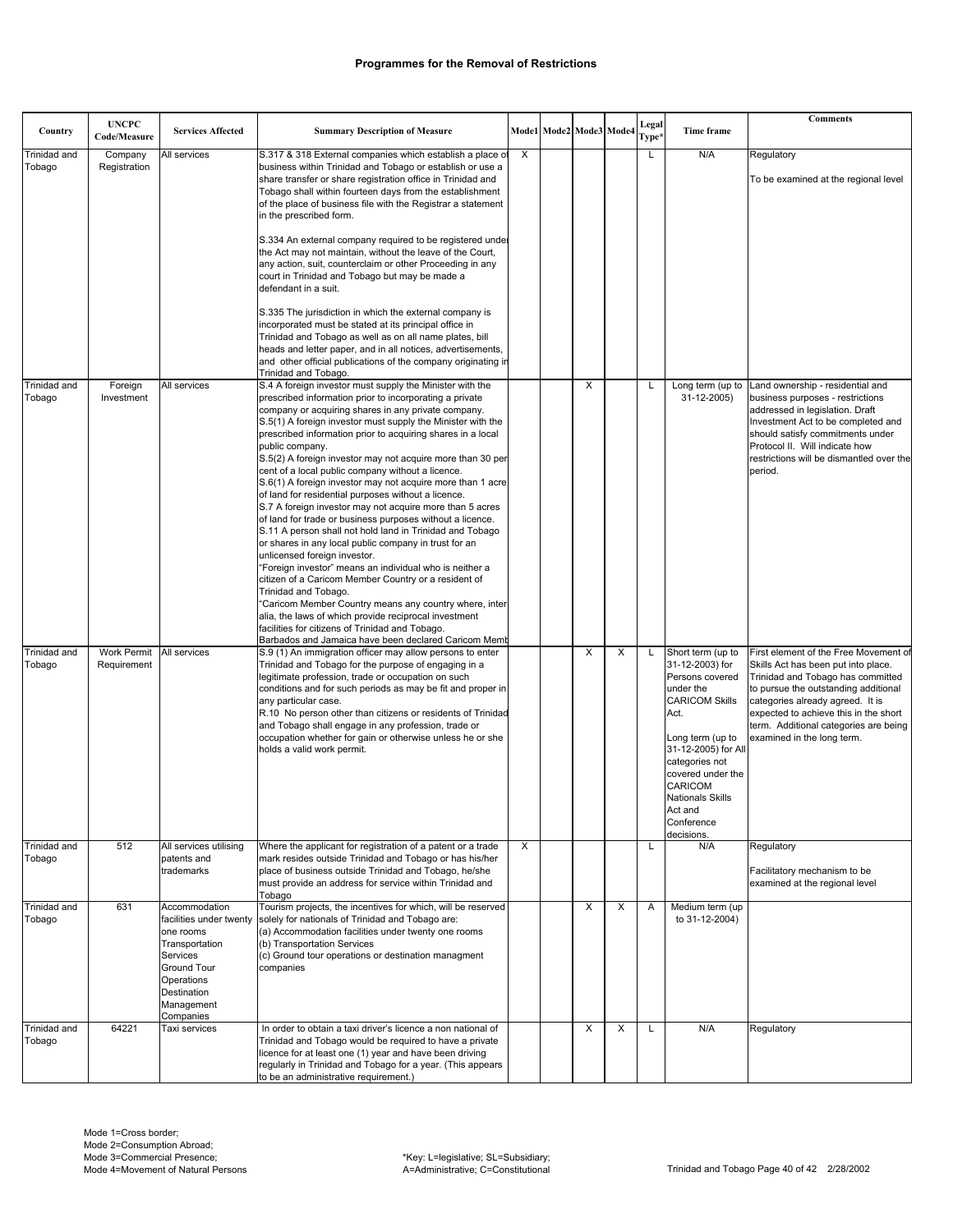| Country                       | <b>UNCPC</b><br>Code/Measure | <b>Services Affected</b>                      | <b>Summary Description of Measure</b>                                                                                                                                                                                                                                                                                                                                                                                                                                                                                                                                                                                                                                                                                                                                                                                                                                                                                                                                                                                                                                                                                                                                                                               |                         | Mode1 Mode2 Mode3 Mode4 |                         | Legal<br>Type* | Time frame                        | <b>Comments</b>                                                                                                                                              |
|-------------------------------|------------------------------|-----------------------------------------------|---------------------------------------------------------------------------------------------------------------------------------------------------------------------------------------------------------------------------------------------------------------------------------------------------------------------------------------------------------------------------------------------------------------------------------------------------------------------------------------------------------------------------------------------------------------------------------------------------------------------------------------------------------------------------------------------------------------------------------------------------------------------------------------------------------------------------------------------------------------------------------------------------------------------------------------------------------------------------------------------------------------------------------------------------------------------------------------------------------------------------------------------------------------------------------------------------------------------|-------------------------|-------------------------|-------------------------|----------------|-----------------------------------|--------------------------------------------------------------------------------------------------------------------------------------------------------------|
| Trinidad and<br>Tobago        | 66110                        |                                               | Air Transport services S.4 (3) Only the Government, citizens, residents and<br>bodies incorporated in Trinidad and Tobago may hold legal<br>or beneficial interest by way of ownership in an aircraft<br>registered in Trinidad and Tobago.                                                                                                                                                                                                                                                                                                                                                                                                                                                                                                                                                                                                                                                                                                                                                                                                                                                                                                                                                                         |                         | X                       | X                       | L              | Medium term (up<br>to 31-12-2004) |                                                                                                                                                              |
| Trinidad and<br>Tobago        | 67620                        | Pioltage services                             | Pilotage services are reserved for nationals of the<br>Commonwealth.                                                                                                                                                                                                                                                                                                                                                                                                                                                                                                                                                                                                                                                                                                                                                                                                                                                                                                                                                                                                                                                                                                                                                |                         | X                       | X                       | <b>SL</b>      | Medium term (up<br>to 31-12-2004) |                                                                                                                                                              |
| Trinidad and<br>Tobago        | 68111                        | Postal services                               | S.9 (1) Trinidad and Tobago Post has the exclusive right,<br>for a period of five years, to:<br>a) carry any letter weighing two kilograms or less for hire or<br>reward within Trinidad and Tobago;<br>b) produce and sell postage stamps within Trinidad and<br>Tobago;<br>c) rent or lease post office boxes; and<br>d) perform for hire or reward, all incidental services relating                                                                                                                                                                                                                                                                                                                                                                                                                                                                                                                                                                                                                                                                                                                                                                                                                             |                         | X                       | X                       | L              | N/A                               | Contractual arrangement with<br>management company to end 2004.<br>Will liberalise thereafter.                                                               |
|                               |                              |                                               | to receiving, collecting, sending, dispatching and delivering<br>any letter referred to in paragraph (a)                                                                                                                                                                                                                                                                                                                                                                                                                                                                                                                                                                                                                                                                                                                                                                                                                                                                                                                                                                                                                                                                                                            |                         |                         |                         |                |                                   |                                                                                                                                                              |
| Trinidad and<br>Tobago        | 69110                        | Electricity<br>transmission and<br>generation | S.31 The Commission has the monopoly on the<br>transmission and distribution of electricity to consumers in<br>any part of Trinidad and Tobago.                                                                                                                                                                                                                                                                                                                                                                                                                                                                                                                                                                                                                                                                                                                                                                                                                                                                                                                                                                                                                                                                     | $\overline{\mathsf{x}}$ | X                       | $\overline{\mathsf{x}}$ | L              | N/A                               | Monopoly                                                                                                                                                     |
| Trinidad and<br>Tobago        | 711                          | <b>Banking Services</b>                       | S.4(1) Only persons licensed by the Central Bank shall<br>carry on banking business in Trinidad and Tobago.<br>S.7 All applications for licences to operate a financial<br>institution shall be made to the Central Bank must be<br>accompanied by, inter alia, a statement of the applicant's<br>name and the address of its registered office in Trinidad<br>and Tobago.                                                                                                                                                                                                                                                                                                                                                                                                                                                                                                                                                                                                                                                                                                                                                                                                                                          | X                       |                         |                         |                | N/A                               | Regulatory                                                                                                                                                   |
| <b>Trinidad and</b><br>Tobago | 713                          | Insurance                                     | A company incorporated outside of Trinidad and Tobago<br>must establish a place of business in Trinidad and Tobago<br>in order to carry on the business of insurance.                                                                                                                                                                                                                                                                                                                                                                                                                                                                                                                                                                                                                                                                                                                                                                                                                                                                                                                                                                                                                                               | $\overline{\mathsf{x}}$ |                         | $\overline{\mathsf{x}}$ | L              | N/A                               | Regulatory                                                                                                                                                   |
| Trinidad and<br>Tobago        | 713                          | Insurance                                     | The Supervisor of Insurance is not inclined to grant any<br>new licences for the establishment of any insurance<br>business until the current legislation is amended.                                                                                                                                                                                                                                                                                                                                                                                                                                                                                                                                                                                                                                                                                                                                                                                                                                                                                                                                                                                                                                               | X                       | X                       | X                       | Α              | N/A                               | Regulatory<br>The Government of Trinidad and<br>Tobago is reviewing the status of the<br>Insurance Industry. This should be<br>completed in the medium term. |
| Trinidad and<br>Tobago        | 7152                         | securities services                           | Brokerage and related A company incorporated outside of Trinidad and Tobago<br>offering services as dealers in securities; underwriters of<br>securities; investment advisers; or securities companies<br>must be registered in Trinidad and Tobago.                                                                                                                                                                                                                                                                                                                                                                                                                                                                                                                                                                                                                                                                                                                                                                                                                                                                                                                                                                | $\overline{\mathsf{x}}$ |                         | $\overline{\mathsf{x}}$ | L              | N/A                               | Regulatory                                                                                                                                                   |
| Trinidad and<br>Tobago        | 821                          | Legal services                                | Qualified citizens of the Commonwealth are admitted to<br>practise as an attorney-at-law in Trinidad and Tobago.<br>S.16 Non-citizens are admitted to practise as an attorney-<br>at-law on the basis of reciprocity.                                                                                                                                                                                                                                                                                                                                                                                                                                                                                                                                                                                                                                                                                                                                                                                                                                                                                                                                                                                               | $\overline{X}$          | X                       | X                       | L              | Long term (up to<br>31-12-2005)   | To examine at the regional level.                                                                                                                            |
| Trinidad and<br>Tobago        | 8321                         | Architecture                                  | The Trinidad and Tobago Institute of Architects wishes to<br>adopt the rules of the International Union of Architects<br>which recommend, inter alia,<br>Adherence to the International Code of Ethics on<br>Consulting Services in general and more specifically that:<br>Local consultants or professionals shall have the primary<br>right to interpret the needs of his/her people, and his/her<br>vision as to how his/her country's environment could be<br>built planned, improved or enhanced shall be entitled to<br>respect, based on the principle that the responsibility for<br>the development of every country rests primarily on itself.<br>The environment that the professionals are committed to<br>fashion shall be expressive of the genius of the people and<br>reflective of the substance of their culture.<br>As a corollary to the foregoing principles, every consultant<br>from a foreign country whether his work is a result of a<br>government-to-government agreement or a requirement of<br>the funding institution or a project from a private sector,<br>shall associate and work harmoniously with consultants or<br>professionals of the country where the project is located. |                         |                         | X                       | Α              | Short term (up to<br>31-12-2003)  | Restriction in terms of work permit.<br>Any new regulations should not be<br>discriminatory. To advise architects.                                           |
| Trinidad and<br>Tobago        | 841                          | Telecommunications<br>Services                | S.4 (1) The Trinidad and Tobago Telephone Company<br>shall have the exclusive right to operate a telephone<br>system and a telephone service for the public use and for<br>hire or tolls. This relates specifically to wired<br>telecommunications.<br>Regarding wireless telecommunications, three cellular<br>service provider licences will be granted with a stipulation<br>that 51% of the ownership of the service provider will be<br>owned by nationals of Trinidad and Tobago.                                                                                                                                                                                                                                                                                                                                                                                                                                                                                                                                                                                                                                                                                                                             | X                       | X                       | X                       | L              | Long term (up to<br>31-12-2005)   |                                                                                                                                                              |